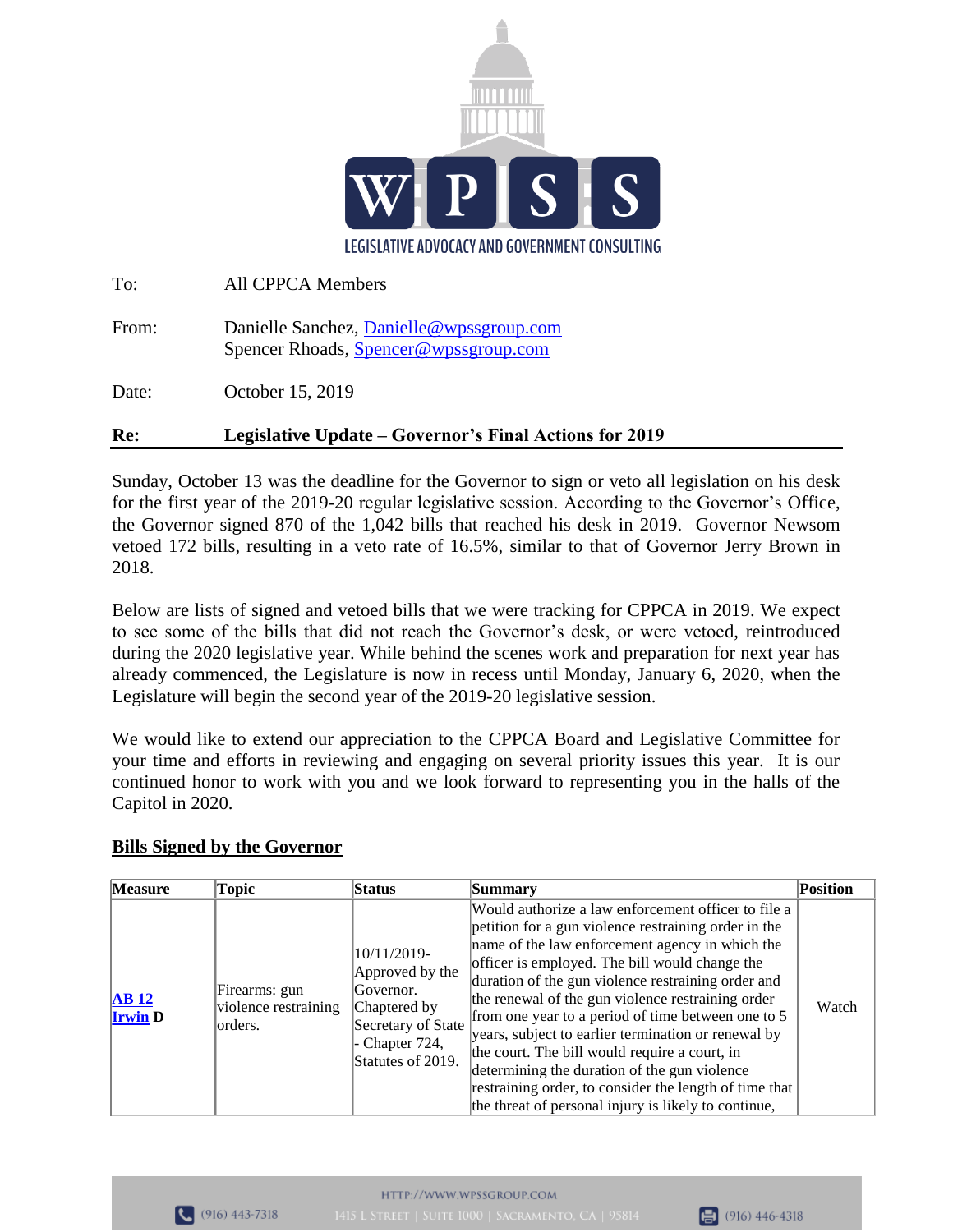|                                                                        |                                                                             |                                                                                                                        | and to issue the order based on that determination.                                                                                                                                                                                                                                                                                                                                                                                                                                                                                                                                                                                                                                                                                                                                                                                                                                                                                                                                                                                                                                                                                                                                                                                                                                                                                                                                                                                                                                                                                                                                   |       |
|------------------------------------------------------------------------|-----------------------------------------------------------------------------|------------------------------------------------------------------------------------------------------------------------|---------------------------------------------------------------------------------------------------------------------------------------------------------------------------------------------------------------------------------------------------------------------------------------------------------------------------------------------------------------------------------------------------------------------------------------------------------------------------------------------------------------------------------------------------------------------------------------------------------------------------------------------------------------------------------------------------------------------------------------------------------------------------------------------------------------------------------------------------------------------------------------------------------------------------------------------------------------------------------------------------------------------------------------------------------------------------------------------------------------------------------------------------------------------------------------------------------------------------------------------------------------------------------------------------------------------------------------------------------------------------------------------------------------------------------------------------------------------------------------------------------------------------------------------------------------------------------------|-------|
| <b>AB</b> 32<br><b>Bonta D</b>                                         | Detention facilities:<br>private, for-profit<br>administration<br>services. | 10/11/2019-<br>Approved by the<br>Governor.<br>Chaptered by<br>Secretary of State<br>Chapter 739,<br>Statutes of 2019. | Current law, until January 1, 2020, authorizes the<br>Secretary of the Department of Corrections and<br>Rehabilitation to enter into one or more agreements<br>with private entities to obtain secure housing<br>capacity in the state or in another state, upon terms<br>and conditions deemed necessary and appropriate to<br>the secretary. Current law, until January 1, 2020,<br>authorizes the secretary to enter into agreements for<br>the transfer of prisoners to, or placement of<br>prisoners in, community correctional centers, and to<br>enter into contracts to provide housing, sustenance,<br>and supervision for inmates placed in community<br>correctional centers. This bill, on or after January 1,<br>2020, would prohibit the department from entering<br>into or renewing a contract with a private, for-profit<br>prison to incarcerate state prison inmates, but would<br>not prohibit the department from renewing or<br>extending a contract to house state prison inmates<br>in order to comply with any court-ordered<br>population cap.                                                                                                                                                                                                                                                                                                                                                                                                                                                                                                              | Watch |
| <b>AB 61</b><br><b>Ting D</b>                                          | Gun violence<br>restraining orders.                                         | 10/11/2019-<br>Approved by the<br>Governor.<br>Chaptered by<br>Chapter 725,<br>Statutes of 2019.                       | Current law authorizes a court to issue an ex parte<br>gun violence restraining order prohibiting the<br>subject of the petition from having in their custody<br>or control, owning, purchasing, possessing, or<br>receiving, or attempting to purchase or receive, a<br>firearm or ammunition when it is shown that there<br>is a substantial likelihood that the subject of the<br>petition poses a significant danger of self-harm or<br>harm to another in the near future by having in their<br>custody or control, owning, purchasing, possessing,<br>or receiving a firearm, and that the order is<br>necessary to prevent personal injury to the subject<br>of the petition or another, as specified. Current law<br>authorizes renewal of a gun violence restraining<br>order within 3 months of the order's expiration.<br>Secretary of State Petitions for ex parte, one-year, and renewed gun<br>violence restraining orders may be made by an<br>immediate family member of the person or by a law<br>enforcement officer. This bill would, commencing<br>September 1, 2020, similarly authorize an<br>employer, a coworker who has substantial and<br>regular interactions with the person and approval of<br>their employer, or an employee or teacher of a<br>secondary or postsecondary school, with approval<br>of a school administrator or a school administration<br>staff member with a supervisorial role, that the<br>person has attended in the last 6 months to file a<br>petition for an ex parte, one-year, or renewed gun<br>violence restraining order. | Watch |
| <b>AB 121</b><br><b>Committee on</b> Social services.<br><b>Budget</b> |                                                                             | 10/2/2019-<br>Approved by the<br>Governor.<br>Chaptered by                                                             | Current law provides for the California Work<br>Opportunity and Responsibility to Kids<br>(CalWORKs) program, under which each county<br>provides cash assistance and other benefits to<br>Secretary of State qualified low-income families and individuals.                                                                                                                                                                                                                                                                                                                                                                                                                                                                                                                                                                                                                                                                                                                                                                                                                                                                                                                                                                                                                                                                                                                                                                                                                                                                                                                          | Watch |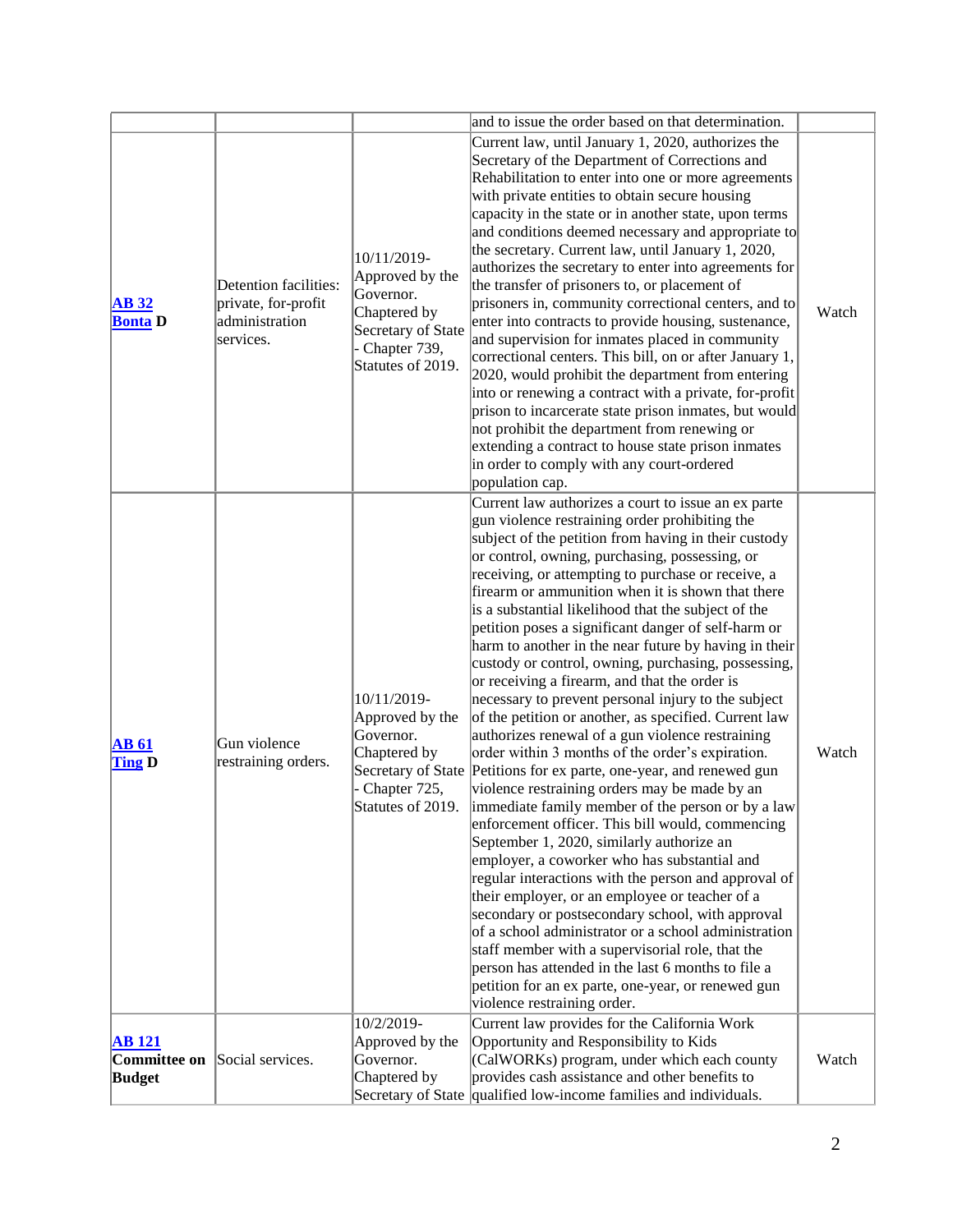|                                             |                                                   | Chapter 414,<br>Statutes of 2019.                                                                                      | Current law generally provides for the recovery of<br>an overpayment of benefits. Current law requires a<br>county, beginning when the Statewide Automated<br>Welfare System (SAWS) has the capability to<br>produce a specified report identifying<br>overpayments, to deem an overpayment<br>uncollectible and expunge that overpayment if the<br>individual responsible for the overpayment has not<br>received aid under CalWORKs for 36 consecutive<br>months or longer, except as specified. This bill<br>would instead impose that requirement relating to<br>overpayments beginning when SAWS can automate<br>those provisions.                                                                                                                                                                                                                                                                                                                                                                                                                                                                                                                                                          |                    |
|---------------------------------------------|---------------------------------------------------|------------------------------------------------------------------------------------------------------------------------|--------------------------------------------------------------------------------------------------------------------------------------------------------------------------------------------------------------------------------------------------------------------------------------------------------------------------------------------------------------------------------------------------------------------------------------------------------------------------------------------------------------------------------------------------------------------------------------------------------------------------------------------------------------------------------------------------------------------------------------------------------------------------------------------------------------------------------------------------------------------------------------------------------------------------------------------------------------------------------------------------------------------------------------------------------------------------------------------------------------------------------------------------------------------------------------------------|--------------------|
| <b>AB</b> 164<br><b>Cervantes D</b>         | Firearms: prohibited<br>persons.                  | 10/11/2019-<br>Approved by the<br>Governor.<br>Chaptered by<br>Secretary of State<br>Chapter 726,<br>Statutes of 2019. | Under current law, a person who purchases or<br>receives a firearm, attempts to purchase or receive a<br>firearm, or owns or possesses a firearm knowing<br>that the person is prohibited from doing so by a<br>temporary restraining order, an injunction, or a<br>protective order, as specified, is guilty of a crime.<br>This bill would expand the scope of this crime to a<br>person who is prohibited from purchasing or<br>possessing a firearm in any jurisdiction by a valid<br>order issued by an out-of-state jurisdiction that is<br>similar or equivalent to a temporary restraining<br>order, injunction, or protective order issued in this<br>state, and which includes a prohibition from owning<br>or possessing a firearm.                                                                                                                                                                                                                                                                                                                                                                                                                                                   | Watch              |
| <b>AB 175</b><br><b>Gipson</b> D            | Foster care: rights.                              | 10/2/2019-<br>Approved by the<br>Governor.<br>Chaptered by<br>Secretary of State<br>Chapter 416,<br>Statutes of 2019.  | Current law provides that it is the policy of the state<br>that all minors and nonminors in foster care have<br>specified rights, including, among others, the right<br>to receive medical, dental, vision, and mental health<br>services, the right to be placed in out-of-home care<br>according to their gender identity, regardless of the<br>gender or sex listed in their court or child welfare<br>records, the right to review their own case plan and<br>plan for permanent placement if the child is 12<br>years of age or older and in a permanent placement,<br>and the right to attend Independent Living Program<br>classes and activities if the child meets applicable<br>age requirements. This bill would instead require all<br>children and nonminor dependents in foster care to<br>have these rights and would revise various rights,<br>including providing the right to review their own<br>case plan and plan for permanent placement to<br>children 10 years of age or older regardless of<br>whether they are in a permanent placement and the<br>right to not be prevented from attending<br>Independent Living Program classes by the<br>caregiver as a punishment. | Fiscal<br>Concerns |
| <b>AB 242</b><br><b>Kamlager-</b><br>Dove D | Courts: attorneys:<br>implicit bias:<br>training. | 10/2/2019-<br>Approved by the<br>Governor.<br>Chaptered by<br>Chapter 418,                                             | Current law authorizes the Judicial Council to<br>provide by rule of court for racial, ethnic, and<br>gender bias, and sexual harassment training and<br>training for any other bias based on sex, race, color,<br>Secretary of State religion, ancestry, national origin, ethnic group<br>identification, age, mental disability, physical                                                                                                                                                                                                                                                                                                                                                                                                                                                                                                                                                                                                                                                                                                                                                                                                                                                      | Watch              |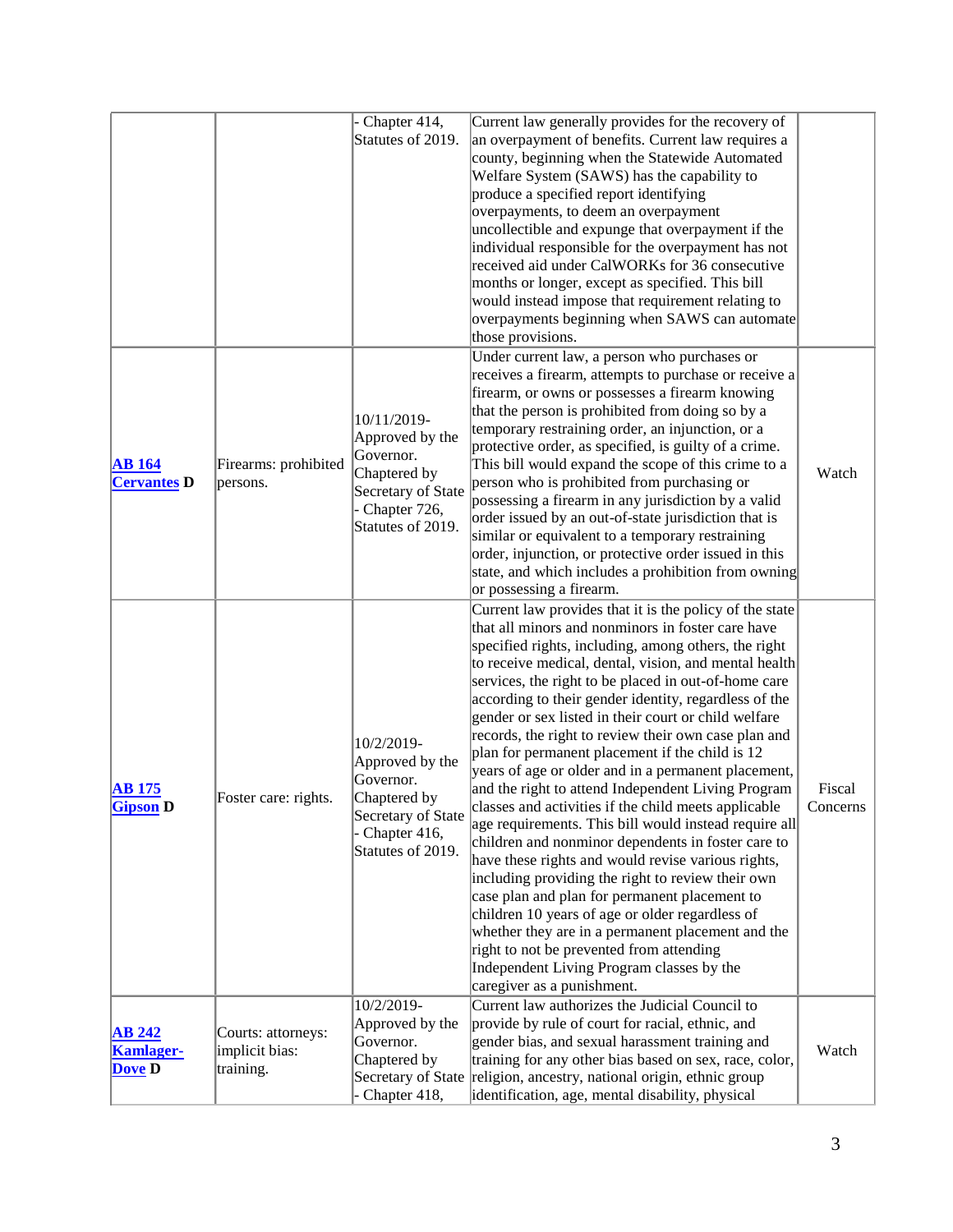|                                            |                                                                                                            | Statutes of 2019.                                                                                                     | disability, medical condition, genetic information,<br>marital status, or sexual orientation for judges,<br>commissioners, and referees. This bill would<br>authorize the Judicial Council to develop training<br>on implicit bias with respect to these characteristics.<br>The bill would require all court staff who interact<br>with the public to complete 2 hours of any training<br>developed by the Judicial Council pursuant to this<br>authorization every 2 years. The bill would                                                                                                                                                                                                                                                                                                                                                                                                                                                                                                                                                                                                                                                                                                                                            |       |
|--------------------------------------------|------------------------------------------------------------------------------------------------------------|-----------------------------------------------------------------------------------------------------------------------|-----------------------------------------------------------------------------------------------------------------------------------------------------------------------------------------------------------------------------------------------------------------------------------------------------------------------------------------------------------------------------------------------------------------------------------------------------------------------------------------------------------------------------------------------------------------------------------------------------------------------------------------------------------------------------------------------------------------------------------------------------------------------------------------------------------------------------------------------------------------------------------------------------------------------------------------------------------------------------------------------------------------------------------------------------------------------------------------------------------------------------------------------------------------------------------------------------------------------------------------|-------|
|                                            |                                                                                                            |                                                                                                                       | authorize the Judicial Council to adopt a rule of<br>court, effective January 1, 2021, to implement these<br>requirements.                                                                                                                                                                                                                                                                                                                                                                                                                                                                                                                                                                                                                                                                                                                                                                                                                                                                                                                                                                                                                                                                                                              |       |
| <b>AB 278</b><br><b>McCarty D</b>          | California<br>Conservation Corps:<br>community<br>conservation corps:<br>applicant selection:<br>parolees. | 10/8/2019-<br>Approved by the<br>Governor.<br>Chaptered by<br>Chapter 571,<br>Statutes of 2019.                       | Current law authorizes the Director of the<br>California Conservation Corps, in implementing the<br>California Conservation Corps program, to recruit<br>and enroll corpsmembers and special<br>corpsmembers and to adopt criteria for selecting<br>applicants for enrollment, including individuals<br>convicted of a crime described in the California<br>Uniform Controlled Substances Act. Current law<br>requires the director, when adopting this criteria, to<br>take into account the health, safety, and welfare of<br>the public and the corps program participants and<br>staff. Current law authorizes the director to select<br>Secretary of State an applicant for enrollment in the corps program<br>who is on probation, postrelease community<br>supervision, or mandatory supervision. This bill<br>would also authorize the director to select an<br>applicant for enrollment in the corps program who<br>is on parole. When selecting an applicant for<br>enrollment in the corps program, the bill would<br>require the director to consider specified aspects of<br>the applicant's overall fitness to join the corp,<br>including any potential impacts the applicant may<br>have on public safety, as provided. | Watch |
| <b>AB 303</b><br><b>Cervantes D</b>        | Mental health:<br>sexually violent<br>predators: trial:<br>continuances.                                   | 10/8/2019-<br>Approved by the<br>Governor.<br>Chaptered by<br>Secretary of State<br>Chapter 606,<br>Statutes of 2019. | Current law requires the Secretary of the<br>Department of Corrections and Rehabilitation to<br>refer a prisoner for evaluation by the State<br>Department of State Hospitals when the secretary<br>determines that the person may be a sexually<br>violent predator and specifies the judicial processes<br>necessary for civil commitment as a sexually<br>violent predator, including, but not limited to, the<br>right to a jury trial. This bill would establish<br>procedures for requesting and granting<br>continuances in these trials, as specified.                                                                                                                                                                                                                                                                                                                                                                                                                                                                                                                                                                                                                                                                          | Watch |
| <b>AB 304</b><br>Jones-<br><b>Sawyer</b> D | Wiretapping:<br>authorization.                                                                             | 10/8/2019-<br>Approved by the<br>Governor.<br>Chaptered by<br>- Chapter 607,<br>Statutes of 2019.                     | Current law establishes a procedure for a prosecutor<br>to apply for, and the court to issue, an order<br>authorizing law enforcement to intercept a wire or<br>electronic communication. Current law requires the<br>Attorney General to prepare and submit an annual<br>Secretary of State report to the Legislature, the Judicial Council, and<br>the Director of the Administrative Office of the<br>United States Courts regarding these interceptions,<br>as specified. Current law makes a violation of these                                                                                                                                                                                                                                                                                                                                                                                                                                                                                                                                                                                                                                                                                                                    | Watch |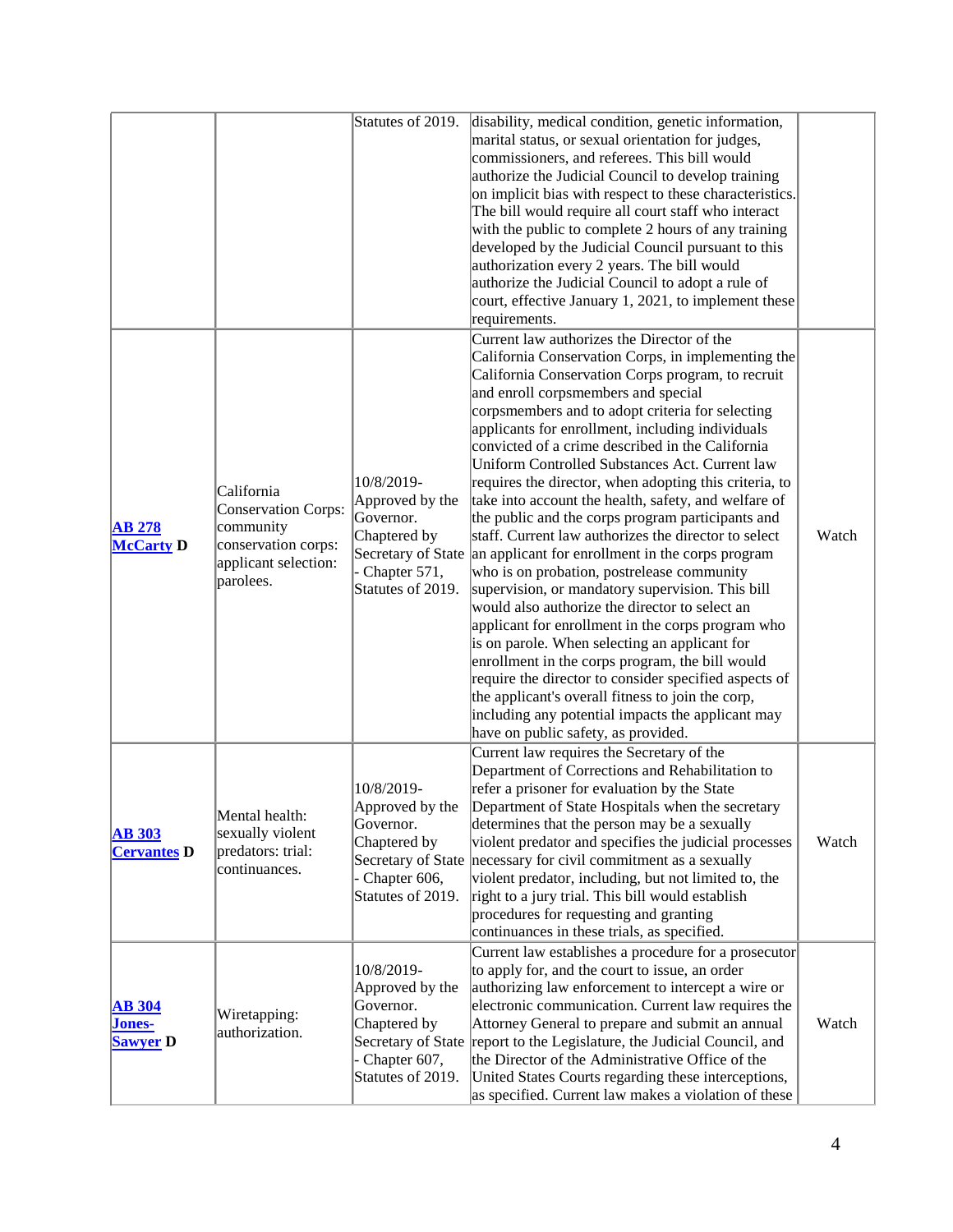|                                  |                                                                                                                                          |                                                                                                                        | provisions punishable as a misdemeanor or as a<br>felony. Current law makes these provisions<br>effective until January 1, 2020. This bill would<br>extend the operation of these provisions until<br>January 1, 2025.                                                                                                                                                                                                                                                                                                                                                                                                                                                                                                                                                                                                                                                               |         |
|----------------------------------|------------------------------------------------------------------------------------------------------------------------------------------|------------------------------------------------------------------------------------------------------------------------|--------------------------------------------------------------------------------------------------------------------------------------------------------------------------------------------------------------------------------------------------------------------------------------------------------------------------------------------------------------------------------------------------------------------------------------------------------------------------------------------------------------------------------------------------------------------------------------------------------------------------------------------------------------------------------------------------------------------------------------------------------------------------------------------------------------------------------------------------------------------------------------|---------|
| <b>AB 332</b><br><b>Lackey R</b> | Peace officers:<br>training.                                                                                                             | 8/30/2019-<br>Approved by the<br>Governor.<br>Chaptered by<br>Chapter 172,<br>Statutes of 2019.                        | Would require the Commission on Peace Officer<br>Standards and Training, on or before April 1, 2021,<br>to submit a report to the Legislature and Governor<br>with specified data relating to students' completion<br>of training at academies for peace officers and the<br>availability of remedial training, including, among<br>other things, the number of students who received<br>one or more opportunities for remedial training for<br>Secretary of State a learning domain. The bill would also require the<br>report to include, among other things, a review of<br>academies' practices regarding remedial training<br>and a discussion of whether the commission finds<br>that minimum standards for an appropriate level of<br>remedial training should be established. The bill<br>would repeal these provisions on January 1, 2024.                                  | Watch   |
| <b>AB 339</b><br><b>Irwin D</b>  | Gun violence<br>restraining orders:<br>law enforcement<br>procedures.                                                                    | 10/11/2019-<br>Approved by the<br>Governor.<br>Chaptered by<br>Secretary of State<br>Chapter 727,<br>Statutes of 2019. | Current law authorizes a law enforcement officer to<br>request, and a judicial officer to issue on an ex parte<br>basis, a temporary emergency gun violence<br>restraining order that prohibits a person from<br>having custody or control of any firearms or<br>ammunition if the person poses a significant danger<br>of causing personal injury to themselves or another<br>by having a firearm or ammunition. Current law<br>establishes a civil restraining order process to<br>accomplish that purpose. This bill would require<br>each specified law enforcement agency to develop<br>and adopt written policies and standards, as<br>described, regarding the use of gun violence<br>restraining orders.                                                                                                                                                                     | Watch   |
| <b>AB 381</b><br><b>Reyes</b> D  | Postsecondary<br>education: sexual<br>assault and sexual<br>violence prevention<br>training: intimate<br>partner and dating<br>violence. | 7/12/2019-<br>Approved by the<br>Governor.<br>Chaptered by<br>Secretary of State<br>Chapter 87,<br>Statutes of 2019.   | Current law requires the governing boards of each<br>community college district, the Trustees of the<br>California State University, the Regents of the<br>University of California, and the governing boards<br>of independent postsecondary institutions, in order<br>to receive state funds for student financial<br>assistance, to enter into memoranda of<br>understanding, agreements, or collaborative<br>partnerships with current on-campus and<br>community-based organizations, to the extent<br>feasible, to refer students for assistance or make<br>services available to students, including counseling,<br>health, mental health, victim advocacy, and legal<br>assistance, and including resources for the accused.<br>This bill would identify domestic violence centers<br>as an eligible type of on-campus or community-<br>based organization for this purpose. | Watch   |
| <b>AB 392</b><br><b>Weber D</b>  | Peace officers:<br>deadly force.                                                                                                         | 8/19/2019-<br>Approved by the<br>Governor.<br>Chaptered by                                                             | Would redefine the circumstances under which a<br>homicide by a peace officer is deemed justifiable to<br>include when the officer reasonably believes, based<br>on the totality of the circumstances, that deadly                                                                                                                                                                                                                                                                                                                                                                                                                                                                                                                                                                                                                                                                   | Neutral |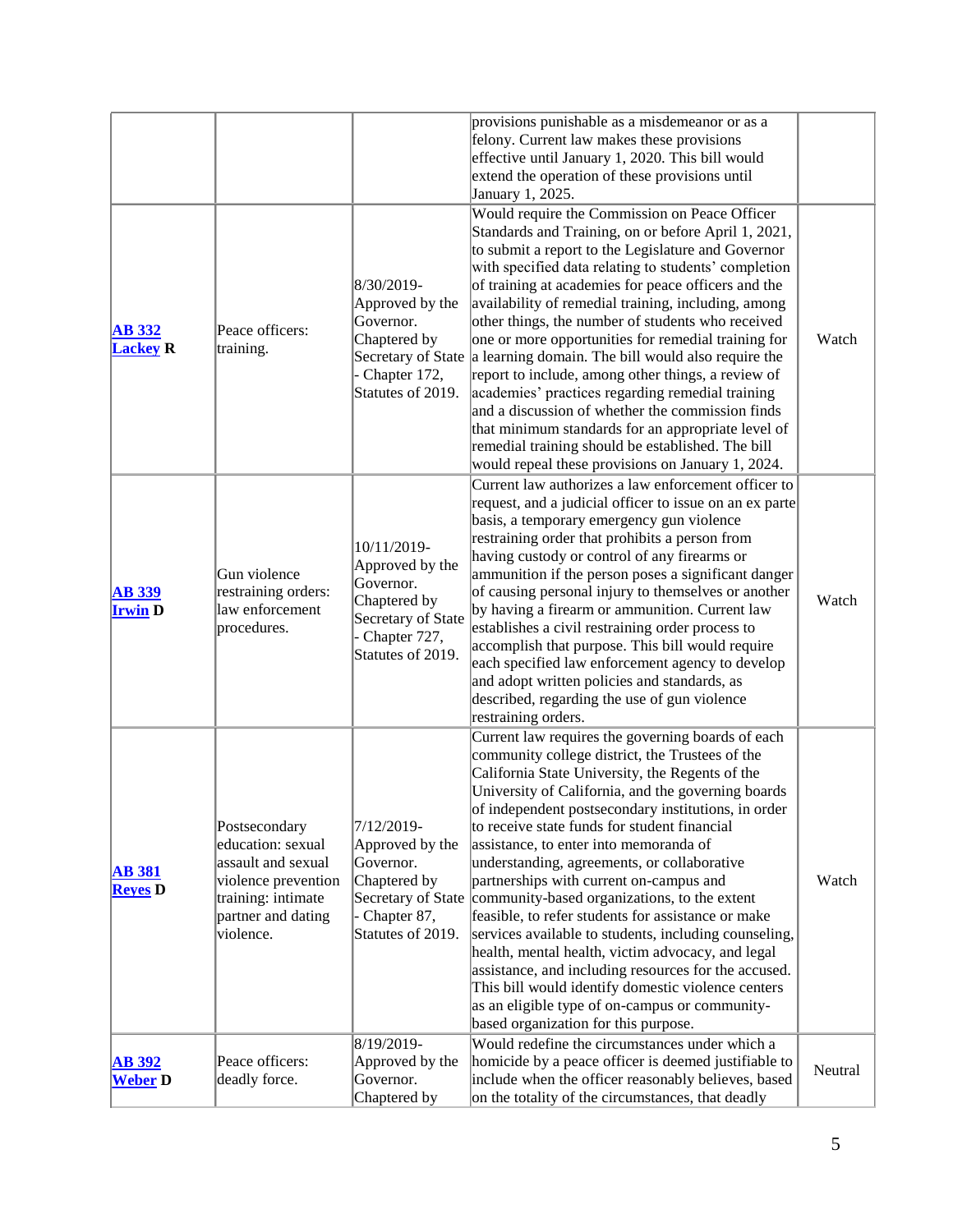|                                                   |                                           | Chapter 170,<br>Statutes of 2019.                                                                                       | Secretary of State force is necessary to defend against an imminent<br>threat of death or serious bodily injury to the officer<br>or to another person, or to apprehend a fleeing<br>person for a felony that threatened or resulted in<br>death or serious bodily injury, if the officer<br>reasonably believes that the person will cause death<br>or serious bodily injury to another unless the person<br>is immediately apprehended.                                                                                                                                                                                                                                                                                                                             |                        |
|---------------------------------------------------|-------------------------------------------|-------------------------------------------------------------------------------------------------------------------------|-----------------------------------------------------------------------------------------------------------------------------------------------------------------------------------------------------------------------------------------------------------------------------------------------------------------------------------------------------------------------------------------------------------------------------------------------------------------------------------------------------------------------------------------------------------------------------------------------------------------------------------------------------------------------------------------------------------------------------------------------------------------------|------------------------|
| <b>AB</b> 397<br><b>Chau D</b>                    | Vehicles: driving<br>under the influence. | 10/8/2019-<br>Approved by the<br>Governor.<br>Chaptered by<br>Secretary of State<br>- Chapter 610,<br>Statutes of 2019. | Current law makes it a crime for a person who is<br>under the influence of a drug to drive a vehicle.<br>Existing law also makes it a crime for a person to<br>drive under the influence and proximately cause<br>bodily harm to another person, as specified. Current<br>law requires the superior court to provide a<br>disposition report to the Department of Justice<br>when the court disposes of a case for which an<br>arrest for certain crimes was made and requires that<br>the report contain specified information. This bill<br>would, commencing January 1, 2022, require the<br>disposition report made by the superior court for a<br>conviction for driving under the influence of<br>cannabis to state that the conviction was due to<br>cannabis. | Watch                  |
| <b>AB 413</b><br><b>Jones-</b><br><b>Sawyer</b> D | Education: at-<br>promise youth.          | 10/12/2019-<br>Approved by the<br>Governor.<br>Chaptered by<br>Secretary of State<br>Chapter 800,<br>Statutes of 2019.  | Current law uses the term "at-risk" to describe<br>youth for purposes of various provisions of the<br>Education and Penal Codes. This bill would delete<br>the term "at-risk" and would replace it with the<br>term "at-promise" for purposes of these provisions.<br>The bill would, for purposes of the Education Code,<br>define "at-promise" to have the same meaning as<br>"at-risk."                                                                                                                                                                                                                                                                                                                                                                            | Watch                  |
| <b>AB 433</b><br><b>Ramos</b> D                   | Probation: notice to<br>victim.           | 10/8/2019-<br>Approved by the<br>Governor.<br>Chaptered by<br>- Chapter 573,<br>Statutes of 2019.                       | Would require that a prosecuting attorney be given<br>2 days' written notice prior to a hearing to<br>terminate probation early. The bill would require<br>the prosecuting attorney to notify the victim if the<br>victim requested to be notified about the progress of<br>the case, and to request a continuance of the hearing<br>Secretary of State if the victim advises the prosecuting attorney that<br>there is an outstanding restitution order or<br>restitution fine. By imposing new duties on a<br>prosecuting attorney, the bill would impose a state-<br>mandated local program.                                                                                                                                                                       | Support-in-<br>Concept |
| <b>AB</b> 439<br><b>Stone, Mark D</b>             | Juveniles:<br>competency.                 | 7/31/2019-<br>Approved by the<br>Governor.<br>Chaptered by<br>Secretary of State<br>Chapter 161,<br>Statutes of 2019.   | Current law requires a court, if it has a doubt that a<br>minor who is subject to any juvenile proceedings is<br>competent, to suspend all proceedings. Upon<br>suspension of proceedings, current law requires the<br>court to appoint an expert, as specified, to evaluate<br>the minor. Current law states that these provisions<br>do not authorize or require the placement of a<br>minor who is incompetent in a developmental<br>center or community facility operated by the State<br>Department of Developmental Services without a<br>determination by a regional center director, or the<br>director's designee, that the minor has a<br>developmental disability and is eligible for services,                                                            | Watch                  |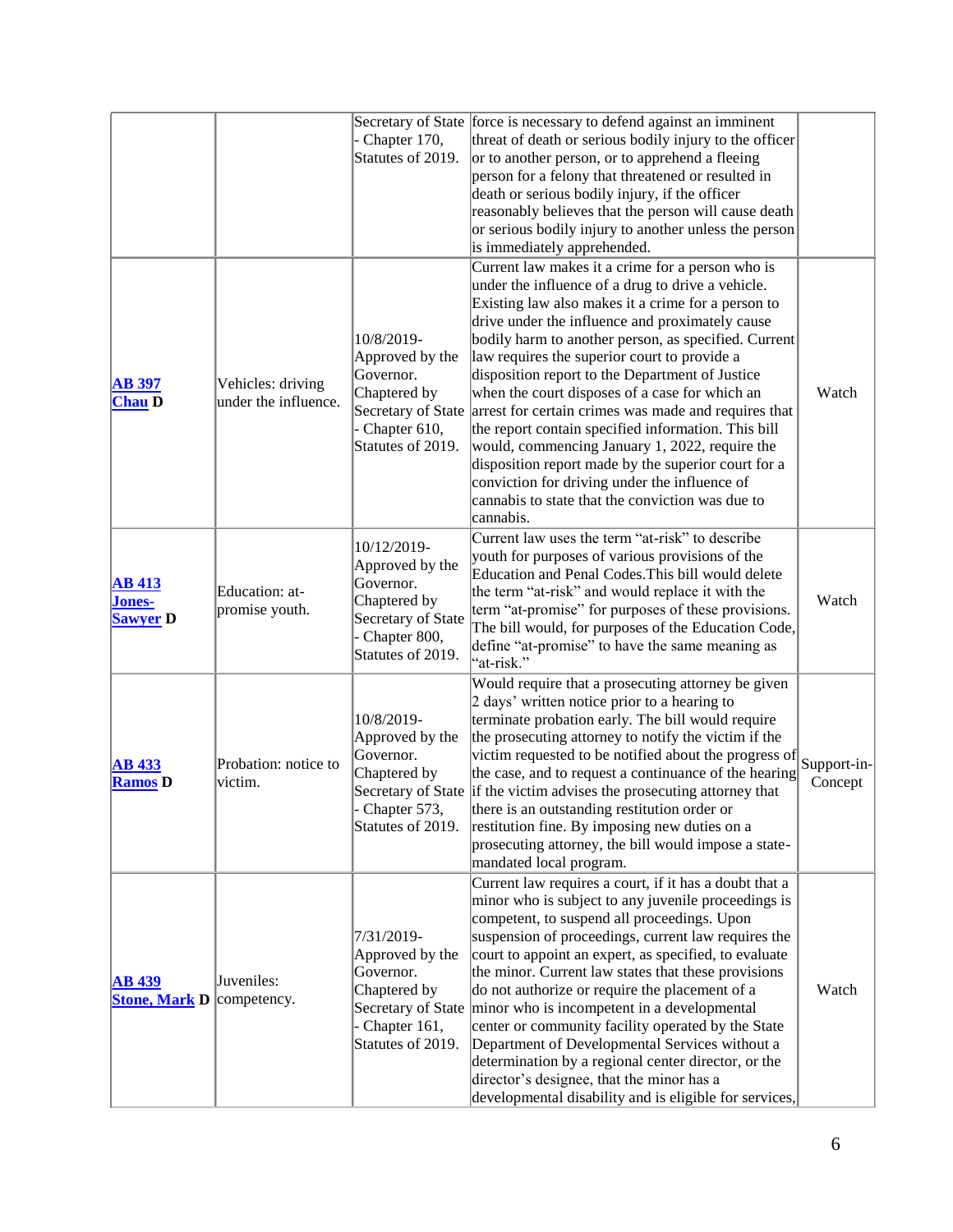|                                            | explicit material:<br>cause of action.                                            | Chapter 491,                                                                                                           | Secretary of State engaged in a sexual act without the person's<br>consent if specified conditions are met. This bill                                                                                                                                                                                                                                                                                                                                                                                                                                                                                                                                                                                                                                                                                                                                                   |       |
|--------------------------------------------|-----------------------------------------------------------------------------------|------------------------------------------------------------------------------------------------------------------------|-------------------------------------------------------------------------------------------------------------------------------------------------------------------------------------------------------------------------------------------------------------------------------------------------------------------------------------------------------------------------------------------------------------------------------------------------------------------------------------------------------------------------------------------------------------------------------------------------------------------------------------------------------------------------------------------------------------------------------------------------------------------------------------------------------------------------------------------------------------------------|-------|
| <b>AB 602</b><br><b>Berman</b> D           | Depiction of<br>individual using<br>digital or electronic<br>technology: sexually | 10/3/2019-<br>Approved by the<br>Governor.<br>Chaptered by                                                             | Current law creates a private right of action against<br>a person who intentionally distributes a photograph<br>or recorded image of another that exposes the<br>intimate body parts of that person or of a person                                                                                                                                                                                                                                                                                                                                                                                                                                                                                                                                                                                                                                                      | Watch |
| <b>AB</b> 597<br><b>Levine D</b>           | Probation and<br>mandatory<br>supervision: flash<br>incarceration.                | 7/1/2019-<br>Approved by the<br>Governor.<br>Chaptered by<br>Secretary of State<br>Chapter 44,<br>Statutes of 2019.    | Current law authorizes probation and mandatory<br>supervision, which in each case is a period of time<br>when a person is released from incarceration and is<br>subject to specified conditions and supervision by<br>county probation authorities. Current law, until<br>January 1, 2021, allows a court to authorize the use<br>of flash incarceration, as defined, to detain a person<br>in county jail for not more than 10 days for a<br>violation of the conditions of that person's<br>probation or mandatory supervision, as<br>specified. This bill would extend the authorization<br>to use flash incarceration until January 1, 2023.                                                                                                                                                                                                                        | Watch |
| <b>AB 538</b><br><b>Berman D</b>           | Sexual assault:<br>medical evidentiary<br>examinations and<br>reporting.          | 10/10/2019-<br>Approved by the<br>Governor.<br>Chaptered by<br>Secretary of State<br>Chapter 714,<br>Statutes of 2019. | Current law requires the Office of Emergency<br>Services to establish a protocol for the examination<br>and treatment of victims of sexual assault and<br>attempted sexual assault and the collection and<br>preservation of evidence therefrom. Current law<br>requires the office to adopt a standard and a<br>complete form or forms for the recording of<br>medical and physical evidence data disclosed by a<br>victim of sexual assault or attempted sexual assault.<br>This bill would authorize the form to be issued as a<br>paper version or as an electronic version, or as both<br>the paper and electronic version.                                                                                                                                                                                                                                        | Watch |
| <b>AB</b> 484<br>Jones-<br><b>Sawyer D</b> | Crimes: probation.                                                                | 10/8/2019-<br>Approved by the<br>Governor.<br>Chaptered by<br>Secretary of State<br>Chapter 574,<br>Statutes of 2019.  | Current law requires a person who is granted<br>probation after being convicted of furnishing or<br>transporting a controlled substance relating to the<br>sale of cocaine, cocaine hydrochloride, or heroin, or<br>who is granted probation after being convicted of<br>furnishing or transporting phencyclidine, to be<br>confined in a county jail for at least 180 days as a<br>condition of probation. Current law requires<br>imposition of this probation condition unless the<br>court, in an unusual case, finds that the interests of<br>justice would best be served by absolving the<br>defendant of this condition and specifies on the<br>record the circumstances indicating that fact. This<br>bill would instead make the imposition of the 180-<br>day confinement condition on probation permissive<br>rather than mandatory in those circumstances. | Watch |
|                                            |                                                                                   |                                                                                                                        | as specified. This bill would delete the statement<br>that the provisions above do not authorize or<br>require the placement of a minor who is<br>incompetent in a developmental center or<br>community facility operated by the State<br>Department of Developmental Services without a<br>determination by a regional center director, or the<br>director's designee, that the minor has a<br>developmental disability and is eligible for services.                                                                                                                                                                                                                                                                                                                                                                                                                  |       |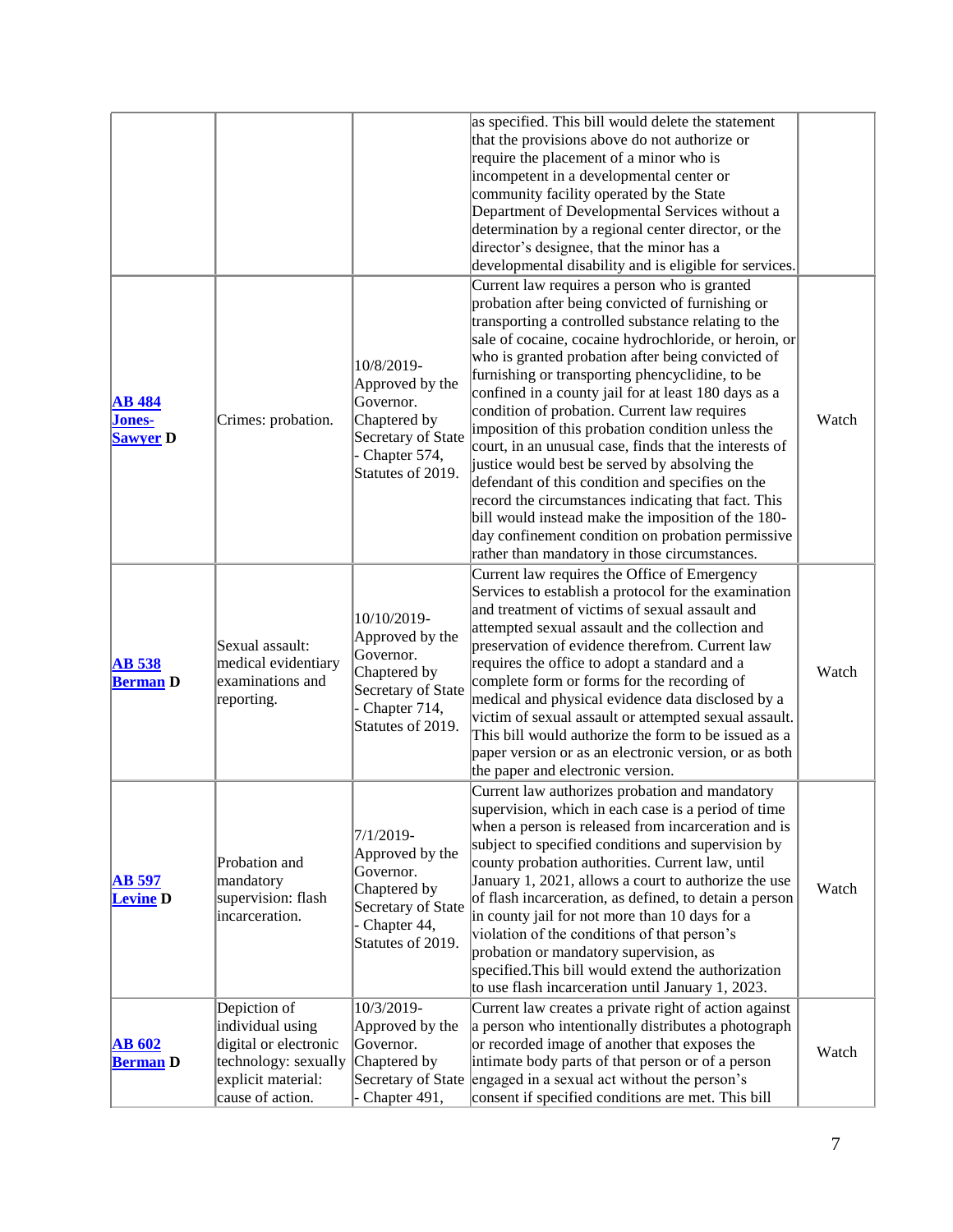|                                              |                                                           | Statutes of 2019.                                                                                                       | would provide that a depicted individual, as<br>defined, has a cause of action against a person who<br>either (1) creates and intentionally discloses<br>sexually explicit material if the person knows or<br>reasonably should have known the depicted<br>individual did not consent to its creation or<br>disclosure or $(2)$ who intentionally discloses<br>sexually explicit material that they did not create if<br>the person knows the depicted individual did not<br>consent to its creation.                                                                                                                          |       |
|----------------------------------------------|-----------------------------------------------------------|-------------------------------------------------------------------------------------------------------------------------|--------------------------------------------------------------------------------------------------------------------------------------------------------------------------------------------------------------------------------------------------------------------------------------------------------------------------------------------------------------------------------------------------------------------------------------------------------------------------------------------------------------------------------------------------------------------------------------------------------------------------------|-------|
| <b>AB 640</b><br><b>Frazier D</b>            | Sex crimes:<br>investigation and<br>prosecution.          | 8/30/2019-<br>Approved by the<br>Governor.<br>Chaptered by<br>Secretary of State<br>- Chapter 177,<br>Statutes of 2019. | Current law requires the Office of Emergency<br>Services to establish an advisory committee to<br>develop a training course for district attorneys in<br>the investigation and prosecution of sexual assault<br>cases, child sexual exploitation cases, and child<br>sexual abuse cases, including training in the unique<br>emotional trauma experienced by victims of those<br>crimes. This bill would require that training course<br>to also cover the investigation and prosecution of<br>sexual abuse cases involving victims with<br>developmental disabilities.                                                        | Watch |
| <b>AB 662</b><br><b>Cunningham R</b> minors. | Crimes against                                            | 10/8/2019-<br>Approved by the<br>Governor.<br>Chaptered by<br>Chapter 615,<br>Statutes of 2019.                         | Current law makes it an offense to entice an<br>unmarried female under 18 years of age and of<br>previous chaste character to a house of prostitution<br>or elsewhere for the purpose of prostitution or illicit<br>carnal connection with a man, to aid or assist in that<br>enticement, or to procure by fraudulent means a<br>Secretary of State female to have illicit carnal connection with a man,<br>as specified. This bill would recast those offenses in<br>gender-neutral terms, remove the requirement that<br>the minor be of previous chaste character, and make<br>other technical changes.                     | Watch |
| <b>AB</b> 686<br><b>Waldron</b> R            | Indian children.                                          | 10/2/2019-<br>Approved by the<br>Governor.<br>Chaptered by<br>Secretary of State<br>Chapter 434,<br>Statutes of 2019.   | Current law specifies that the state is committed to<br>protecting the essential tribal relations and best<br>interest of an Indian child by promoting practices in<br>accordance with ICWA. Current law requires a<br>court in all Indian child custody proceedings to,<br>among other things, comply with ICWA. This bill<br>would require the Judicial Council to establish a<br>rule of court that would authorize the use of<br>telephonic or other remote access by an Indian<br>child's tribe in proceedings where ICWA apply.<br>The bill would prohibit the charging of a fee for the<br>telephonic or remote access. | Watch |
| <b>AB 701</b><br><b>Weber</b> D              | Prisoners:<br>exoneration: housing Chaptered by<br>costs. | 10/2/2019-<br>Approved by the<br>Governor.<br>Secretary of State<br>- Chapter 435,<br>Statutes of 2019.                 | Current law requires the Department of Corrections<br>and Rehabilitation to assist a person who is<br>exonerated as to a conviction for which the person<br>is serving a state prison sentence in accessing<br>specified public services, including enrollment in<br>the CalFresh and Medi-Cal programs. Current law<br>requires a person who is exonerated to be paid the<br>sum of \$1,000 upon release from funds to be made<br>available upon appropriation by the Legislature for<br>this purpose. This bill would additionally require the<br>payment of \$5,000 to a person who is exonerated,                          | Watch |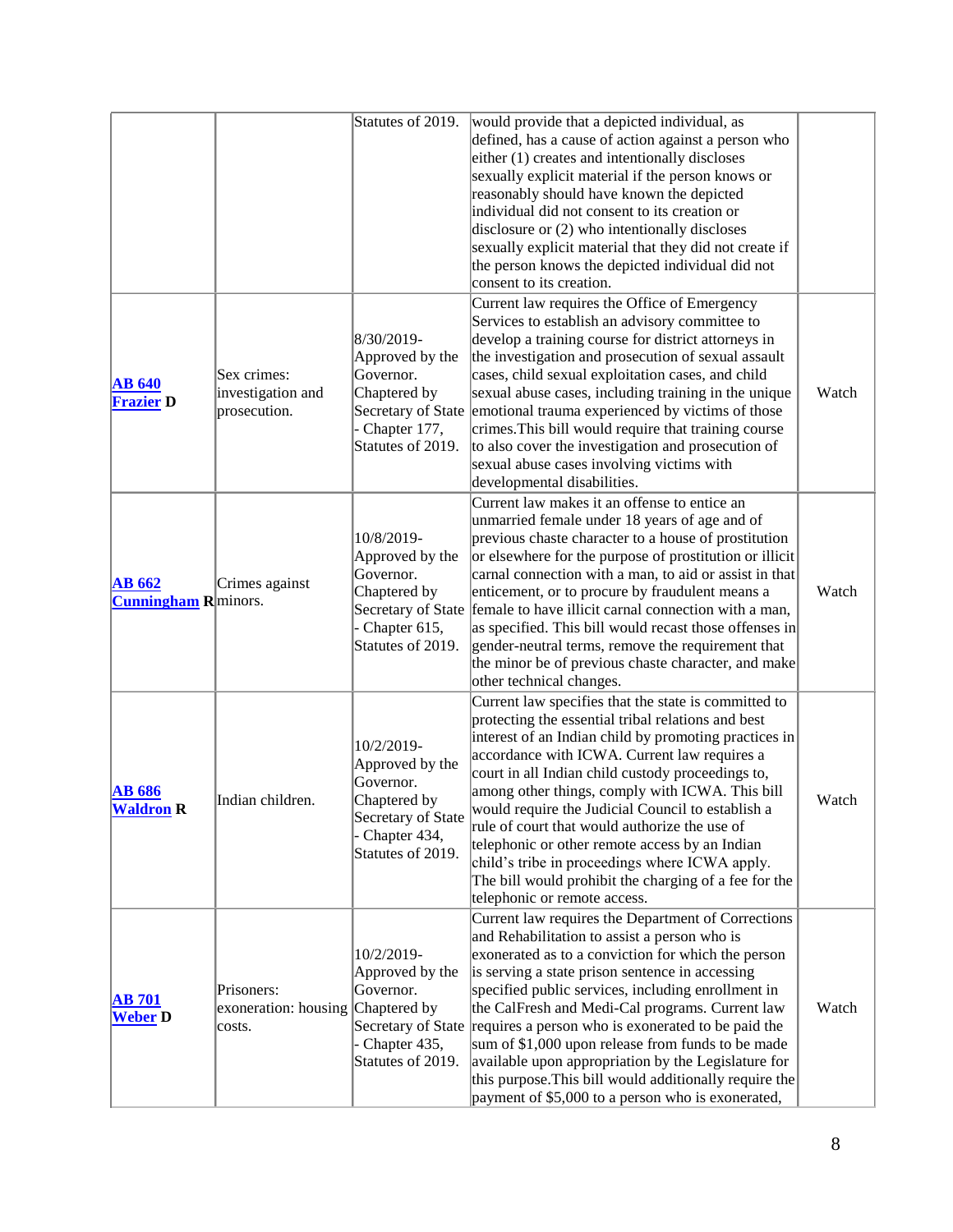|                                    |                                                                              |                                                                                                                         | upon release, to be used to pay for housing and<br>would entitle the exonerated person to receive<br>direct payment or reimbursement for reasonable<br>housing costs, including, among others, rent and<br>hotel costs, not to exceed specified limits, for a<br>period of not more than 4 years.                                                                                                                                                                                                                                                                                                                                                                                                                                                                                                                                                                                                                                                                             |       |
|------------------------------------|------------------------------------------------------------------------------|-------------------------------------------------------------------------------------------------------------------------|-------------------------------------------------------------------------------------------------------------------------------------------------------------------------------------------------------------------------------------------------------------------------------------------------------------------------------------------------------------------------------------------------------------------------------------------------------------------------------------------------------------------------------------------------------------------------------------------------------------------------------------------------------------------------------------------------------------------------------------------------------------------------------------------------------------------------------------------------------------------------------------------------------------------------------------------------------------------------------|-------|
| <b>AB 703</b><br><b>Weber D</b>    | Public postsecondary<br>education: fee<br>waivers for<br>exonerated persons. | 10/2/2019-<br>Approved by the<br>Governor.<br>Chaptered by<br>Secretary of State<br>Chapter 436,<br>Statutes of 2019.   | Current law prohibits the Board of Governors of the<br>California Community Colleges, the Trustees of the<br>California State University, and, if they adopt an<br>appropriate resolution, the Regents of the<br>University of California, from collecting mandatory<br>systemwide tuition and fees from certain persons.<br>Current law prohibits collecting mandatory<br>systemwide tuition and fees from any surviving<br>spouse or child of a deceased state resident who<br>was principally employed in law enforcement<br>service or active fire suppression and prevention<br>and died as a result of those duties. This bill would<br>prohibit those institutions, and community college<br>districts, from collecting mandatory systemwide<br>tuition and fees from persons who are exonerated of<br>crimes by writ of habeas corpus or pardon, as<br>specified, and who meet certain requirements.                                                                  | Watch |
| <b>AB 728</b><br><b>Santiago D</b> | Homeless<br>multidisciplinary<br>personnel teams.                            | 9/26/2019-<br>Approved by the<br>Governor.<br>Chaptered by<br>Secretary of State<br>- Chapter 337,<br>Statutes of 2019. | Would, in the Counties of Los Angeles, Orange,<br>Riverside, San Bernardino, San Diego, Santa Clara,<br>and Ventura, expand the goals of the homeless<br>adult and family multidisciplinary personnel team<br>to include facilitating the expedited identification,<br>assessment, and linkage of individuals at risk of<br>homelessness, as defined, to housing and supportive<br>services, and the expedited prevention of<br>homelessness.                                                                                                                                                                                                                                                                                                                                                                                                                                                                                                                                 | Watch |
| <b>AB 748</b><br><b>Gipson D</b>   | Nonminor<br>dependents.                                                      | 10/9/2019-<br>Approved by the<br>Governor.<br>Chaptered by<br>Secretary of State<br>- Chapter 682,<br>Statutes of 2019. | Current law prescribes the circumstances upon<br>which the court appoints counsel for a child, a<br>nonminor dependent, or their parent or guardian in<br>dependency proceedings. Under current law, in the<br>case of a nonminor dependent, representation by<br>counsel is not provided for a parent, unless the<br>parent is receiving court-ordered family<br>reunification services. This bill would require the<br>court to hold a dispositional proceeding for a youth<br>18 years of age if the youth was found to be a minor<br>within the jurisdiction of the juvenile court at a<br>specified hearing prior to the youth attaining 18<br>years of age, and was continuously detained, as<br>specified, and the youth has provided informed<br>consent to the dispositional proceeding. For<br>purposes of these provisions, the fact that a youth<br>has attained 18 years of age would not be cause to<br>relieve counsel appointed in dependency<br>proceedings. | Watch |
| <b>AB 800</b><br>$Chu$ D           | Civil actions:<br>confidentiality.                                           | 10/2/2019-<br>Approved by the<br>Governor.<br>Chaptered by                                                              | Would permit a person who is a participant in the<br>address confidentiality program and a party to a<br>civil action to proceed using a pseudonym and to<br>exclude or redact other identifying characteristics of                                                                                                                                                                                                                                                                                                                                                                                                                                                                                                                                                                                                                                                                                                                                                           | Watch |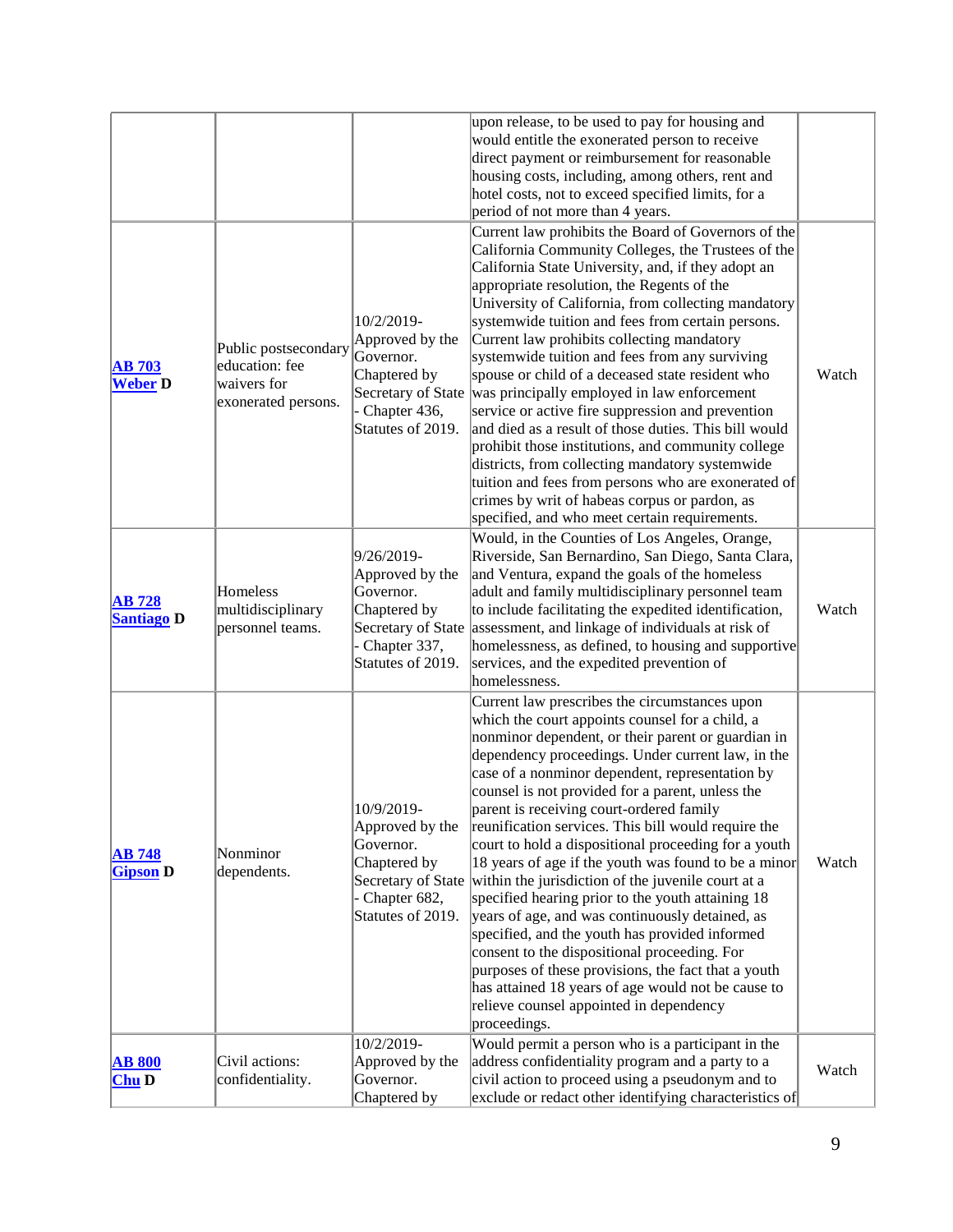|                                       |                                                                       | Chapter 439,<br>Statutes of 2019.                                                                                   | Secretary of State the person from all pleadings and documents filed<br>in the action, as specified. Parties to the action<br>would be required to use the pseudonym at<br>proceedings open to the public and to exclude and<br>redact other identifying characteristics of the<br>plaintiff from documents filed with the court.                                                                                                                                                                                                                                                                                                                                                                                                                                                                                                                                                                                                                                                                          |         |
|---------------------------------------|-----------------------------------------------------------------------|---------------------------------------------------------------------------------------------------------------------|------------------------------------------------------------------------------------------------------------------------------------------------------------------------------------------------------------------------------------------------------------------------------------------------------------------------------------------------------------------------------------------------------------------------------------------------------------------------------------------------------------------------------------------------------------------------------------------------------------------------------------------------------------------------------------------------------------------------------------------------------------------------------------------------------------------------------------------------------------------------------------------------------------------------------------------------------------------------------------------------------------|---------|
| <b>AB 806</b><br><b>Bloom D</b>       | Postsecondary<br>education: homeless<br>and former homeless<br>youth. | 7/31/2019-<br>Approved by the<br>Governor.<br>Chaptered by<br>Chapter 163,<br>Statutes of 2019.                     | Current law requires the California State University<br>and each community college district, and requests<br>the University of California, with respect to each<br>campus in their respective jurisdictions that<br>administers a priority enrollment system, to grant<br>priority for registration for enrollment to homeless<br>Secretary of State vouth, as defined. Current law repeals this<br>requirement on January 1, 2020. This bill would<br>add former homeless youth to the students to be<br>granted, or requested to be granted, priority<br>enrollment.                                                                                                                                                                                                                                                                                                                                                                                                                                     | Watch   |
| <b>AB 819</b><br><b>Stone, Mark D</b> | Foster care.                                                          | 10/12/2019-<br>Approved by the<br>Governor.<br>Chaptered by<br>Chapter 777,<br>Statutes of 2019.                    | Current law requires foster family agencies to<br>prepare a written report on an applicant's capacity<br>to foster, adopt, and provide legal guardianship of a<br>child based on information gathered through the<br>resource family application and assessment<br>processes, and requires counties and foster family<br>agencies, when a resource family seeks approval by<br>a subsequent foster family agency or transfer of<br>their approval to a county, to request or provide the<br>above-specified written report, including any<br>Secretary of State updates to the report. This bill would require<br>counties and foster family agencies, when a<br>resource family seeks approval by a subsequent<br>foster family agency or transfer of their approval to<br>a county, to request or provide documents in the<br>resource family file maintained by a county or the<br>resource family case record maintained by a foster<br>family agency, including any updates to the file or<br>record. | Watch   |
| <b>AB 851</b><br><b>Cooper D</b>      | Drug masking<br>products.                                             | 7/1/2019-<br>Approved by the<br>Governor.<br>Chaptered by<br>Secretary of State<br>Chapter 45,<br>Statutes of 2019. | Would prohibit a person from distributing,<br>delivering, or selling, or possessing with intent to<br>distribute, deliver, or sell, a drug masking product.<br>The bill would define a "drug masking product" to<br>mean synthetic urine, as defined, or any other<br>substance designed to be added to human urine or<br>hair for the purpose of defrauding an alcohol or<br>drug screening test.                                                                                                                                                                                                                                                                                                                                                                                                                                                                                                                                                                                                         | Watch   |
| <b>AB 865</b><br><b>Reyes</b> D       | Resource families:<br>training.                                       | 10/12/2019-<br>Approved by the<br>Governor.<br>Chaptered by<br>- Chapter 810,<br>Statutes of 2019.                  | Would, commencing January 1, 2021, require<br>counties to include information on providing care<br>and supervision to children who have been<br>commercially sexually exploited as part of the<br>mandatory preapproval caregiver training. The bill<br>would require resource families that care for<br>Secretary of State children who are 10 years of age or older to attend,<br>within 12 months of approval as a resource family,<br>a training on how to use best practices for providing<br>care and supervision to children who have been<br>commercially sexually exploited. By creating new                                                                                                                                                                                                                                                                                                                                                                                                      | Support |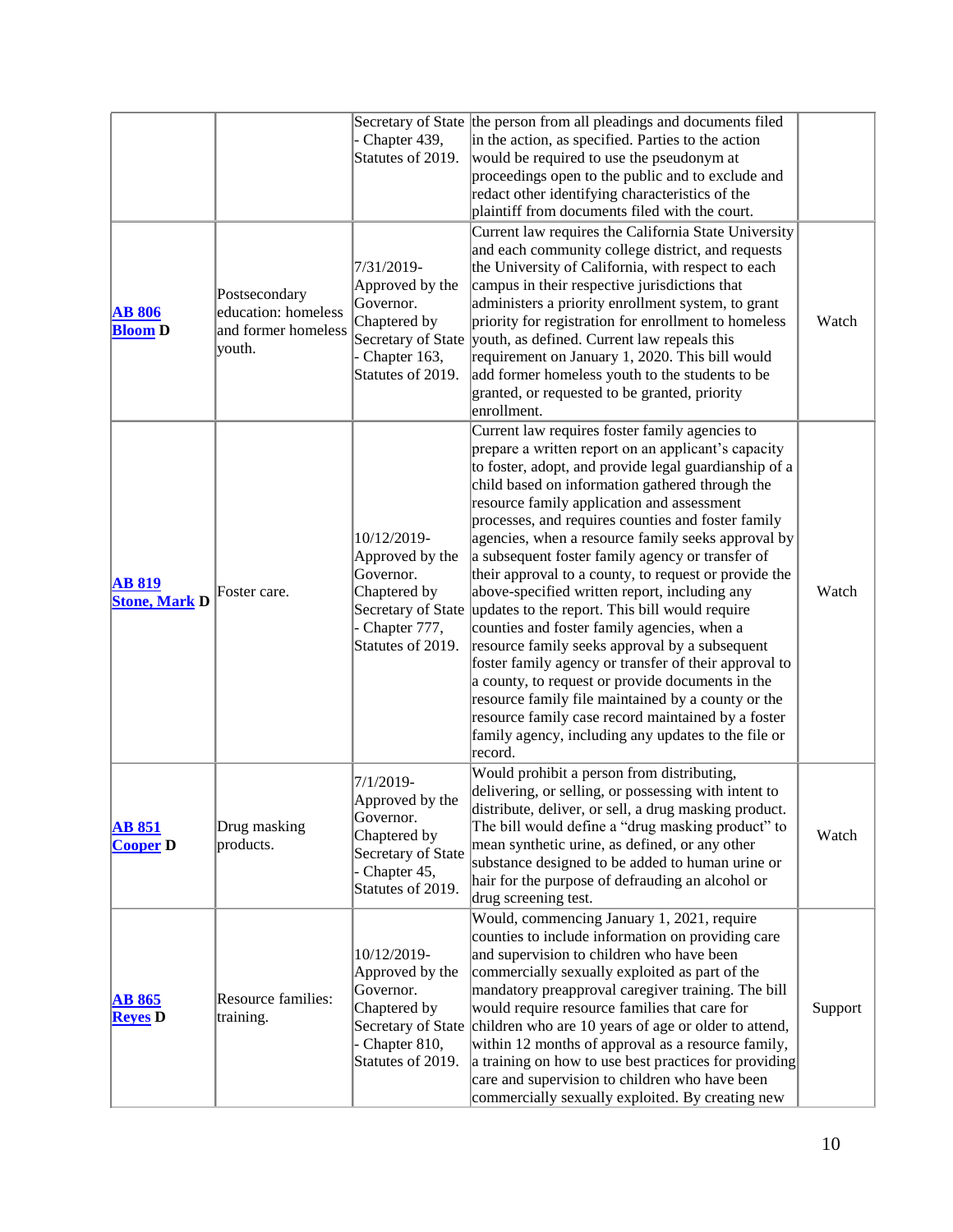|                                     |                                                                                                                 |                                                                                                                          | duties for counties, this bill would impose a state-                                                                                                                                                                                                                                                                                                                                                                                                                                                                                                                                                                                                                                                                                                                                                                                                                                                                                                                                                                                |       |
|-------------------------------------|-----------------------------------------------------------------------------------------------------------------|--------------------------------------------------------------------------------------------------------------------------|-------------------------------------------------------------------------------------------------------------------------------------------------------------------------------------------------------------------------------------------------------------------------------------------------------------------------------------------------------------------------------------------------------------------------------------------------------------------------------------------------------------------------------------------------------------------------------------------------------------------------------------------------------------------------------------------------------------------------------------------------------------------------------------------------------------------------------------------------------------------------------------------------------------------------------------------------------------------------------------------------------------------------------------|-------|
| <b>AB 879</b><br><b>Gipson D</b>    | Firearms.                                                                                                       | 10/11/2019-<br>Approved by the<br>Governor.<br>Chaptered by<br>Secretary of State<br>- Chapter 730,<br>Statutes of 2019. | mandated local program.<br>Would, commencing July 1, 2024, require the sale<br>of firearm precursor parts, as defined, to be<br>conducted by or processed through a licensed<br>firearm precursor part vendor. Commencing July 1,<br>2024, the bill would require a person or business to<br>have a valid firearm precursor part vendor license<br>to sell more than one firearm precursor part in any<br>30-day period, except as exempted.                                                                                                                                                                                                                                                                                                                                                                                                                                                                                                                                                                                        | Watch |
| <b>AB 893</b><br><b>Gloria</b> D    | 22nd District<br>Agricultural<br>Association: firearm<br>and ammunition<br>sales at the Del Mar<br>Fairgrounds. | 10/11/2019-<br>Approved by the<br>Governor.<br>Chaptered by<br>Secretary of State<br>Chapter 731,<br>Statutes of 2019.   | Would, on and after January 1, 2021, prohibit the<br>sale of firearms and ammunition at the Del Mar<br>Fairgrounds property located in the 22nd District<br>Agricultural Association, as specified, and would<br>thereby make a violation of that prohibition a<br>misdemeanor. The bill would exclude from its<br>provisions a gun buyback event held by a law<br>enforcement agency.                                                                                                                                                                                                                                                                                                                                                                                                                                                                                                                                                                                                                                              | Watch |
| <b>AB</b> 911<br><b>Rodriguez D</b> | Office of Emergency<br>Services: emergency<br>information: study.                                               | 10/9/2019-<br>Approved by the<br>Governor.<br>Chaptered by<br>Chapter 686,<br>Statutes of 2019.                          | Would require the Office of Emergency Services, in<br>consultation with relevant experts and stakeholders,<br>to complete a study, as provided, to determine the<br>feasibility of developing a statewide system that<br>would enable all Californians, including older<br>adults, individuals with disabilities, and other at-<br>risk persons, to voluntarily provide vital health and<br>safety information, with an encrypted connection,<br>to be made available to all first responders in an<br>emergency if a "911" call is placed. The bill would<br>Secretary of State require the office to submit the results of the study<br>in a report to the Legislature and the State 911<br>Advisory Board and make that report available to<br>the public by January 1, 2021. The bill would also<br>require the office to determine an estimate of the<br>funding necessary to plan, test, implement, operate,<br>and maintain the statewide system on an annual<br>basis and to include the funding estimate in the<br>report. | Watch |
| <b>AB 917</b><br><b>Reyes</b> D     | Victims of crime:<br>nonimmigrant status.                                                                       | 10/8/2019-<br>Approved by the<br>Governor.<br>Chaptered by<br>Secretary of State<br>Chapter 576,<br>Statutes of 2019.    | Current federal law provides a petition form to<br>request temporary immigration benefits for a person<br>who is a victim of certain qualifying criminal<br>activity. Current federal law also provides a<br>supplemental form for certifying that a person<br>submitting a petition for immigration benefits is a<br>victim of certain qualifying criminal activity and is,<br>has been, or is likely to be helpful in the<br>investigation or prosecution of that criminal<br>activity. Current federal law provides a separate<br>petition form to request temporary immigration<br>benefits for a person who is a victim of human<br>trafficking. Current federal law provides a<br>supplemental form for certifying that a person<br>submitting this latter petition is a victim of human<br>trafficking and a declaration as to the person's<br>cooperation regarding an investigation or<br>prosecution of human trafficking. This bill would                                                                                | Watch |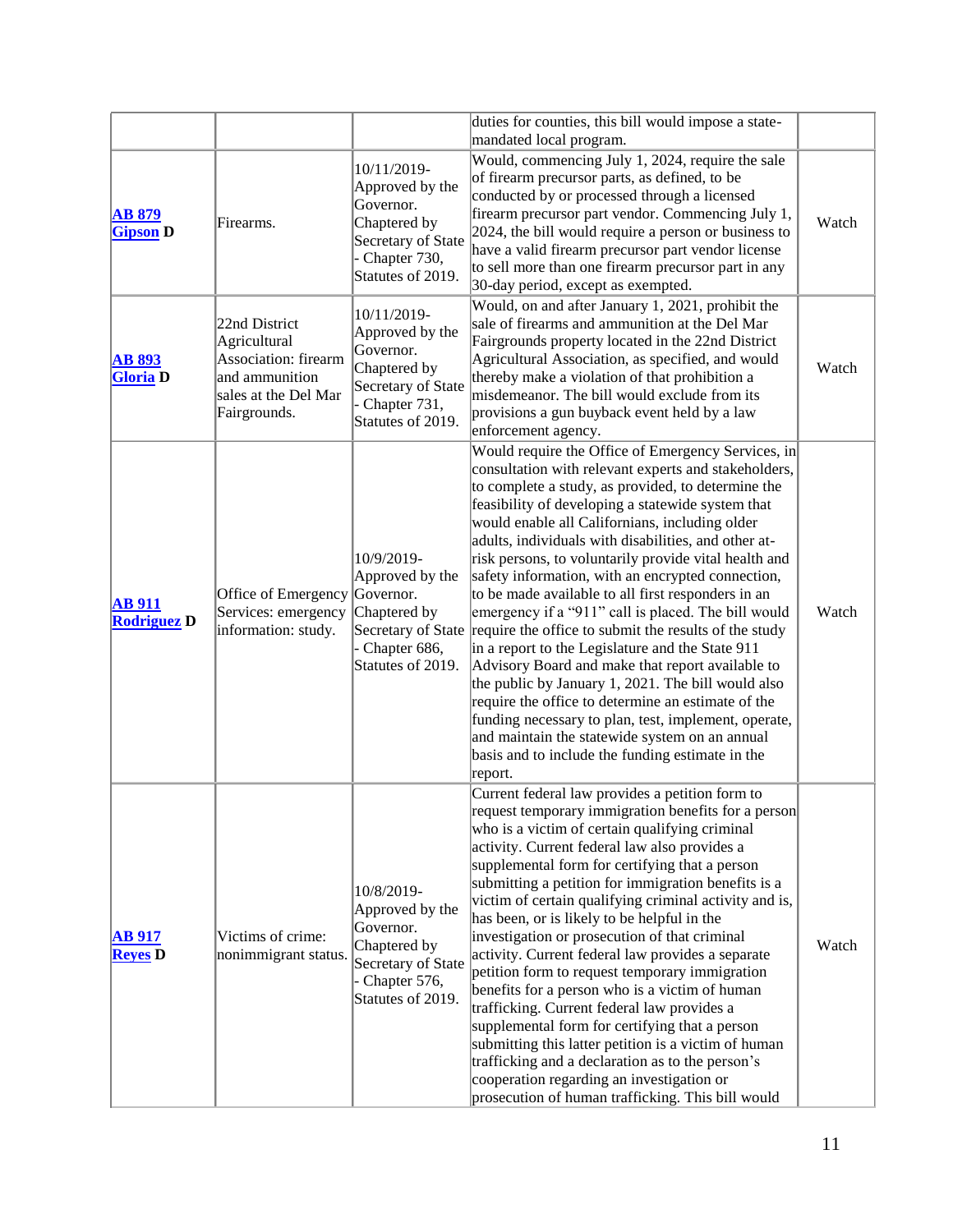|                                                 |                                                                                                                                    |                                                                                                                       | additionally require a certifying official from a<br>certifying entity to certify "victim helpfulness" or<br>"victim cooperation," respectively, when requested<br>by a licensed attorney representing the victim or a<br>representative fully accredited by the United States<br>Department of Justice authorized to represent the<br>victim in immigration proceedings.                                                                                                                                                                                                                                                                                                                                                                                                                                                                                                                                                                                                                                                                                                                                                                                                 |       |
|-------------------------------------------------|------------------------------------------------------------------------------------------------------------------------------------|-----------------------------------------------------------------------------------------------------------------------|---------------------------------------------------------------------------------------------------------------------------------------------------------------------------------------------------------------------------------------------------------------------------------------------------------------------------------------------------------------------------------------------------------------------------------------------------------------------------------------------------------------------------------------------------------------------------------------------------------------------------------------------------------------------------------------------------------------------------------------------------------------------------------------------------------------------------------------------------------------------------------------------------------------------------------------------------------------------------------------------------------------------------------------------------------------------------------------------------------------------------------------------------------------------------|-------|
| <b>AB</b> 925<br><b>Gloria</b> D                | Protective orders:<br>confidential<br>information<br>regarding minors.                                                             | 9/12/2019-<br>Approved by the<br>Governor.<br>Chaptered by<br>Secretary of State<br>Chapter 294,<br>Statutes of 2019. | Current law authorizes a person who has suffered<br>harassment to seek a temporary restraining order<br>and an order prohibiting the harassment. Current<br>law authorizes a minor or the minor's legal guardian<br>to petition the court to have information regarding<br>the minor that was obtained while issuing a<br>protective order pursuant to this provision to be<br>kept confidential. Disclosure or misuse of<br>information ordered to be kept confidential is<br>enforced as a civil contempt of court, punishable by<br>a fine of up to \$1,000. This bill would require a<br>notice to be sent to the respondent of a petition<br>seeking an order to keep information confidential<br>that identifies the information that has been made<br>confidential and a statement that a disclosure is<br>punishable by a monetary fine. The bill would<br>authorize a court, either on its own motion at any<br>time or upon a petition filed by a person, to grant a<br>disclosure of information ordered to be kept<br>confidential to certain individuals or entities as<br>necessary to prevent harassment or if it is in the<br>best interest of the minor. | Watch |
| <b>AB</b> 956<br>Diep R                         | Telecommunications: Approved by the<br>automatic dialing-<br>announcing devices: Chaptered by<br>emergency alert<br>notifications. | 9/5/2019-<br>Governor.<br>Chapter 232,<br>Statutes of 2019.                                                           | Current law expressly provides that the use of<br>automatic dialing-announcing devices by law<br>enforcement agencies, fire protection agencies,<br>public health agencies, public environmental health<br>agencies, city or county emergency services<br>planning agencies, or any private for-profit agency<br>operating under contract with, and at the direction<br>of, one or more of these agencies, for specified<br>purposes relating to public safety and emergencies<br>is not prohibited. This bill would expressly provide<br>Secretary of State that the use of automatic dialing-announcing<br>devices by those entities to test all modes of 911<br>emergency telephone systems, including basic 911<br>telephone services, enhanced 911 emergency<br>telephone services, Next Generation 911 emergency<br>communication systems, and similar 911<br>technologies, for data accuracy and emergency alert<br>notification system capabilities is also not<br>prohibited.                                                                                                                                                                                    | Watch |
| <b>AB</b> 965<br><b>Stone, Mark D</b> hearings. | Youth offender                                                                                                                     | 10/8/2019-<br>Approved by the<br>Governor.<br>Chaptered by<br>- Chapter 577,<br>Statutes of 2019.                     | Current law makes a person who was convicted of a<br>controlling offense that was committed when the<br>person was 25 years of age or younger and for<br>which the sentence is a determinate sentence<br>Secretary of State eligible for release on parole at a youth offender<br>hearing by the board during the person's 15th year<br>of incarceration. Currentlaw makes a person who                                                                                                                                                                                                                                                                                                                                                                                                                                                                                                                                                                                                                                                                                                                                                                                   | Watch |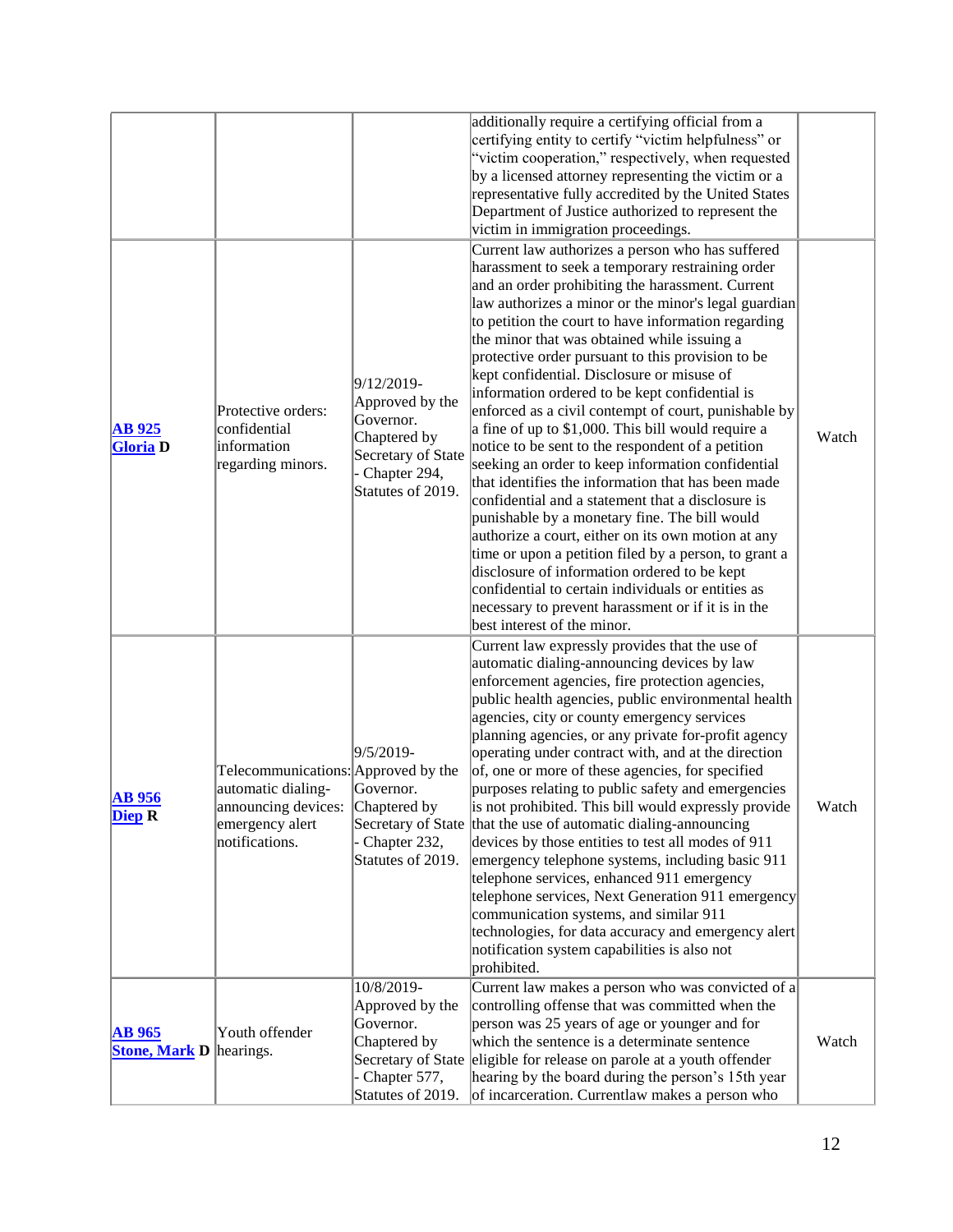|                                   |                                                      |                                                                                                                          | was convicted of a controlling offense that was<br>committed when the person was 25 years of age or<br>younger and for which the sentence is a life term of<br>less than 25 years to life eligible for release on<br>parole at a youth offender hearing by the board<br>during the person's 20th year of incarceration.<br>Current law makes a person who was convicted of a<br>controlling offense that was committed when the<br>person was 25 years of age or younger and for<br>which the sentence is a life term of 25 years to life<br>eligible for release on parole at a youth offender<br>hearing by the board during the person's 25th year<br>of incarceration. This bill would require a person's<br>youth offender parole hearing to occur within 6<br>months of the first year they become eligible for a<br>youth offender parole hearing under those<br>provisions.                                                                                                                                                                                                                                                                         |       |
|-----------------------------------|------------------------------------------------------|--------------------------------------------------------------------------------------------------------------------------|-------------------------------------------------------------------------------------------------------------------------------------------------------------------------------------------------------------------------------------------------------------------------------------------------------------------------------------------------------------------------------------------------------------------------------------------------------------------------------------------------------------------------------------------------------------------------------------------------------------------------------------------------------------------------------------------------------------------------------------------------------------------------------------------------------------------------------------------------------------------------------------------------------------------------------------------------------------------------------------------------------------------------------------------------------------------------------------------------------------------------------------------------------------|-------|
| <b>AB</b> 1061<br><b>Gipson</b> D | Foster care.                                         | 10/12/2019-<br>Approved by the<br>Governor.<br>Chaptered by<br>Secretary of State<br>- Chapter 817,<br>Statutes of 2019. | Prior to making a change in the placement of a<br>dependent child, current law requires a social<br>worker or placing agency to develop and implement<br>a placement preservation strategy to preserve the<br>dependent child's placement. If a placement change<br>is necessary, current law requires the social worker<br>or placing agency to serve written notice of that<br>change on specified parties at least 14 days prior to<br>the change. Current law requires complaints under<br>these provisions to be investigated by the Office of<br>the State Foster Care Ombudsperson, and requires<br>the office to provide the findings of an investigation<br>to the county child welfare director or their<br>designee. This bill would delete references to<br>placing agencies, would extend the application of<br>these provisions to probation-supervised youth in<br>foster care placement, and make related changes.                                                                                                                                                                                                                          | Watch |
| <b>AB 1068</b><br><b>Cooley</b> D | Juveniles:<br>dependency: child<br>and family teams. | 10/12/2019-<br>Approved by the<br>Governor.<br>Chaptered by<br>- Chapter 780,<br>Statutes of 2019.                       | Current law defines a "child and family team" as a<br>group of individuals who are convened by a placing<br>agency and engaged through a variety of team-<br>based processes to help achieve positive outcomes<br>for a child's or youth's safety, permanency, and<br>well-being. Current law requires that information<br>exchanged among the child and family team be<br>received in confidence for the limited purpose of<br>providing necessary services and supports to the<br>child or youth and family and prohibits the<br>information from being further disclosed, except as<br>Secretary of State specified. This bill would define a "child and<br>family team meeting" as a convening of all or some<br>members of the child and family team and would<br>require a child and family team meeting to conform<br>to specified requirements, including, among others,<br>that a notification be provided to the child or youth,<br>their parent or guardian, and the caregiver upon the<br>scheduling of a meeting, and that the child's court-<br>appointed educational rights holder be invited to the<br>meeting under certain circumstances. | Watch |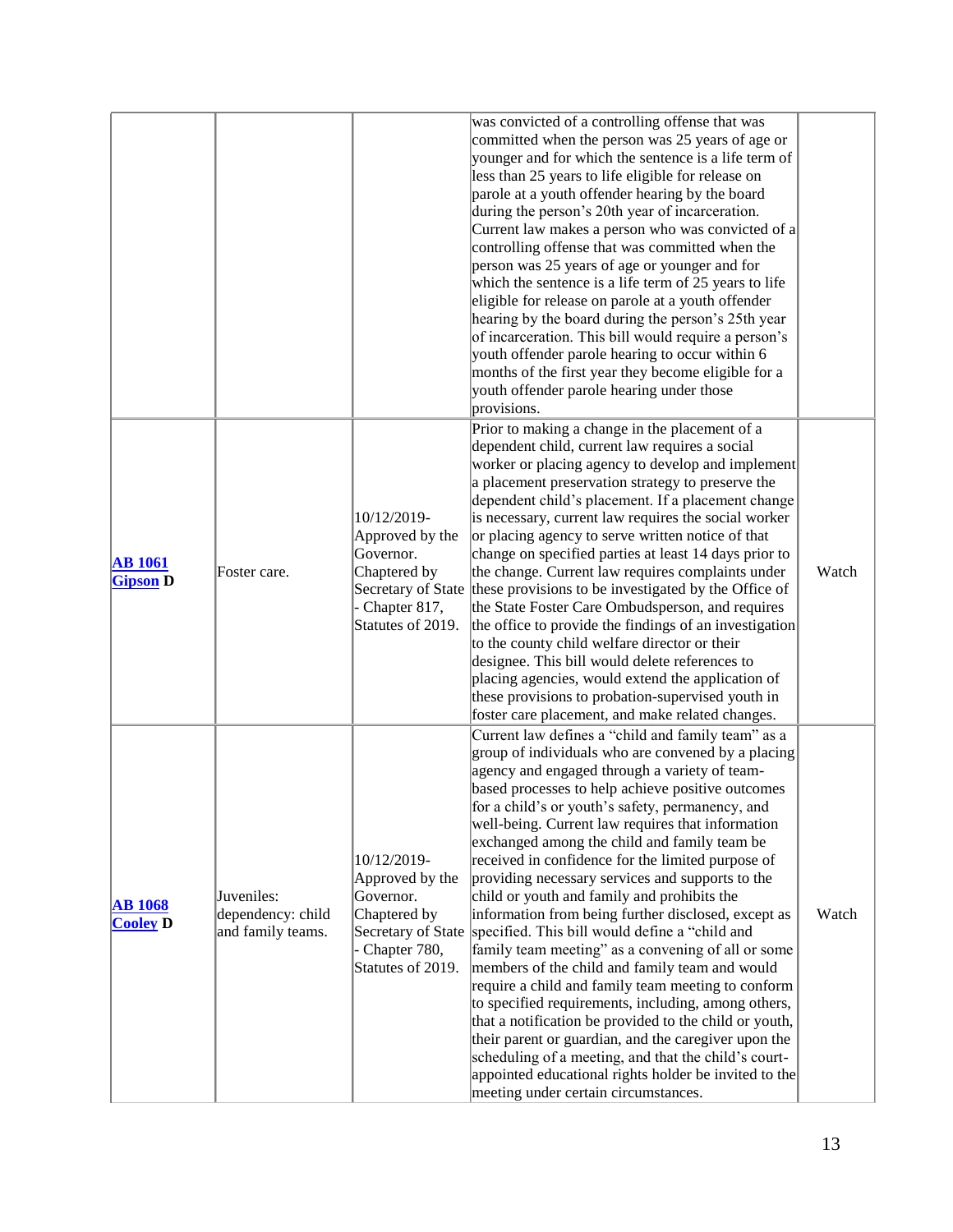| <b>AB</b> 1076<br><b>Ting D</b>                   | Criminal records:<br>automatic relief.   | 10/8/2019-<br>Approved by the<br>Governor.<br>Chaptered by<br>Chapter 578,<br>Statutes of 2019.                        | Would, commencing January 1, 2021, and subject<br>to an appropriation in the annual Budget Act,<br>require the Department of Justice, on a monthly<br>basis, to review the records in the statewide<br>criminal justice databases and to identify persons<br>who are eligible for relief by having their arrest<br>records, or their criminal conviction records,<br>Secretary of State withheld from disclosure, as specified. The bill<br>would require the department to grant relief to an<br>eligible person, without requiring a petition or<br>motion. The bill would not limit petitions, motions,<br>or orders for relief, as required or authorized by any<br>other law.                                                                                                                                                       | Watch |
|---------------------------------------------------|------------------------------------------|------------------------------------------------------------------------------------------------------------------------|------------------------------------------------------------------------------------------------------------------------------------------------------------------------------------------------------------------------------------------------------------------------------------------------------------------------------------------------------------------------------------------------------------------------------------------------------------------------------------------------------------------------------------------------------------------------------------------------------------------------------------------------------------------------------------------------------------------------------------------------------------------------------------------------------------------------------------------|-------|
| <b>AB</b> 1117<br><b>Grayson</b> D                | Peace officers: peer<br>support.         | 10/8/2019-<br>Approved by the<br>Governor.<br>Chaptered by<br>Secretary of State<br>Chapter 621,<br>Statutes of 2019.  | The California Emergency Services Act also<br>authorizes the governing body of a city, county, city<br>and county, or an official designated by ordinance<br>adopted by that governing body, to proclaim a local<br>emergency, as defined. This bill would enact the<br>Law Enforcement Peer Support and Crisis Referral<br>Services Program. The bill would authorize a local<br>or regional law enforcement agency to establish a<br>peer support and crisis referral program to provide<br>an agencywide network of peer representatives<br>available to aid fellow employees on emotional or<br>professional issues. The bill would, for purposes of<br>the act, define a "peer support team" as a team<br>composed of law enforcement personnel, as<br>defined, who have completed a peer support<br>training course, as specified. | Watch |
| <b>AB 1165</b><br><b>Bauer-</b><br><b>Kahan D</b> | Child custody:<br>supervised visitation. | 10/12/2019-<br>Approved by the<br>Governor.<br>Chaptered by<br>Secretary of State<br>Chapter 823,<br>Statutes of 2019. | Would require, beginning January 1, 2021, a<br>professional supervised visitation provider to<br>register as a trustline provider. The bill would<br>require a professional provider to complete a Live<br>Scan criminal background check before providing<br>supervised visitation services. The bill would<br>require a minimum number of the 24 hours of<br>required training to be classroom instruction on<br>specified subjects and further require, on and after<br>January 1, 2021, a professional provider to<br>complete training relating to child abuse reporting<br>laws through an online training course required for<br>mandated reporters that is provided by the State<br>Department of Social Services.                                                                                                               | Watch |
| <b>AB 1168</b><br><b>Mullin D</b>                 | Emergency services:<br>text to $911$ .   | 9/5/2019-<br>Approved by the<br>Governor.<br>Chaptered by<br>Secretary of State<br>Chapter 237,<br>Statutes of 2019.   | The Warren-911-Emergency Assistance Act<br>provides that each local public agency within its<br>respective jurisdiction establish a basic system that<br>automatically connects a person dialing 911 to an<br>established public safety answering point through<br>normal telephone service facilities, or to be part of<br>such a system. The act requires the Office of<br>Emergency Services to develop a plan and timeline<br>of target dates for the testing, implementation and<br>operation of a Next Generation 911 emergency<br>coordination system, that includes a text to 911<br>service, throughout California. This bill would                                                                                                                                                                                             | Watch |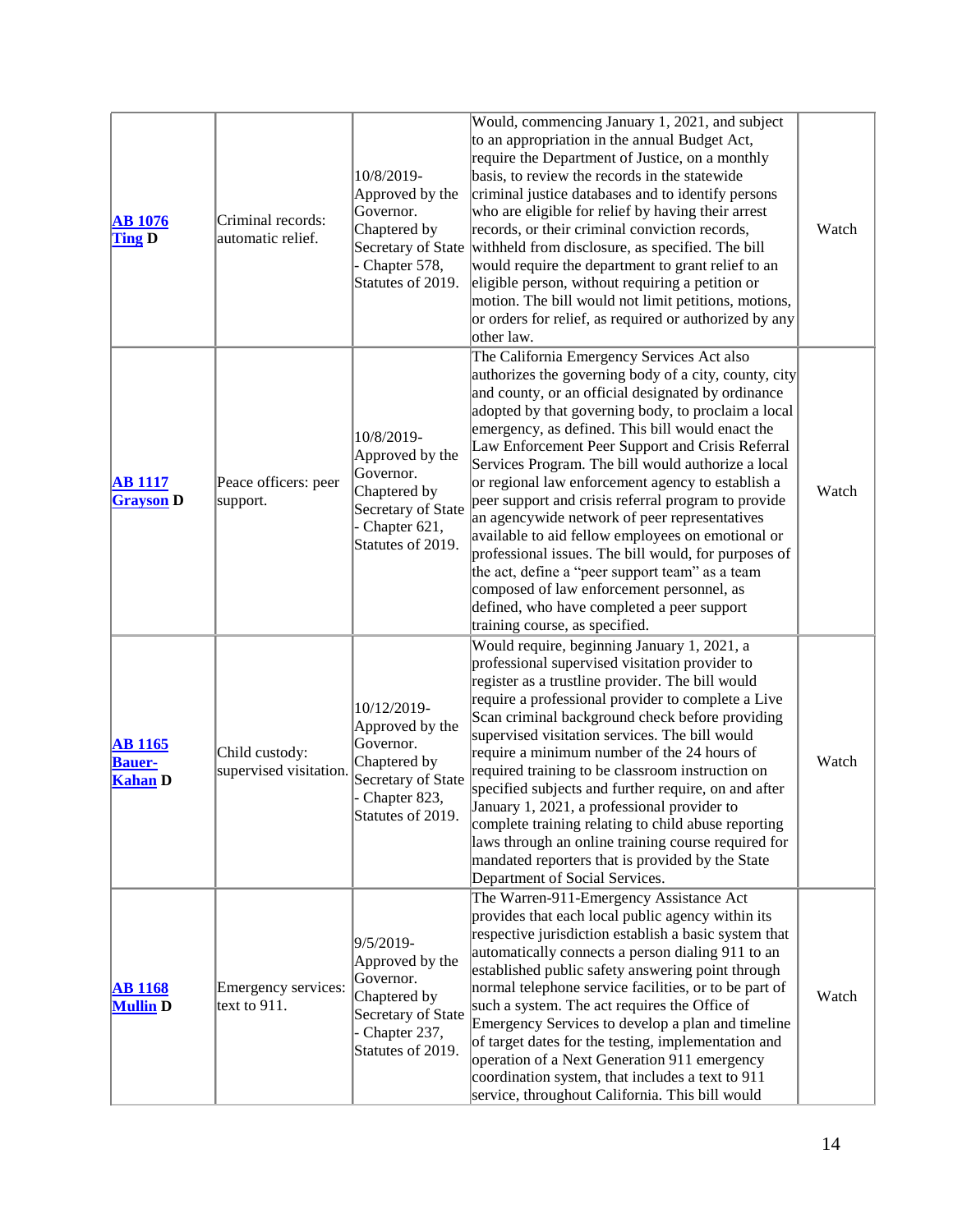|                                             |                                                                                |                                                                                                                         | require each public safety answering point to<br>deploy a text to 911 service, no later than January 1,<br>2021, that is capable of accepting Short Message<br>Service messages and Real-Time Text messages.                                                                                                                                                                                                                                                                                                                                                                                                                                                                                                                                                                                                                                                                                                          |       |
|---------------------------------------------|--------------------------------------------------------------------------------|-------------------------------------------------------------------------------------------------------------------------|-----------------------------------------------------------------------------------------------------------------------------------------------------------------------------------------------------------------------------------------------------------------------------------------------------------------------------------------------------------------------------------------------------------------------------------------------------------------------------------------------------------------------------------------------------------------------------------------------------------------------------------------------------------------------------------------------------------------------------------------------------------------------------------------------------------------------------------------------------------------------------------------------------------------------|-------|
| <b>AB 1179</b><br>Rubio,<br><b>Blanca</b> D | Child custody:<br>allegations of abuse:<br>report.                             | 7/30/2019-<br>Approved by the<br>Governor.<br>Chaptered by<br>Chapter 127,<br>Statutes of 2019.                         | Current law requires the court to require an<br>evaluation, investigation, or assessment in any<br>contested proceeding involving child custody or<br>visitation rights if the court has appointed a child<br>custody evaluator or has referred the case for a full<br>or partial court-connected evaluation, investigation,<br>or assessment, and the court determines that there is<br>a serious allegation of child sexual abuse, as<br>defined. Current law authorizes a court to require<br>Secretary of State an evaluation, investigation, or assessment if there<br>is an allegation of child abuse in any other<br>circumstances. This bill would require the Judicial<br>Council, on or before January 1, 2021, to adopt a<br>form to be used for an evaluation, investigation, or<br>assessment conducted pursuant these provisions,<br>and further require the form to be used on and after<br>that date. | Watch |
| <b>AB</b> 1215<br><b>Ting D</b>             | Law enforcement:<br>facial recognition<br>and other biometric<br>surveillance. | 10/8/2019-<br>Approved by the<br>Governor.<br>Chaptered by<br>Secretary of State<br>- Chapter 579,<br>Statutes of 2019. | Would prohibit a law enforcement agency or law<br>enforcement officer from installing, activating, or<br>using any biometric surveillance system in<br>connection with an officer camera or data collected<br>by an officer camera. The bill would authorize a<br>person to bring an action for equitable or<br>declaratory relief against a law enforcement agency<br>or officer who violates that prohibition.                                                                                                                                                                                                                                                                                                                                                                                                                                                                                                      | Watch |
| <b>AB</b> 1235<br>$Chu$ D                   | Youth homelessness<br>prevention centers.                                      | 9/26/2019-<br>Approved by the<br>Governor.<br>Chaptered by<br>Secretary of State<br>Chapter 341,<br>Statutes of 2019.   | The California Community Care Facilities Act<br>provides for the licensing and regulation of<br>runaway and homeless youth shelters by the State<br>Department of Social Services. Current law<br>requires these shelters to offer short-term, 24-hour,<br>nonmedical care and supervision and personal<br>services to homeless youth and runaway youth, as<br>those terms are defined, who voluntarily enter the<br>shelter. Curent law defines "short-term" to mean no<br>more than 21 consecutive days. This bill would<br>rename these facilities "youth homelessness<br>prevention centers," and would expand the<br>categories of youth for which the center is required<br>to provide services to also include youth at risk of<br>homelessness and youth exhibiting status offender<br>behavior, as those terms are defined by the bill.                                                                      | Watch |
| <b>AB</b> 1261<br>Jones-<br><b>Sawyer</b> D | Controlled<br>substances: narcotics Chaptered by<br>registry.                  | 10/8/2019-<br>Approved by the<br>Governor.<br>Secretary of State<br>Chapter 580,<br>Statutes of 2019.                   | Current law requires a person who is convicted in<br>this state, or in another state under certain<br>circumstances, of specified offenses involving<br>controlled substances to register with the chief of<br>police of the city in which the person resides, or the<br>sheriff of the county if that person resides in an<br>unincorporated area, as specified. Current law<br>makes registration consist of a statement in writing<br>signed by the person, giving information required<br>by the Department of Justice, and the fingerprints                                                                                                                                                                                                                                                                                                                                                                      | Watch |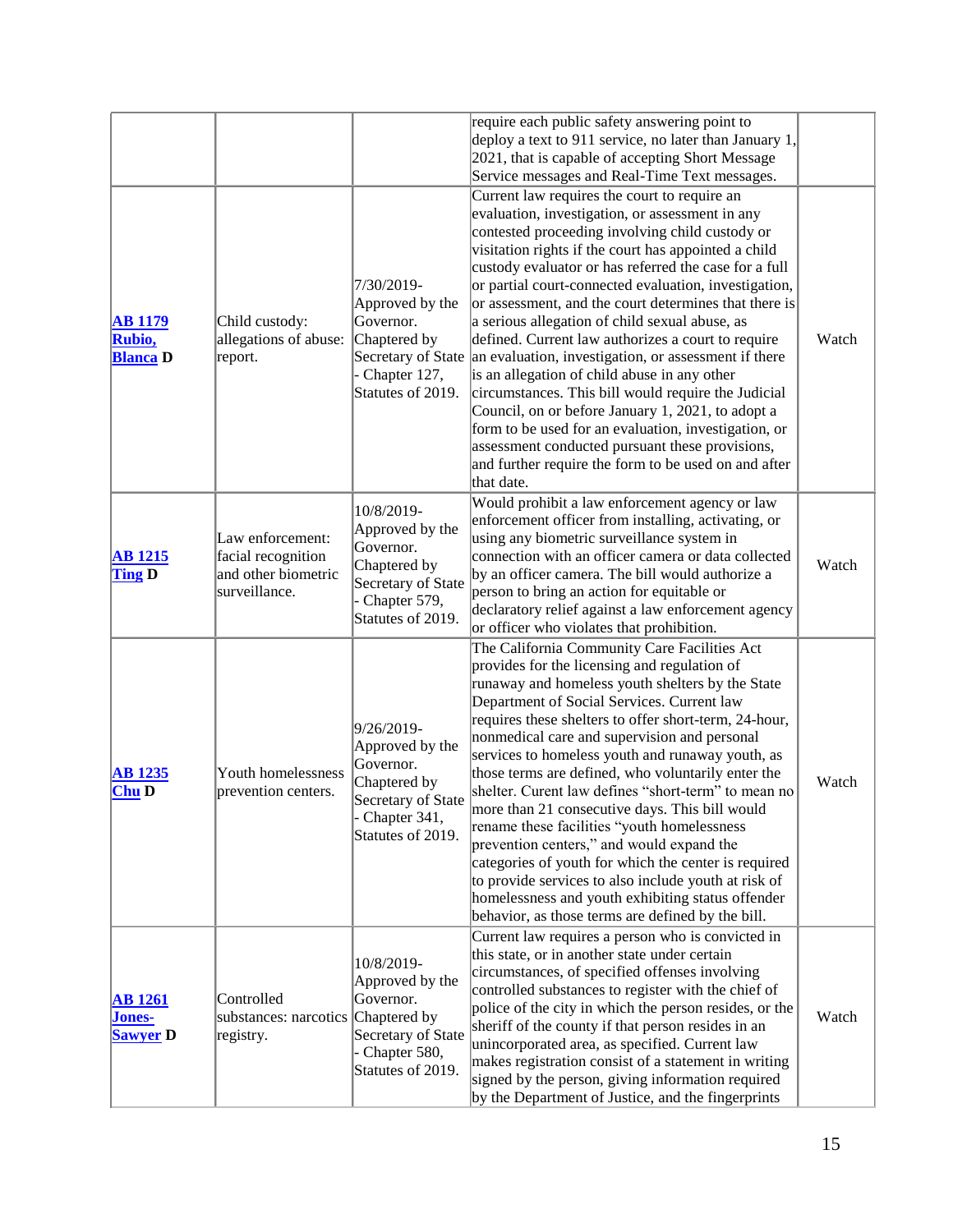|                                                   |                                     |                                                                                                                        | and photograph of the person. Current law requires,<br>within 3 days after registering, the law enforcement<br>agency to forward the statement, fingerprints, and<br>photograph to the Department of Justice. A person<br>who knowingly violates the registration<br>requirement and related requirements is guilty of a<br>misdemeanor. This bill would delete that<br>registration requirement and make conforming<br>changes.                                                                                                                                                                                                                                                                                                                                                                                                                                                                                                                                                                                           |       |
|---------------------------------------------------|-------------------------------------|------------------------------------------------------------------------------------------------------------------------|----------------------------------------------------------------------------------------------------------------------------------------------------------------------------------------------------------------------------------------------------------------------------------------------------------------------------------------------------------------------------------------------------------------------------------------------------------------------------------------------------------------------------------------------------------------------------------------------------------------------------------------------------------------------------------------------------------------------------------------------------------------------------------------------------------------------------------------------------------------------------------------------------------------------------------------------------------------------------------------------------------------------------|-------|
| <b>AB 1292</b><br><b>Bauer-</b><br><b>Kahan D</b> | Firearms.                           | 7/12/2019-<br>Approved by the<br>Governor.<br>Chaptered by<br>Secretary of State<br>Chapter 110,<br>Statutes of 2019.  | Current law prohibits a resident of this state from<br>importing, bringing, or transporting into this state, a<br>firearm purchased or otherwise obtained from<br>outside of this state unless the firearm is first<br>delivered to a dealer in this state for delivery to the<br>resident. Current law excepts executors and<br>administrators of estates from that prohibition if<br>certain criteria are met. Existing law generally<br>requires a person to possess a firearm safety<br>certificate in order to possess a firearm. Current law<br>excepts executors and administrators of estates<br>from that requirement. This bill would specify that<br>the transfer by operation of law provisions and the<br>exceptions described above apply to a decedent's<br>personal representative, a person acting pursuant to<br>the person's power of attorney, a trustee, a<br>conservator, a guardian or guardian ad litem, or a<br>special administrator, as specified.                                              | Watch |
| <b>AB 1301</b><br><b>Cooley D</b>                 | Child welfare:<br>adoption.         | 10/12/2019-<br>Approved by the<br>Governor.<br>Chaptered by<br>Secretary of State<br>Chapter 827,<br>Statutes of 2019. | Would, beginning July 1, 2020, require county<br>child welfare agencies to compensate licensed<br>private adoption agencies for the costs of<br>supporting families through the process of adopting<br>children and nonminor dependents who are eligible<br>for the Adoption Assistance Program. The bill<br>would prescribe the amount and methodology for<br>compensation, and would require the department to<br>establish reimbursement procedures in consultation<br>with the counties and private adoption agencies.<br>After all reimbursements are made under these<br>provisions, the bill would authorize a county to use<br>any unspent funds for additional activities related to<br>permanency, as specified. The bill would require<br>the department to work with counties and<br>representatives of adoption agencies to ensure a<br>smooth transition under these provisions, as<br>specified, and would require those entities to<br>develop language for certain placement agreements,<br>as specified. | Watch |
| <b>AB 1331</b><br><b>Bonta</b> D                  | Criminal justice data. Chaptered by | 10/8/2019-<br>Approved by the<br>Governor.<br>Secretary of State<br>Chapter 581,<br>Statutes of 2019.                  | Current law requires criminal justice agencies to<br>compile records and data, including a summary of<br>arrests, pretrial proceedings, the nature and<br>disposition of criminal charges, sentencing,<br>incarceration, rehabilitation, and release, about<br>criminal offenders. Current law requires agencies to<br>report this information to the Department of Justice<br>for each arrest made, and requires the superior court                                                                                                                                                                                                                                                                                                                                                                                                                                                                                                                                                                                       | Watch |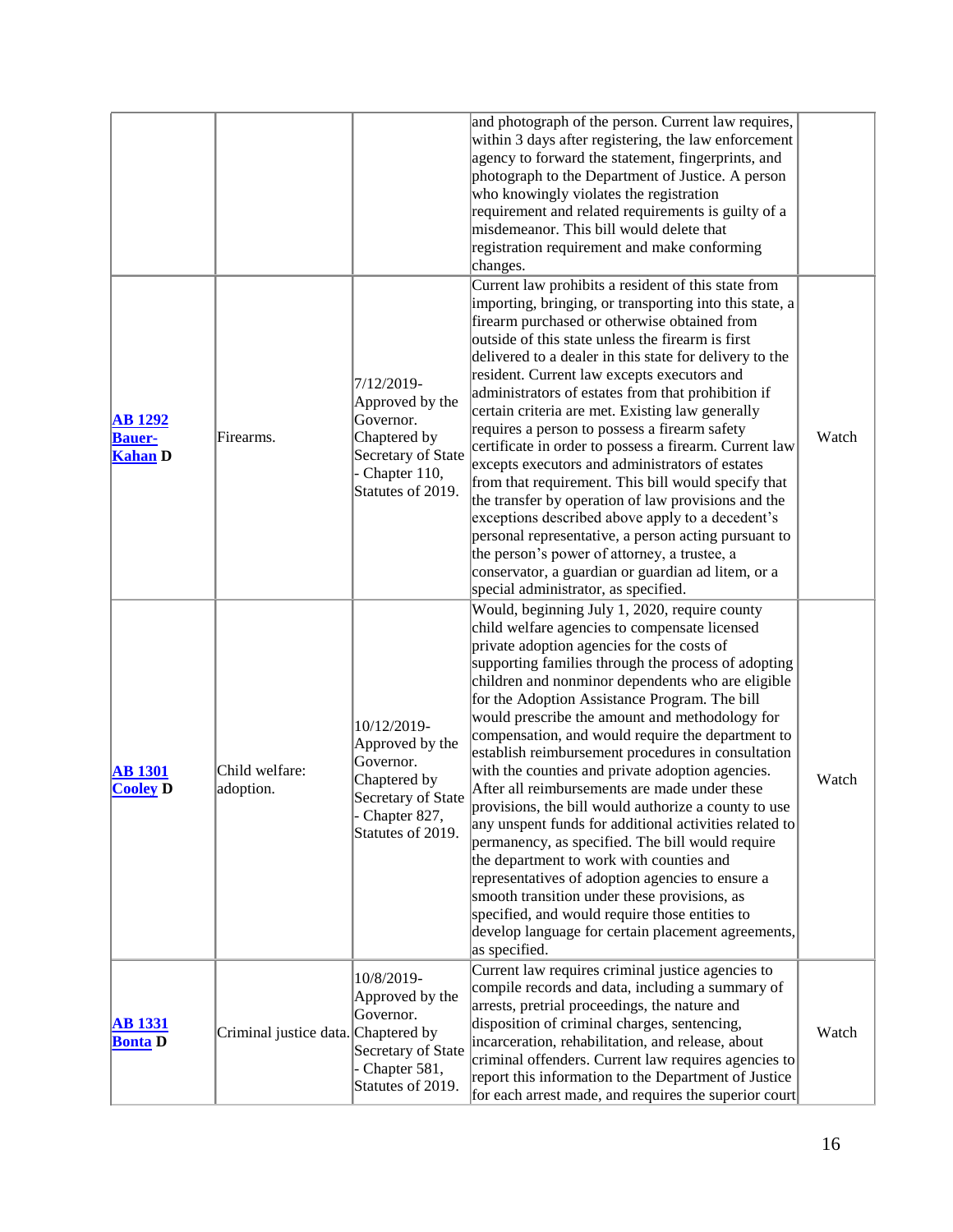|                                        |                                                                                                                |                                                                                                                        | that disposes of a case for which that information<br>was reported to ensure that a disposition report of<br>that case is reported to the department. This bill,<br>commencing July 1, 2020, would require the<br>information reported to include additional<br>information related to identifying the arrestee. By<br>increasing duties on local criminal justice agencies,<br>the bill would create a state-mandated local<br>program.                                                                                                                                                                                                                                                                                                                                                                                                                                                                                                                                                                |                        |
|----------------------------------------|----------------------------------------------------------------------------------------------------------------|------------------------------------------------------------------------------------------------------------------------|---------------------------------------------------------------------------------------------------------------------------------------------------------------------------------------------------------------------------------------------------------------------------------------------------------------------------------------------------------------------------------------------------------------------------------------------------------------------------------------------------------------------------------------------------------------------------------------------------------------------------------------------------------------------------------------------------------------------------------------------------------------------------------------------------------------------------------------------------------------------------------------------------------------------------------------------------------------------------------------------------------|------------------------|
| <b>AB</b> 1352<br><b>Waldron R</b>     | Community mental<br>health services:                                                                           | 10/2/2019-<br>Approved by the<br>Governor.<br>Chaptered by<br>Chapter 460,<br>Statutes of 2019.                        | The Bronzan-McCorquodale Act governs the<br>organization and financing of community mental<br>health services for persons with mental disorders in<br>every county through locally administered and<br>locally controlled community mental health<br>programs. Current law generally requires each<br>community mental health service to have a mental<br>health board consisting of 10 to 15 members who<br>are appointed by the governing body, and<br>encourages counties to appoint individuals who<br>mental health boards. Secretary of State have experience with and knowledge of the mental<br>health system. This bill would state that a mental<br>health board serves in an advisory role to the<br>governing body, and would require the board to<br>review and evaluate the local public mental health<br>system and advise the governing body on<br>community mental health services delivered by the<br>local mental health agency or local behavioral<br>health agency, as applicable. | Watch                  |
| <b>AB</b> 1354<br><b>Gipson D</b>      | Juvenile court school<br>pupils: joint<br>transition planning<br>policy:<br>individualized<br>transition plan. | 10/11/2019-<br>Approved by the<br>Governor.<br>Chaptered by<br>Secretary of State<br>Chapter 756,<br>Statutes of 2019. | Current law requires a county office of education<br>and county probation department to have a joint<br>transition planning policy that includes<br>collaboration with relevant local educational<br>agencies to coordinate education and services for<br>youth in the juvenile justice system. This bill would<br>require, as part of the joint transition planning<br>policy, the county office of education to assign<br>transition oversight responsibilities to existing<br>county office of education personnel who will work<br>in collaboration with the county probation<br>department, as needed, and relevant local<br>educational agencies to ensure that specified<br>transition activities are completed for the pupil, and<br>to facilitate the transfer of, among other things,<br>complete and accurate education records and the<br>pupil's individualized education plan, when a pupil<br>enters the juvenile court school, as specified.                                            | Support-in-<br>Concept |
| <b>AB 1390</b><br><b>Stone, Mark D</b> | Deferred entry of<br>judgment pilot<br>program.                                                                | 7/30/2019-<br>Approved by the<br>Governor.<br>Chaptered by<br>Chapter 129,<br>Statutes of 2019.                        | Current law authorizes, only until January 1, 2022,<br>the Counties of Alameda, Butte, Napa, Nevada,<br>Santa Clara, and Ventura to establish a pilot<br>program to operate a deferred entry of judgment<br>pilot program for eligible defendants. The pilot<br>Secretary of State program authorizes a defendant to participate in the<br>program within the county's juvenile hall if that<br>person is charged with committing a felony offense,<br>except as specified, pleads guilty to the charge or                                                                                                                                                                                                                                                                                                                                                                                                                                                                                              | Watch                  |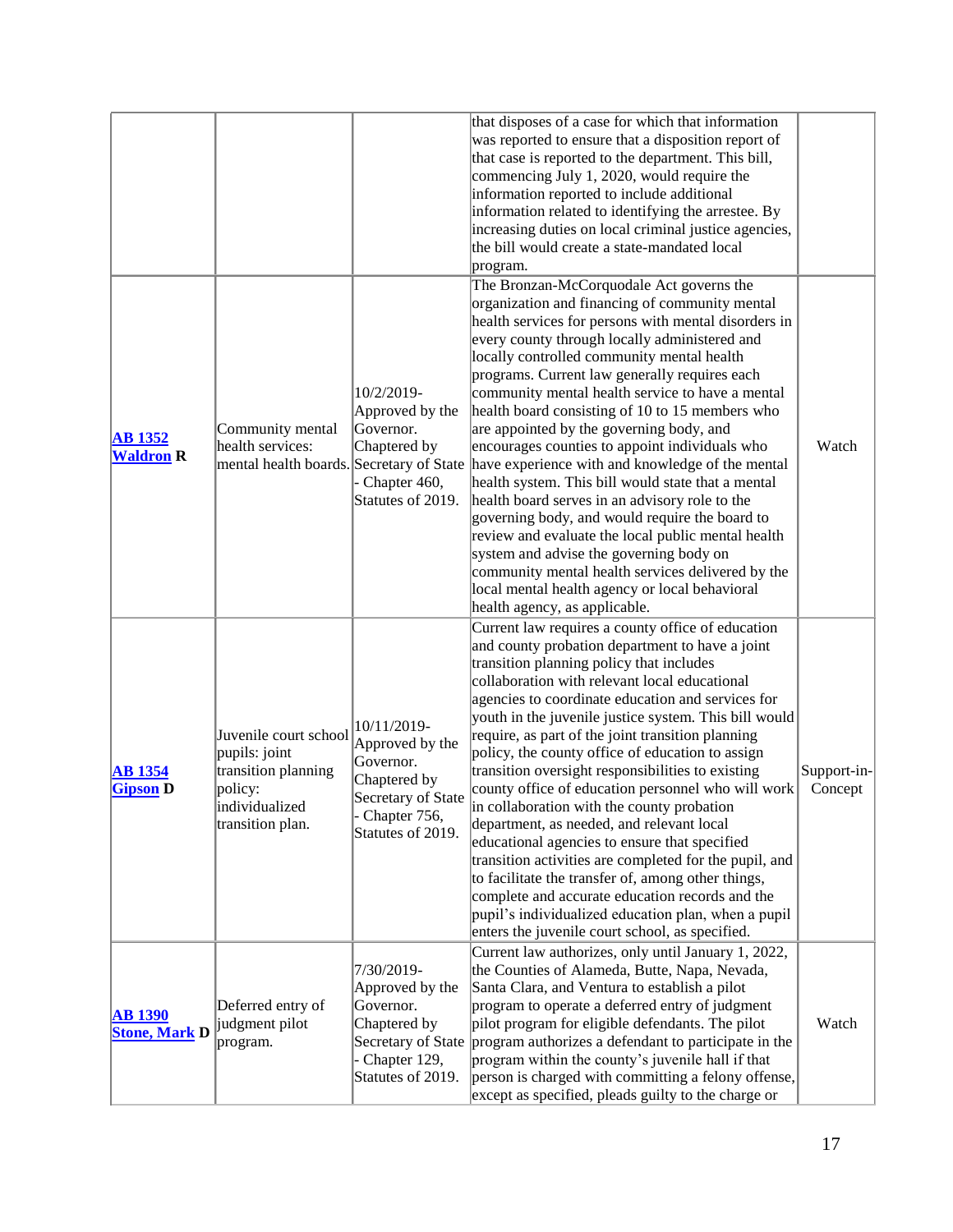| <b>AB</b> 1454                                    | Trauma-informed                                      | 10/8/2019-                                                                                                              | specified.<br>Would, commencing with the 2019–20 fiscal year                                                                                                                                                                                                                                                                                                                                                                                                                                                                                                                                                                                                                                       | Watch |
|---------------------------------------------------|------------------------------------------------------|-------------------------------------------------------------------------------------------------------------------------|----------------------------------------------------------------------------------------------------------------------------------------------------------------------------------------------------------------------------------------------------------------------------------------------------------------------------------------------------------------------------------------------------------------------------------------------------------------------------------------------------------------------------------------------------------------------------------------------------------------------------------------------------------------------------------------------------|-------|
| <b>AB</b> 1423<br><b>Wicks D</b>                  | Transfers to juvenile<br>court.                      | 10/8/2019-<br>Approved by the<br>Governor.<br>Chaptered by<br>Secretary of State<br>Chapter 583,<br>Statutes of 2019.   | Would authorize a person whose case was<br>transferred from juvenile court to a court of<br>criminal jurisdiction to file a motion to return the<br>case to juvenile court for disposition under<br>specified circumstances, including, among others,<br>when the person is convicted at trial only of an<br>offense that was not the basis for transfer from<br>juvenile court to the criminal court, as specified.<br>Upon return to the juvenile court, the bill would<br>require the probation department to prepare a social<br>study on the questions of proper disposition, and<br>would impose additional duties on the clerk of the<br>court with respect to notice and court records, as | Watch |
| <b>AB</b> 1421<br><b>Bauer-</b><br><b>Kahan</b> D | Supervised release:<br>revocation.                   | 7/12/2019-<br>Approved by the<br>Governor.<br>Chaptered by<br>Secretary of State<br>Chapter 111,<br>Statutes of 2019.   | Current law prohibits the revocation of supervision<br>for failure of a person to make restitution imposed<br>as a condition of supervision, unless the court<br>determines that the defendant has willfully failed to<br>pay and has the ability to pay. This bill would also<br>prohibit the revocation of supervision for failure of<br>a person to pay fines, fees, or assessments, unless<br>the court makes the same determinations.                                                                                                                                                                                                                                                         | Watch |
| <b>AB</b> 1396<br><b>Obernolte R</b>              | Protective orders:<br>elder and dependent<br>adults. | 10/8/2019-<br>Approved by the<br>Governor.<br>Chaptered by<br>Secretary of State<br>- Chapter 628,<br>Statutes of 2019. | Would authorize the court to order a restrained<br>party, if appropriate, to participate in mandatory<br>clinical counseling or anger management courses,<br>as specified, when the court issues a protective<br>order for abuse involving acts of physical abuse or<br>acts of deprivation by a care custodian of goods or<br>services that are necessary to avoid physical harm<br>or mental suffering. The bill would require the<br>Judicial Council, on or before January 1, 2021, to<br>revise or promulgate forms as necessary to<br>effectuate these provisions.                                                                                                                           | Watch |
| <b>AB</b> 1394<br><b>Daly D</b>                   | Juveniles: sealing of<br>records.                    | 10/8/2019-<br>Approved by the<br>Governor.<br>Chaptered by<br>- Chapter 582,<br>Statutes of 2019.                       | Current law authorizes, with exceptions, a person<br>who is the subject of a juvenile court record, or the<br>county probation officer, to petition the court for<br>the sealing of records relating to the person's case.<br>Current law establishes the procedures that apply to<br>Secretary of State the sealing of those records. This bill would prohibit<br>a superior court or probation department from<br>charging an applicant a fee for filing a petition to<br>seal records under those provisions.                                                                                                                                                                                   | Watch |
|                                                   |                                                      |                                                                                                                         | charges, and the probation department determines<br>that the person meets specified requirements,<br>including that the defendant is 18 years of age or<br>older, but under 21 years of age on the date the<br>offense was committed, is suitable for the program,<br>and shows the ability to benefit from services<br>generally reserved for delinquents. This bill would<br>authorize a defendant who is 21 years of age or<br>older, but under 25 years of age on the date the<br>offense was committed, to participate in the<br>program if approved by the multidisciplinary team<br>established by the county.                                                                              |       |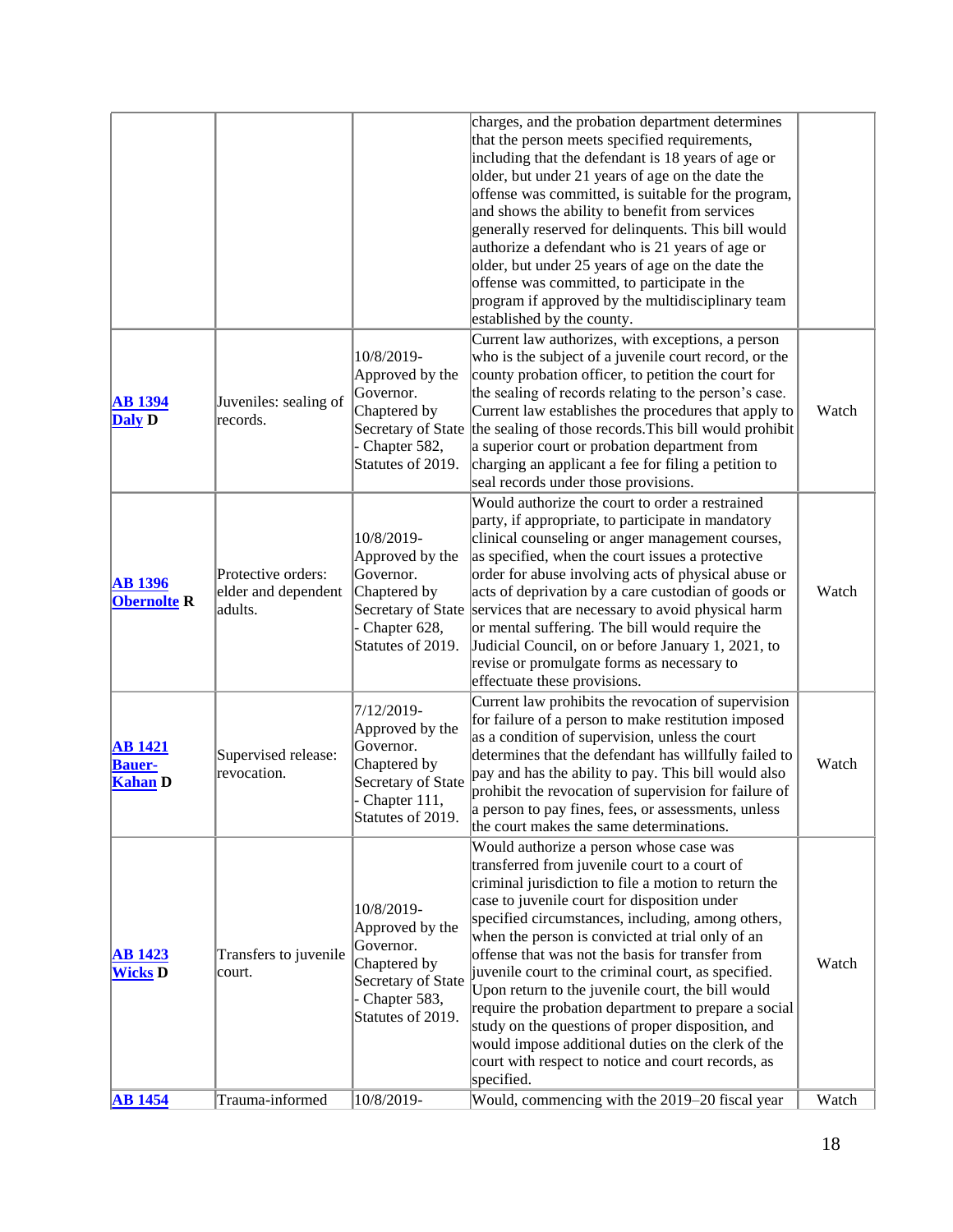| Jones-<br>Sawyer D                                  | diversion programs<br>for youth.                | Approved by the<br>Governor.<br>Chaptered by<br>Chapter 584,<br>Statutes of 2019.                                      | and thereafter, additionally authorize grants to be<br>awarded to nonprofit organization applicants to<br>administer the diversion programs, as specified.<br>Secretary of State The bill would increase the maximum grant award<br>to \$2,000,000 and would require an applicant to<br>provide a cash or in-kind match, as specified. The<br>bill would make the board solely responsible for<br>administration oversight and accountability of the<br>grant program, and would require the board to set<br>aside up to \$250,000, exclusive of the 3% of funds<br>set aside for administrative costs, to contract with a<br>research firm or university to conduct a statewide<br>evaluation of the grant program. By changing the<br>purpose of existing appropriations for the program,<br>the bill would make an appropriation.                                                                                                                                                                                                                                                                                                |       |
|-----------------------------------------------------|-------------------------------------------------|------------------------------------------------------------------------------------------------------------------------|-------------------------------------------------------------------------------------------------------------------------------------------------------------------------------------------------------------------------------------------------------------------------------------------------------------------------------------------------------------------------------------------------------------------------------------------------------------------------------------------------------------------------------------------------------------------------------------------------------------------------------------------------------------------------------------------------------------------------------------------------------------------------------------------------------------------------------------------------------------------------------------------------------------------------------------------------------------------------------------------------------------------------------------------------------------------------------------------------------------------------------------|-------|
| <b>AB</b> 1493<br><b>Ting D</b>                     | Gun violence<br>restraining order:<br>petition. | 10/11/2019-<br>Approved by the<br>Governor.<br>Chaptered by<br>Secretary of State<br>Chapter 733,<br>Statutes of 2019. | Current law authorizes an immediate family<br>member of a person or a law enforcement officer to<br>request that a court, after notice and a hearing, issue<br>a gun violence restraining order against that person.<br>Under current law, the petitioner has the burden of<br>proving, by clear and convincing evidence, that the<br>subject of the petition poses a significant danger of<br>causing personal injury and that the order is<br>necessary to prevent personal injury, as specified.<br>This bill would, commencing September 1, 2020,<br>authorize the subject of the petition to file a form<br>with the court relinquishing the subject's firearm<br>rights and stating that the subject is not contesting<br>the petition. If the subject files that form, the bill<br>would require the court to issue a gun violence<br>restraining order, as specified, and to provide notice<br>of the order to all parties. The bill would make<br>conforming changes.                                                                                                                                                      | Watch |
| <b>AB</b> 1537<br><b>Cunningham R</b> prosecutorial | Juvenile records:<br>inspection:<br>discovery.  | $ 7/1/2019-$<br>Approved by the<br>Governor.<br>Chaptered by<br>Secretary of State<br>Chapter 50,<br>Statutes of 2019. | Current law generally authorizes a person who is<br>the subject of a juvenile court record, or the county<br>probation officer, to petition the court to seal the<br>person's records, including records of arrest,<br>relating to the person's case in the custody of the<br>juvenile court and the probation officer and any<br>other agencies, including law enforcement agencies<br>and public officials. Current law generally<br>authorizes, when juvenile court records have been<br>sealed pursuant to either of those provisions and<br>upon request of the prosecuting attorney, the<br>records to be accessed, inspected, or utilized by the<br>prosecuting attorney in order to meet a statutory or<br>constitutional obligation to disclose favorable or<br>exculpatory evidence to a defendant in a criminal<br>case in which the prosecuting attorney has reason to<br>believe that access to the record is necessary to<br>meet the disclosure obligation. This bill would<br>require the prosecuting attorney requesting access<br>to those sealed records to specify the date by which<br>the records are needed. | Watch |
| <b>AB 1600</b>                                      | Discovery: personnel 10/8/2019-                 |                                                                                                                        | Would limit the written notice requirement with                                                                                                                                                                                                                                                                                                                                                                                                                                                                                                                                                                                                                                                                                                                                                                                                                                                                                                                                                                                                                                                                                     | Watch |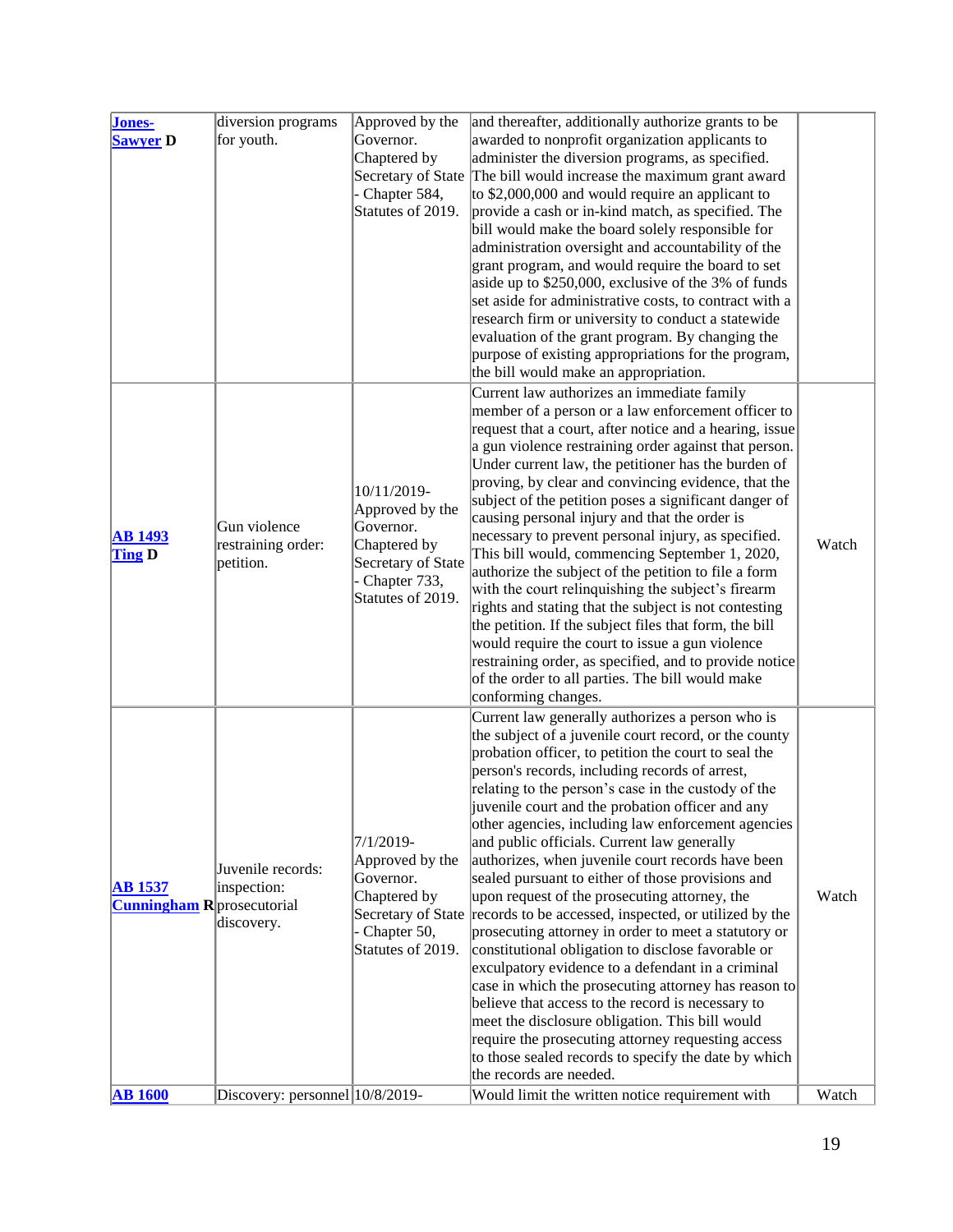| <b>Kalra</b> D                              | records: peace<br>officers and custodial Governor.<br>lofficers.                                                       | Approved by the<br>Chaptered by<br>Secretary of State<br>- Chapter 585,<br>Statutes of 2019.                            | respect to motions pertaining to the discovery of<br>peace or custodial officer personnel records to civil<br>actions. The bill would prescribe an accelerated<br>timeframe for requesting peace or custodial officer<br>personnel records in criminal actions. The bill<br>would require written notice to be served and filed<br>at least 10 court days before the appointed hearing,<br>all papers opposing a motion to be filed with the<br>court at least 5 court days before the hearing, and<br>all reply papers to be filed at least 2 court days<br>before the hearing. The bill would also require<br>proof of service of the notice to be filed no later<br>than 5 court days before the hearing. This bill<br>contains other related provisions and other existing<br>laws.                                                                                                                                                 |       |
|---------------------------------------------|------------------------------------------------------------------------------------------------------------------------|-------------------------------------------------------------------------------------------------------------------------|-----------------------------------------------------------------------------------------------------------------------------------------------------------------------------------------------------------------------------------------------------------------------------------------------------------------------------------------------------------------------------------------------------------------------------------------------------------------------------------------------------------------------------------------------------------------------------------------------------------------------------------------------------------------------------------------------------------------------------------------------------------------------------------------------------------------------------------------------------------------------------------------------------------------------------------------|-------|
| <b>AB 1603</b><br><b>Wicks D</b>            | California Violence<br>Intervention and<br><b>Prevention Grant</b><br>Program.                                         | 10/11/2019-<br>Approved by the<br>Governor.<br>Chaptered by<br>- Chapter 735,<br>Statutes of 2019.                      | Would codify the establishment of the California<br>Violence Intervention and Prevention Grant<br>Program and the authority and duties of the board<br>in administering the program, including the<br>selection criteria for grants and reporting<br>Secretary of State requirements to the Legislature. The bill would<br>increase the maximum grant amount to \$1,500,000.<br>This bill would repeal this program on January 1,<br>2025. This bill contains other existing laws.                                                                                                                                                                                                                                                                                                                                                                                                                                                      | Watch |
| <b>AB</b> 1618<br>Jones-<br><b>Sawyer</b> D | Plea bargaining:<br>benefits of later<br>enactments.                                                                   | 10/8/2019-<br>Approved by the<br>Governor.<br>Chaptered by<br>Secretary of State<br>- Chapter 586,<br>Statutes of 2019. | Would make a provision of a plea bargain that<br>requires a defendant to generally waive future<br>benefits of legislative enactments, initiatives,<br>appellate decisions, or other changes in the law that<br>may retroactively apply after the date of the plea,<br>void as against public policy.                                                                                                                                                                                                                                                                                                                                                                                                                                                                                                                                                                                                                                   | Watch |
| <b>AB 1668</b><br><b>Carrillo D</b>         | California<br>Conservation Corps: Governor.<br>Education and<br>Employment Reentry Secretary of State<br>Program.      | 10/8/2019-<br>Approved by the<br>Chaptered by<br>Chapter 587,<br>Statutes of 2019.                                      | Current law establishes the California Conservation<br>Camp program to provide for the training and use<br>of inmates and wards assigned to conservation<br>camps to perform public conservation projects,<br>including, but not limited to, forest fire prevention<br>and control, forest and watershed management,<br>recreation, fish and game management, soil<br>conservation, and forest and watershed<br>revegetation. This bill would authorize the director<br>of the California Conservation Corps to establish<br>the Education and Employment Reentry Program<br>within the corps and to enroll in the program<br>formerly incarcerated individuals who successfully<br>served on a California Conservation Camp program<br>crew and were recommended for participation as a<br>program member by the Director of Forestry and<br>Fire Protection and the Secretary of the Department<br>of Corrections and Rehabilitation. | Watch |
| <b>AB 1699</b><br><b>Levine D</b>           | Telecommunications: 10/2/2019-<br>mobile internet<br>service providers:<br>first response<br>agencies:<br>emergencies. | Approved by the<br>Governor.<br>Chaptered by<br>Chapter 398,                                                            | Would authorize a first response agency to submit a<br>request to a mobile internet service provider to not<br>impair or degrade the lawful internet traffic of an<br>account used by the agency in response to an<br>Secretary of State emergency, and would require a first response<br>agency that acts pursuant to that authorization to                                                                                                                                                                                                                                                                                                                                                                                                                                                                                                                                                                                            | Watch |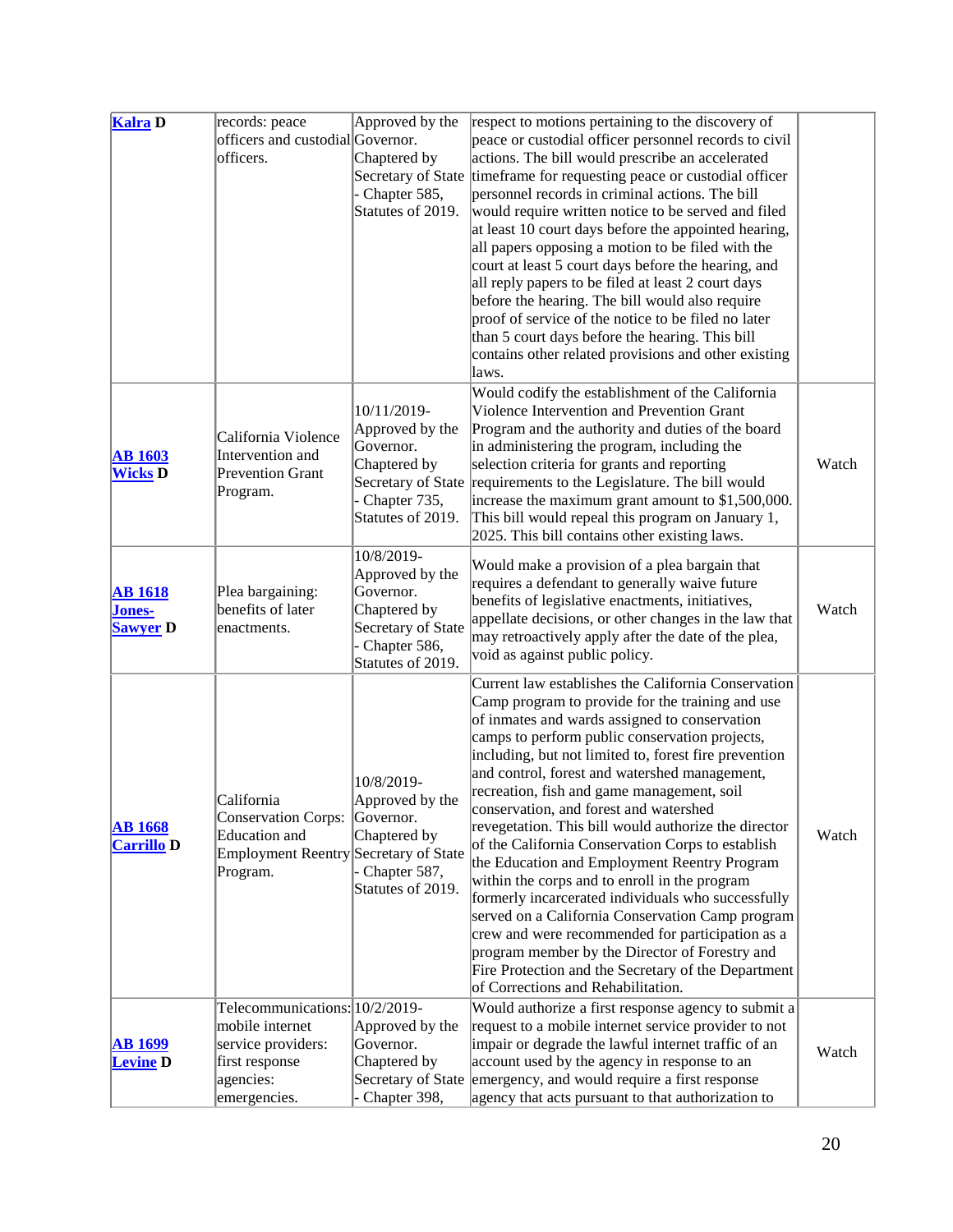|                                                    |                                                                                             | Statutes of 2019.                                                                                       | notify the mobile internet service provider upon the<br>account no longer being used by the agency in<br>response to the emergency. The bill would prohibit<br>the mobile internet service provider, upon receiving<br>that request, from impairing or degrading the lawful<br>internet traffic of the first response agency's<br>account until the earlier of either the time when the<br>account is no longer being used by the agency in<br>response to the emergency or the end of the<br>emergency, subject to reasonable network<br>management.                                                                                                                                                                                                                                                                                                                                                                         |       |
|----------------------------------------------------|---------------------------------------------------------------------------------------------|---------------------------------------------------------------------------------------------------------|-------------------------------------------------------------------------------------------------------------------------------------------------------------------------------------------------------------------------------------------------------------------------------------------------------------------------------------------------------------------------------------------------------------------------------------------------------------------------------------------------------------------------------------------------------------------------------------------------------------------------------------------------------------------------------------------------------------------------------------------------------------------------------------------------------------------------------------------------------------------------------------------------------------------------------|-------|
| <b>AB</b> 1735<br><b>Bauer-</b><br><b>Kahan D</b>  | Evidence: privileges:<br>human trafficking<br>caseworker-victim<br>privilege.               | 8/30/2019-<br>Approved by the<br>Governor.<br>Chaptered by<br>- Chapter 197,<br>Statutes of 2019.       | Current law recognizes various evidentiary<br>privileges, including a victim-caseworker privilege,<br>under which a human trafficking victim may refuse<br>to disclose, or may prevent another's disclosure of,<br>a confidential communication made to a human<br>trafficking caseworker, as defined. Current law also<br>sets forth circumstances under which a court may<br>compel the disclosure of information otherwise<br>Secretary of State protected by this privilege, and defines various<br>terms for these purposes. This bill would allow a<br>human trafficking victim's current caseworker to<br>claim the privilege, even if that caseworker was not<br>the victim's caseworker at the time the confidential<br>communication was made, thereby expanding the<br>scope of the privilege.                                                                                                                     | Watch |
| <b>AB</b> 1747<br><b>Gonzalez</b> D                | California Law<br>Enforcement<br>Telecommunications Chaptered by<br>System:<br>immigration. | 10/12/2019-<br>Approved by the<br>Governor.<br>- Chapter 789,<br>Statutes of 2019.                      | Current law requires the Department of Justice to<br>maintain a statewide telecommunications system<br>for use by law enforcement agencies. Current law<br>also requires the Attorney General, upon the advice<br>of an advisory committee, to adopt policies,<br>practices and procedures, and conditions of<br>qualification for connection to the system. Current<br>law, the California Values Act, generally prohibits,<br>with exceptions, a California law enforcement<br>Secretary of State agency from using its moneys or personnel to<br>investigate, detain, or arrest persons for<br>immigration enforcement purposes. This bill would,<br>commencing January 1, 2020, consistent with the<br>California Values Act, prohibit subscribers to the<br>system from using information other than criminal<br>history information transmitted through the system<br>for immigration enforcement purposes, as defined. | Watch |
| <b>AB 1817</b><br>Committee on<br><b>Judiciary</b> | Family law omnibus. Chaptered by                                                            | 7/12/2019-<br>Approved by the<br>Governor.<br>Secretary of State<br>- Chapter 115,<br>Statutes of 2019. | Current law establishes a Domestic Violence<br>Restraining Order System for purposes of<br>registering restraining and protective orders and<br>injunctions, as specified, which is administered by<br>the Department of Justice. This bill would rename<br>the Domestic Violence Restraining Order System<br>the California Restraining and Protective Order<br>System.                                                                                                                                                                                                                                                                                                                                                                                                                                                                                                                                                      | Watch |
| <b>AB 1819</b><br>Committee on<br><b>Judiciary</b> | Inspection of public<br>records: use of<br>requester's<br>reproduction                      | 10/9/2019-<br>Approved by the<br>Governor.<br>Chaptered by                                              | The California Public Records Act requires state<br>and local agencies to make public records available<br>upon receipt of a request for a copy that reasonably<br>describes an identifiable record not otherwise                                                                                                                                                                                                                                                                                                                                                                                                                                                                                                                                                                                                                                                                                                             | Watch |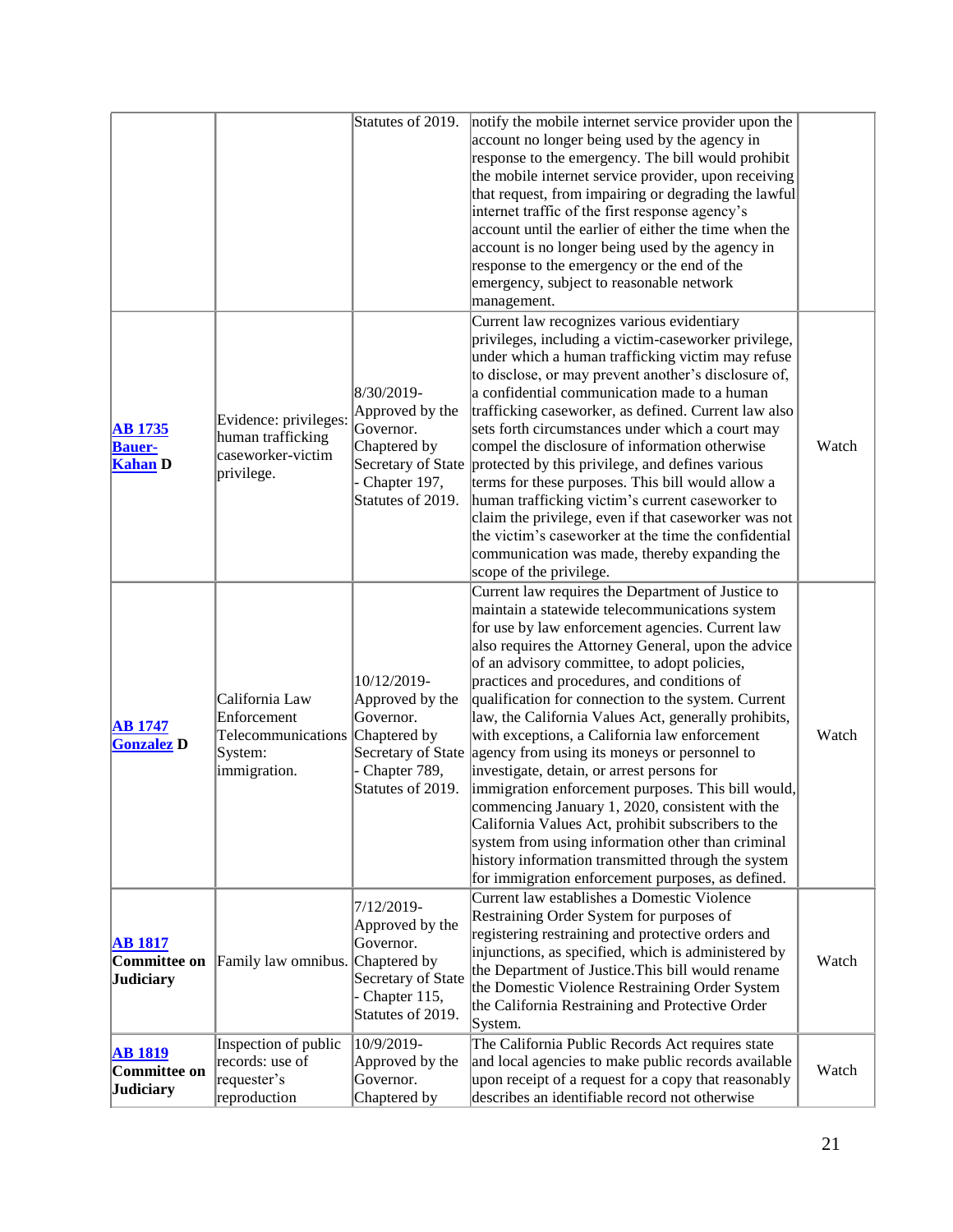|                                                      | equipment.                        | Chapter 695,<br>Statutes of 2019.                                                                                      | Secretary of State exempt from disclosure, and upon payment of fees<br>to cover costs. This bill would grant a requester<br>who inspects a disclosable record on the premises<br>of the agency the right to use the requester's<br>equipment on those premises, without being<br>charged any fees or costs, to photograph or<br>otherwise copy or reproduce the record in a manner<br>that does not require the equipment to make<br>physical contact with the record, unless the means<br>of copy or reproduction would result in damage to<br>the record, or unauthorized access to a computer<br>system of the agency or secured network, as<br>specified.                                                                                                                                                                                                                                                                                                                                                   |       |
|------------------------------------------------------|-----------------------------------|------------------------------------------------------------------------------------------------------------------------|-----------------------------------------------------------------------------------------------------------------------------------------------------------------------------------------------------------------------------------------------------------------------------------------------------------------------------------------------------------------------------------------------------------------------------------------------------------------------------------------------------------------------------------------------------------------------------------------------------------------------------------------------------------------------------------------------------------------------------------------------------------------------------------------------------------------------------------------------------------------------------------------------------------------------------------------------------------------------------------------------------------------|-------|
| AJR <sub>4</sub><br><b>Aguiar-</b><br><b>Curry D</b> | Firearms.                         | 6/27/2019-<br>Chaptered by<br>Secretary of<br>State-Chapter<br>103, Statutes of<br>2019                                | This measure would urge Congress to swiftly enact<br>House Resolution 8, the Bipartisan Background<br>Checks Act of 2019, to require background checks<br>for all firearm sales.                                                                                                                                                                                                                                                                                                                                                                                                                                                                                                                                                                                                                                                                                                                                                                                                                                | Watch |
| <b>AJR 5</b><br><b>Jones-</b><br><b>Sawyer</b> D     | Firearm safety.                   | 8/13/2019-<br>Chaptered by<br>Secretary of<br>State- Chapter<br>127, Statutes of<br>2019                               | This measure would urge the federal government to<br>use California as an example for firearm safety and<br>for stronger firearm laws to protect all citizens. The<br>measure would also urge the federal government to<br>pass legislation that would provide universal<br>firearm safety regulation throughout the nation.                                                                                                                                                                                                                                                                                                                                                                                                                                                                                                                                                                                                                                                                                    | Watch |
| <b>SB 22</b><br>Leyva <sub>D</sub>                   | Rape kits: testing.               | 10/8/2019-<br>Approved by the<br>Governor.<br>Chaptered by<br>Secretary of State.<br>Chapter 588,<br>Statutes of 2019. | Would require a law enforcement agency to either<br>submit sexual assault forensic evidence to a crime<br>lab or ensure that a rapid turnaround DNA program<br>is in place, as specified, and require a crime lab to<br>either process the evidence or transmit the evidence<br>to another crime lab for processing, as specified.<br>Because this bill would impose a higher level of<br>service on local law enforcement agencies in<br>processing that evidence, it would impose a state-<br>mandated local program.                                                                                                                                                                                                                                                                                                                                                                                                                                                                                         | Watch |
| <b>SB 34</b><br><b>Wiener D</b>                      | Cannabis: donations. Chaptered by | 10/12/2019-<br>Approved by the<br>Governor.<br>Chapter 837,<br>Statutes of 2019.                                       | Current administrative law prohibits a cannibis<br>retailer licensee from providing free cannabis goods<br>to any person or allowing individuals who are not<br>employed by the retailer to provide free cannabis<br>goods to any person on the licensed premises.<br>Current administrative law provides an exception to<br>this prohibition for specified medicinal retailer and<br>microbusiness licensees to provide access to<br>medicinal cannabis patients who have difficulty<br>accessing medicinal cannabis goods, as specified.<br>Secretary of State. This bill, the Dennis Peron and Brownie Mary Act,<br>would similarly authorize, on and after a specified<br>date, licensees that are authorized to make retail<br>sales to provide free cannabis or cannabis products<br>to a medicinal cannabis patient or the patient's<br>primary caregiver if specified requirements are met,<br>including that the cannabis or cannabis products<br>otherwise meet specified requirements of<br>MAUCRSA. | Watch |
| <b>SB 36</b>                                         | Pretrial release: risk            | $ 10/8/2019 -$                                                                                                         | Current law, beginning October 1, 2019, and stayed                                                                                                                                                                                                                                                                                                                                                                                                                                                                                                                                                                                                                                                                                                                                                                                                                                                                                                                                                              | Watch |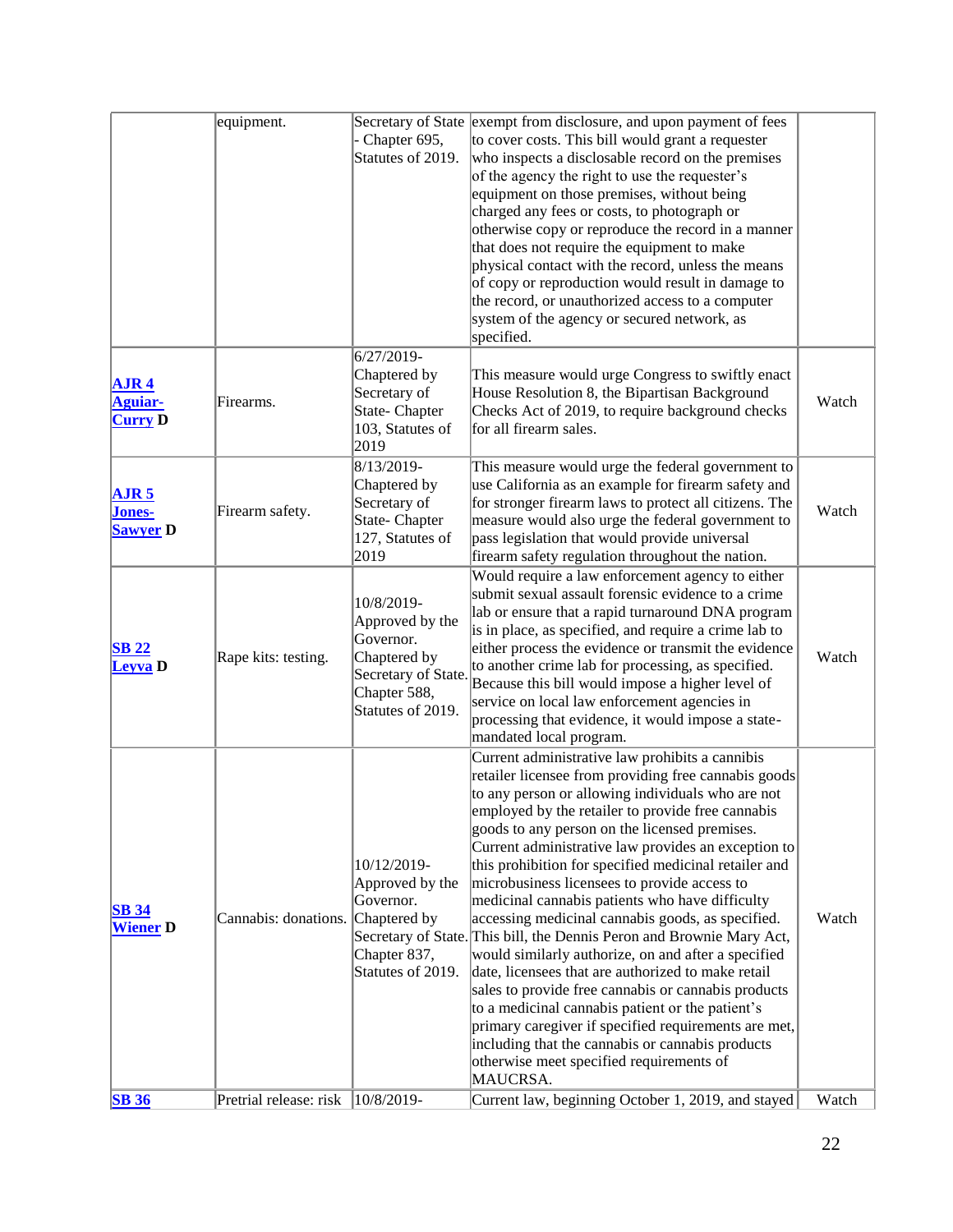| <b>Hertzberg D</b>                                                               | assessment tools.                                                             | Approved by the<br>Governor.<br>Chaptered by<br>Chapter 589,<br>Statutes of 2019.                                      | pending voter approval under the powers of<br>referendum pursuant to the California Constitution,<br>requires Pretrial Assessment Services, as defined, to<br>Secretary of State. assess a person arrested or detained, as specified,<br>according to a risk assessment instrument, as<br>defined. Current law requires Pretrial Assessment<br>Services to release from confinement specified<br>individuals based on that risk assessment, and, if<br>the person is not released, to submit that assessment<br>to the court for use in its pretrial release or<br>detention decision. This bill would require each<br>pretrial services agency that uses a pretrial risk<br>assessment tool to validate the tool by January 1,<br>2021, and on a regular basis thereafter, but no less<br>frequently than once every 3 years, and to make<br>specified information regarding the tool, including<br>validation studies, publicly available. |       |
|----------------------------------------------------------------------------------|-------------------------------------------------------------------------------|------------------------------------------------------------------------------------------------------------------------|----------------------------------------------------------------------------------------------------------------------------------------------------------------------------------------------------------------------------------------------------------------------------------------------------------------------------------------------------------------------------------------------------------------------------------------------------------------------------------------------------------------------------------------------------------------------------------------------------------------------------------------------------------------------------------------------------------------------------------------------------------------------------------------------------------------------------------------------------------------------------------------------------------------------------------------------|-------|
| <b>SB 40</b><br><b>Wiener D</b>                                                  | Conservatorship:<br>serious mental illness<br>and substance use<br>disorders. | 10/2/2019-<br>Approved by the<br>Governor.<br>Chaptered by<br>Secretary of State.<br>Chapter 467,<br>Statutes of 2019. | Would authorize the court to establish a temporary<br>conservatorship for a period of 28 days or less if the<br>court is satisfied that the person is presently<br>incapable of caring for the person's own health and<br>well-being due to a serious mental illness and<br>substance use disorder, as those terms are defined<br>by the bill, the person has been detained 8 times for<br>evaluation and treatment in a 12-month period<br>pursuant to existing law authorizing the detention<br>of mentally disordered persons who are a danger to<br>self or others or gravely disabled, without reference<br>to evidence of frequent detention for evaluation and<br>treatment, the temporary conservatorship is<br>necessary, and the county health director, or their<br>designee, has met specified requirements relating to<br>those previous detentions.                                                                            | Watch |
| <b>SB 61</b><br><b>Portantino D</b>                                              | Firearms: transfers.                                                          | 10/11/2019-<br>Approved by the<br>Governor.<br>Chaptered by<br>Chapter 737,<br>Statutes of 2019.                       | Current law, subject to exceptions, prohibits a<br>person from making more than one application to<br>purchase a handgun within any 30-day period. A<br>violation of that prohibition is a crime. Existing law<br>prohibits a firearms dealer from delivering a<br>handgun to a person whenever the dealer is notified<br>by the Department of Justice that within the<br>preceding 30-day period the purchaser has made<br>Secretary of State. another application to purchase a handgun that does<br>not fall within an exception to the 30-day<br>prohibition. A violation of that delivery prohibition<br>by the dealer is a crime. Would, effective July 1,<br>$[2021,$ make the 30-day prohibition and the dealer<br>delivery prohibition described above also<br>applicable to semiautomatic centerfire rifles.                                                                                                                       | Watch |
| <b>SB 80</b><br><b>Committee on</b><br><b>Budget and</b><br><b>Fiscal Review</b> | Human services<br>omnibus.                                                    | 6/27/2019-<br>Chaptered by<br>Chapter 27,<br>Statutes of 2019                                                          | Current law generally requires parents to support<br>their minor children and requires each county to<br>maintain a local child support agency with<br>Secretary of State. responsibility for promptly and effectively<br>enforcing child support obligations. Current law<br>establishes within the state's child support program<br>a quality assurance and performance improvement                                                                                                                                                                                                                                                                                                                                                                                                                                                                                                                                                        | Watch |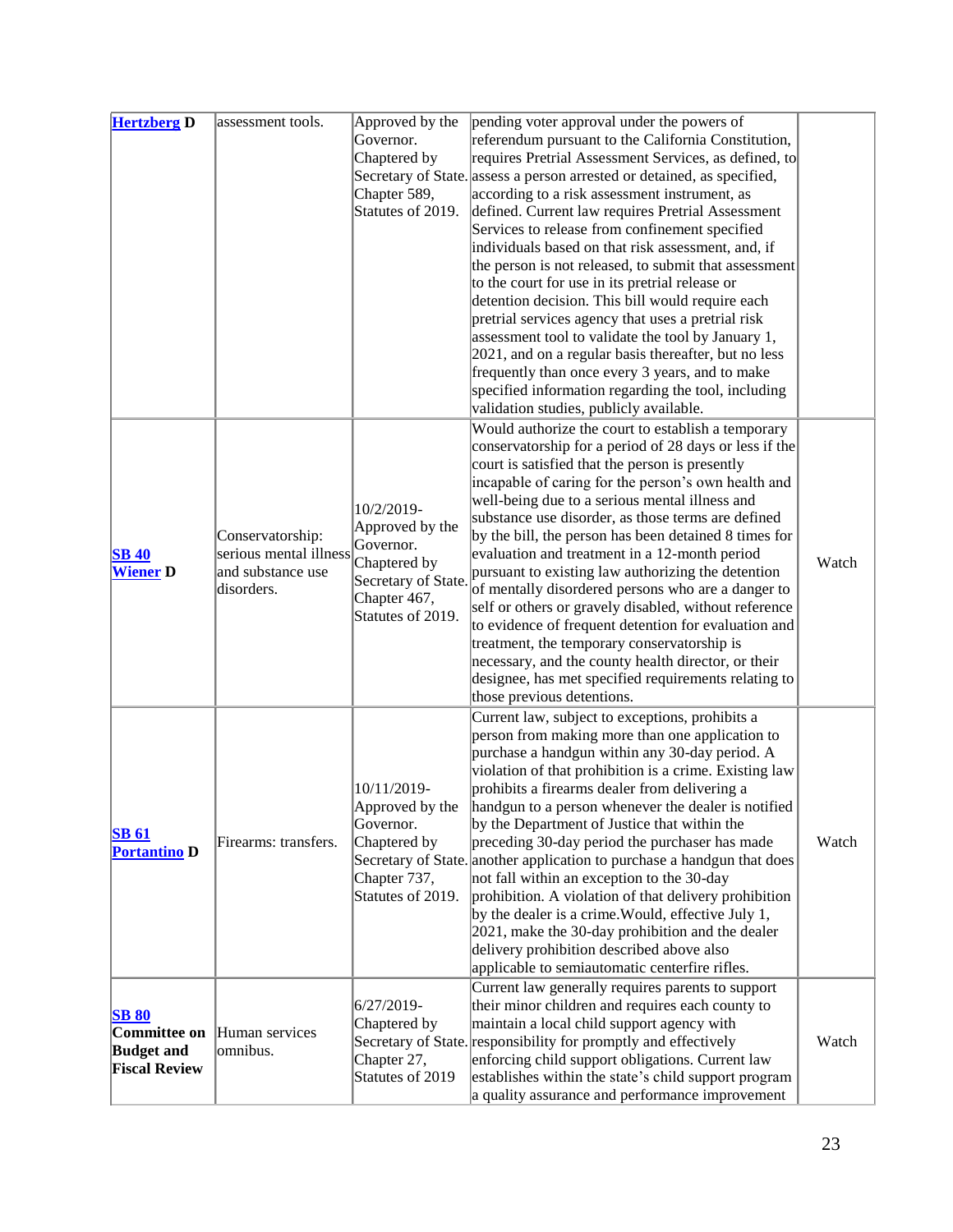|                                                                           |                                                                        |                                                                                                                       | program. Under this program, the 10 counties with<br>the best performance standards receive an<br>additional percentage of the state's share of those<br>counties' collections that are used to reduce or<br>repay aid that is paid under the California Work<br>Opportunity and Responsibility to Kids<br>(CalWORKs) program. Current law suspends the<br>payment of this incentive percentage for specified<br>fiscal years. This bill would additionally suspend<br>the payment of this incentive percentage for the<br>2019-20 and 2020-21 fiscal years.                                                                                                                                                                                                                                                                                                                                                                                                                                                                                                                                                                                                                                                                                                                                                                                                                                                                                                                        |       |
|---------------------------------------------------------------------------|------------------------------------------------------------------------|-----------------------------------------------------------------------------------------------------------------------|-------------------------------------------------------------------------------------------------------------------------------------------------------------------------------------------------------------------------------------------------------------------------------------------------------------------------------------------------------------------------------------------------------------------------------------------------------------------------------------------------------------------------------------------------------------------------------------------------------------------------------------------------------------------------------------------------------------------------------------------------------------------------------------------------------------------------------------------------------------------------------------------------------------------------------------------------------------------------------------------------------------------------------------------------------------------------------------------------------------------------------------------------------------------------------------------------------------------------------------------------------------------------------------------------------------------------------------------------------------------------------------------------------------------------------------------------------------------------------------|-------|
| <b>SB</b> 94<br>Committee on<br><b>Budget and</b><br><b>Fiscal Review</b> | Public Safety:<br>omnibus.                                             | 6/27/2019-<br>Approved by the<br>Governor.<br>Chaptered by<br>Secretary of State.<br>Chapter 25,<br>Statutes of 2019. | Current law generally makes records of<br>investigations conducted by any state or local<br>police agency exempt from specified requirements<br>of the California Public Records Act, except that a<br>video or audio recording that relates to a critical<br>incident, as defined, may only be withheld<br>temporarily under specified circumstances. If<br>disclosure of a recording would violate the<br>reasonable expectation of privacy of a subject of the<br>recording that cannot be adequately protected<br>through redaction, current law requires the<br>recording to be disclosed, upon request, to the<br>subject of the recording whose privacy is to be<br>protected. If disclosure to the person whose privacy<br>is to be protected would substantially interfere with<br>a criminal or administrative investigation,<br>currentlaw requires the agency to provide the<br>requester with the specific basis for making that<br>determination. Under these circumstances, current<br>law purports to require the agency to provide the<br>video or audio recording and allows the agency to<br>withhold the recording for 45 days, subject to<br>extensions. This bill would instead require the<br>agency to provide the estimated date for the<br>disclosure of the video or audio recording under<br>these circumstances, and would allow the agency to<br>withhold the recording for the 45 day period,<br>subject to extensions, as provided by existing law. | Watch |
| <b>SB 136</b><br><b>Wiener D</b>                                          | Sentencing.                                                            | 10/8/2019-<br>Approved by the<br>Governor.<br>Chaptered by<br>Chapter 590,<br>Statutes of 2019.                       | Current law imposes an additional 3-year sentence<br>for each prior separate prison term served by a<br>defendant where the prior and current offense was a<br>violent felony, as defined. For other felonies,<br>current law imposes an additional one-year term for<br>each prior separate prison term or county jail felony<br>Secretary of State. term, except under specified circumstances. This<br>bill would instead impose that additional one-year<br>term served for each prior separate prison term<br>served for a conviction of a sexually violent<br>offense, as defined.                                                                                                                                                                                                                                                                                                                                                                                                                                                                                                                                                                                                                                                                                                                                                                                                                                                                                            | Watch |
| <b>SB 141</b><br><b>Bates R</b>                                           | Parole: sexually<br>violent offenses:<br>validated risk<br>assessment. | 9/5/2019-<br>Approved by the<br>Governor.<br>Chaptered by                                                             | Current law grants the Board of Parole Hearings the<br>power to grant parole to prisoners. This bill would,<br>if an inmate has a prior conviction for a sexually<br>violent offense, as defined, require the board to<br>Secretary of State. consider the results of a comprehensive risk                                                                                                                                                                                                                                                                                                                                                                                                                                                                                                                                                                                                                                                                                                                                                                                                                                                                                                                                                                                                                                                                                                                                                                                          | Watch |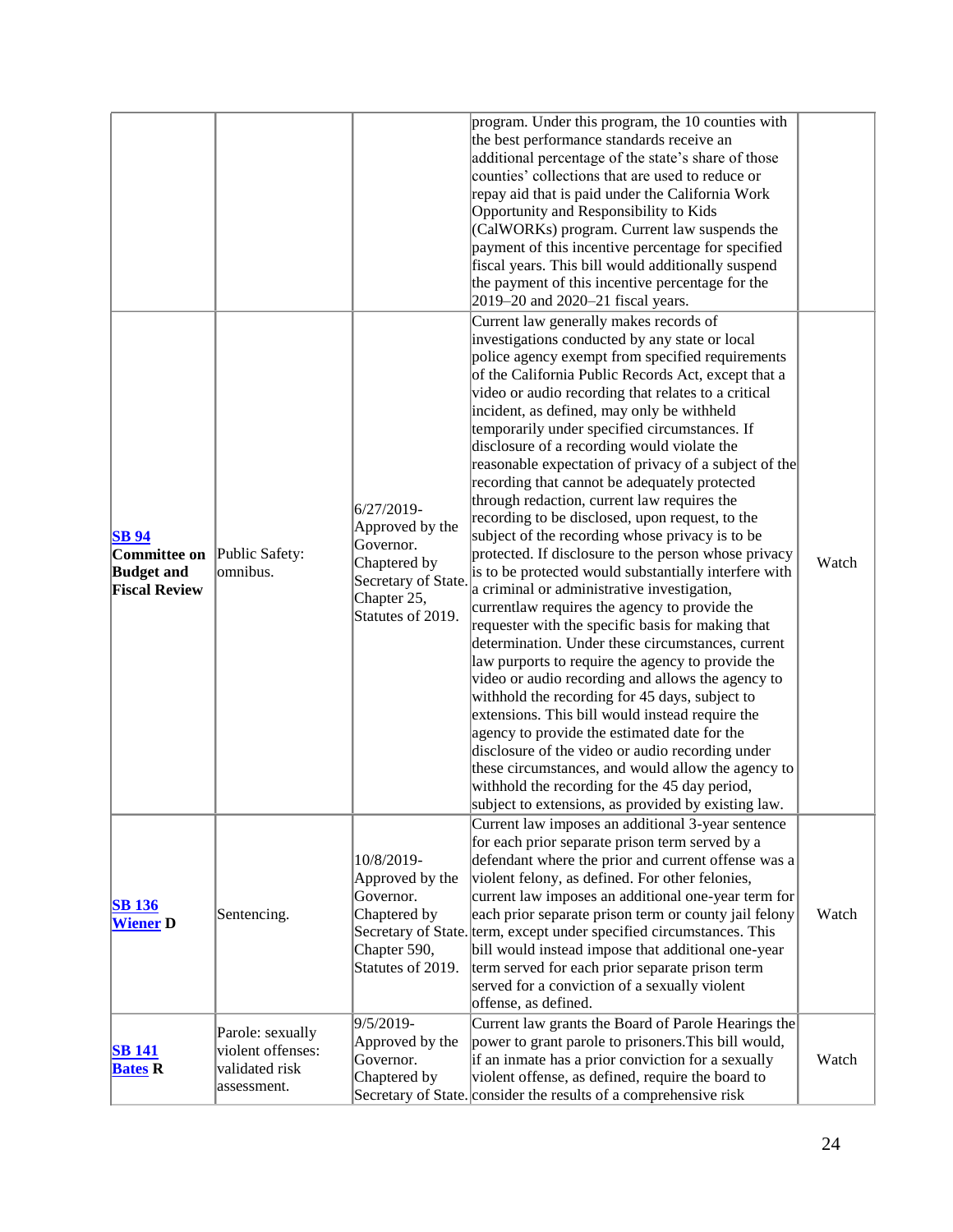|                                      |                                                                 | Chapter 242,<br>Statutes of 2019.                                                                                      | assessment for sex offenders in considering parole.                                                                                                                                                                                                                                                                                                                                                                                                                                                                                                                                                                                                                                                                                    |         |
|--------------------------------------|-----------------------------------------------------------------|------------------------------------------------------------------------------------------------------------------------|----------------------------------------------------------------------------------------------------------------------------------------------------------------------------------------------------------------------------------------------------------------------------------------------------------------------------------------------------------------------------------------------------------------------------------------------------------------------------------------------------------------------------------------------------------------------------------------------------------------------------------------------------------------------------------------------------------------------------------------|---------|
| <b>SB</b> 164<br><b>McGuire D</b>    | Infractions:<br>community service.                              | 7/30/2019-<br>Approved by the<br>Governor.<br>Chaptered by<br>Secretary of State.<br>Chapter 138,<br>Statutes of 2019. | Would authorize a person who has been convicted<br>of an infraction to elect to perform that community<br>service in the county in which the infraction<br>violation occurred, the county of the person's<br>residence, or any other county to which the person<br>has substantial ties if the court determines that the<br>person has shown that payment of the total fine<br>would pose a hardship on the person and the person<br>has elected to perform community service in lieu of<br>paying the total fine. The bill would require the<br>court to retain jurisdiction until the community<br>service has been verified as complete regardless of<br>the county in which the person elects to perform the<br>community service. | Watch   |
| <b>SB</b> 172<br><b>Portantino D</b> | Firearms.                                                       | 10/12/2019-<br>Approved by the<br>Governor.<br>Chaptered by<br>Chapter 840,<br>Statutes of 2019.                       | Current law, subject to exceptions, generally<br>requires the loan of a firearm to be conducted by a<br>firearms dealer. This bill would authorize the<br>temporary transfer of a firearm without a firearms<br>dealer's participation to a person who is 18 years of<br>age or older for safekeeping to prevent it from<br>Secretary of State. being used to attempt suicide, as specified. The bill<br>would also authorize the loan of a firearm without a<br>firearms dealer's participation under other specified<br>circumstances and if certain conditions are met, as<br>specified.                                                                                                                                            | Watch   |
| <b>SB 192</b><br><b>Hertzberg D</b>  | Posse comitatus.                                                | 8/30/2019-<br>Approved by the<br>Governor.<br>Chaptered by<br>Chapter 204,<br>Statutes of 2019.                        | Current law makes an able-bodied person 18 years<br>of age or older who neglects or refuses to join the<br>posse comitatus or power of the county, by<br>neglecting or refusing to aid and assist, as<br>described, in making an arrest, retaking into<br>custody a person who has escaped from arrest or<br>imprisonment, or preventing a breach of the peace<br>Secretary of State. or the commission of any criminal offense, after<br>being lawfully required by a uniformed peace<br>officer or a judge, guilty of a misdemeanor and<br>subject to punishment by a fine of not less than \$50<br>nor more than \$1,000. This bill would repeal that<br>provision and make conforming changes.                                     | Watch   |
| <b>SB 230</b><br><b>Caballero D</b>  | Law enforcement:<br>use of deadly force:<br>training: policies. | 9/13/2019-<br>Chaptered by<br>Secretary of State.<br>Chapter 285,<br>Statutes of 2019.                                 | Would, by no later than January 1, 2021, require<br>each law enforcement agency to maintain a policy<br>that provides guidelines on the use of force,<br>utilizing deescalation techniques and other<br>alternatives to force when feasible, specific<br>guidelines for the application of deadly force, and<br>factors for evaluating and reviewing all use of force<br>incidents, among other things. The bill would<br>require each agency to make their use of force<br>policy accessible to the public. By imposing<br>additional duties on local agencies, this bill would<br>create a state-mandated local program.                                                                                                             | Support |
| <b>SB 233</b><br><b>Wiener</b> D     | Immunity from<br>arrest.                                        | 7/30/2019-<br>Approved by the<br>Governor.                                                                             | Would prohibit the arrest of a person for a<br>misdemeanor violation of the CUCSA or specified<br>sex work crimes, if that person is reporting that they                                                                                                                                                                                                                                                                                                                                                                                                                                                                                                                                                                               | Watch   |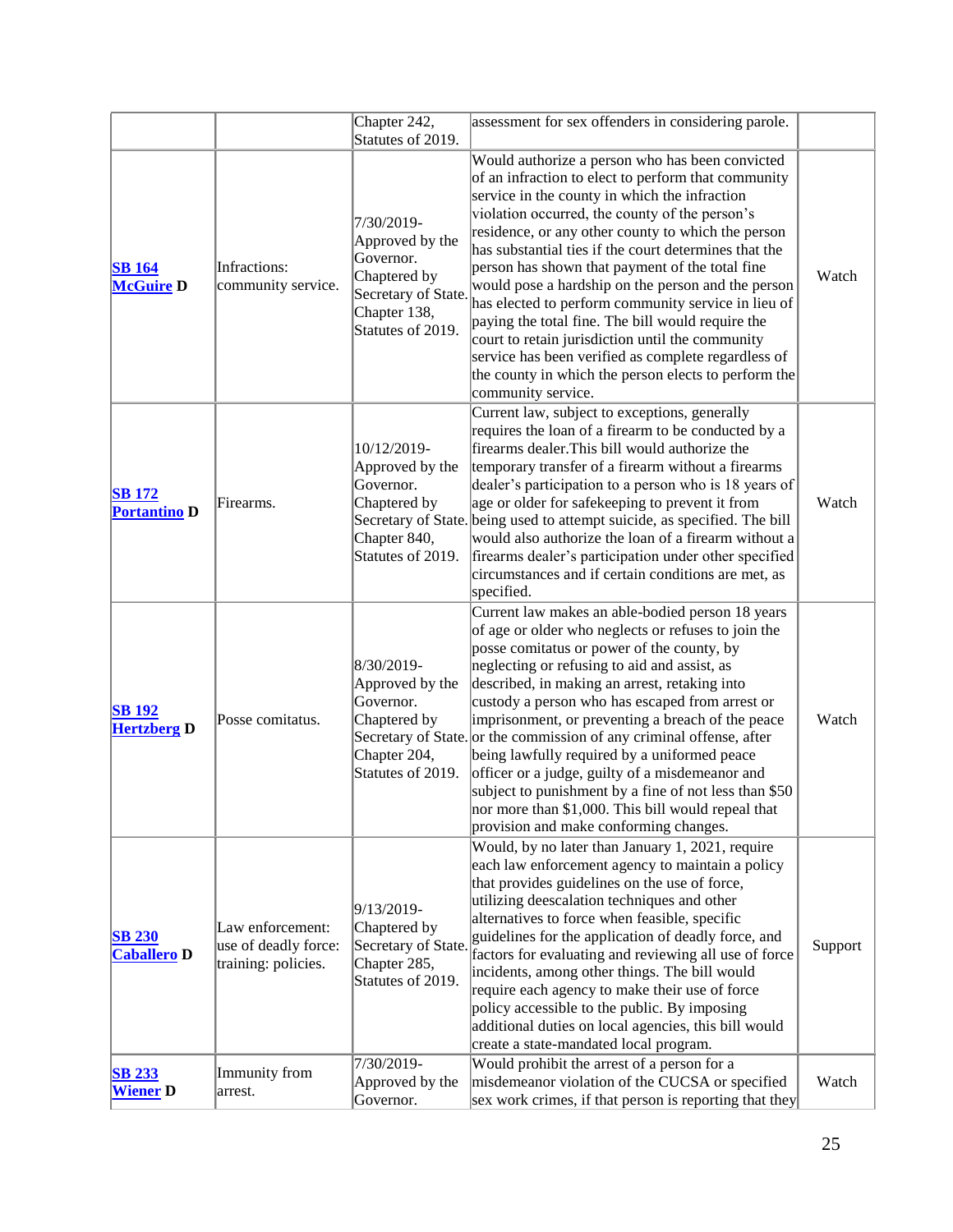|                                    |                                                          | Chaptered by<br>Chapter 141,<br>Statutes of 2019.                                                                      | are a victim of, or a witness to, specified crimes.<br>Secretary of State. The bill would also state that possession of<br>condoms in any amount does not provide a basis for<br>probable cause for arrest for specified sex work<br>crimes.                                                                                                                                                                                                                                                                                                                                                                                                                                                                                                                                                                                                                                                                                                                                                                                                                                                                                                                                                                                    |       |
|------------------------------------|----------------------------------------------------------|------------------------------------------------------------------------------------------------------------------------|---------------------------------------------------------------------------------------------------------------------------------------------------------------------------------------------------------------------------------------------------------------------------------------------------------------------------------------------------------------------------------------------------------------------------------------------------------------------------------------------------------------------------------------------------------------------------------------------------------------------------------------------------------------------------------------------------------------------------------------------------------------------------------------------------------------------------------------------------------------------------------------------------------------------------------------------------------------------------------------------------------------------------------------------------------------------------------------------------------------------------------------------------------------------------------------------------------------------------------|-------|
| <b>SB 259</b><br><b>Nielsen R</b>  | Department of<br>Justice: crime<br>statistics reporting. | 9/5/2019-<br>Approved by the<br>Governor.<br>Chaptered by<br>Secretary of State.<br>Chapter 245,<br>Statutes of 2019.  | Current law requires the Department of Justice to<br>annually present a report to the Governor<br>containing the statewide criminal statistics of the<br>preceding year. Current law also requires specified<br>local agencies, including chiefs of police and<br>sheriffs, to report statistical data to the department<br>at the time and in the manner the department<br>prescribes. This bill would require that report,<br>commencing with the report that includes data from<br>$[2022]$ , to the extent the data is available, to include<br>statistics on lewd or lascivious felonies, as defined,<br>consistent with those reported for rape.                                                                                                                                                                                                                                                                                                                                                                                                                                                                                                                                                                          | Watch |
| <b>SB 269</b><br><b>Bradford D</b> | Wrongful<br>convictions.                                 | 10/2/2019-<br>Approved by the<br>Governor.<br>Chaptered by<br>Chapter 473,<br>Statutes of 2019.                        | Current law authorizes a person who has been<br>convicted of a felony, imprisoned or incarcerated,<br>and granted a pardon because either the crime was<br>not committed or the person was innocent of the<br>crime to present a claim against the state to the<br>board for the pecuniary injury sustained by the<br>person through the erroneous conviction and<br>imprisonment or incarceration. Under current law,<br>if a court grants a writ of habeas corpus but does<br>not find the person factually innocent or if the court<br>vacates a judgment due to new evidence of<br>innocence, the person may move for a finding of<br>Secretary of State. factual innocence by a preponderance of the<br>evidence. Current law requires the board, under any<br>of those circumstances, if the court makes a finding<br>that the petitioner has proven their factual<br>innocence, upon application by the person, and<br>without a hearing, to recommend to the Legislature<br>that an appropriation be made and the claim paid, as<br>specified. This bill would make those provisions<br>applicable to cases in which newly discovered<br>evidence of actual innocence exists that requires<br>vacation of a conviction. | Watch |
| <b>SB 273</b><br><b>Rubio D</b>    | Domestic violence.                                       | 10/7/2019-<br>Approved by the<br>Governor.<br>Chaptered by<br>Secretary of State.<br>Chapter 546,<br>Statutes of 2019. | Current law makes the infliction of corporal injury<br>resulting in a traumatic condition upon specified<br>victims, including, among others, the offender's<br>spouse or former spouse, punishable by<br>imprisonment in the state prison for $2$ , $3$ , or $4$ years,<br>or in a county jail for not more than one year, or a<br>fine of up to \$6,000, or by both that fine and<br>imprisonment. This bill would authorize<br>prosecution for that crime to be commenced within<br>5 years. The bill would apply to crimes that are<br>committed on or after January 1, 2020, and to<br>crimes for which the statute of limitations that was<br>in effect prior to January 1, 2020, has not run as of<br>January 1, 2020.                                                                                                                                                                                                                                                                                                                                                                                                                                                                                                   | Watch |
| <b>SB</b> 304                      | Criminal procedure:                                      | $ 8/30/2019 -$                                                                                                         | Current law provides that when more than one                                                                                                                                                                                                                                                                                                                                                                                                                                                                                                                                                                                                                                                                                                                                                                                                                                                                                                                                                                                                                                                                                                                                                                                    | Watch |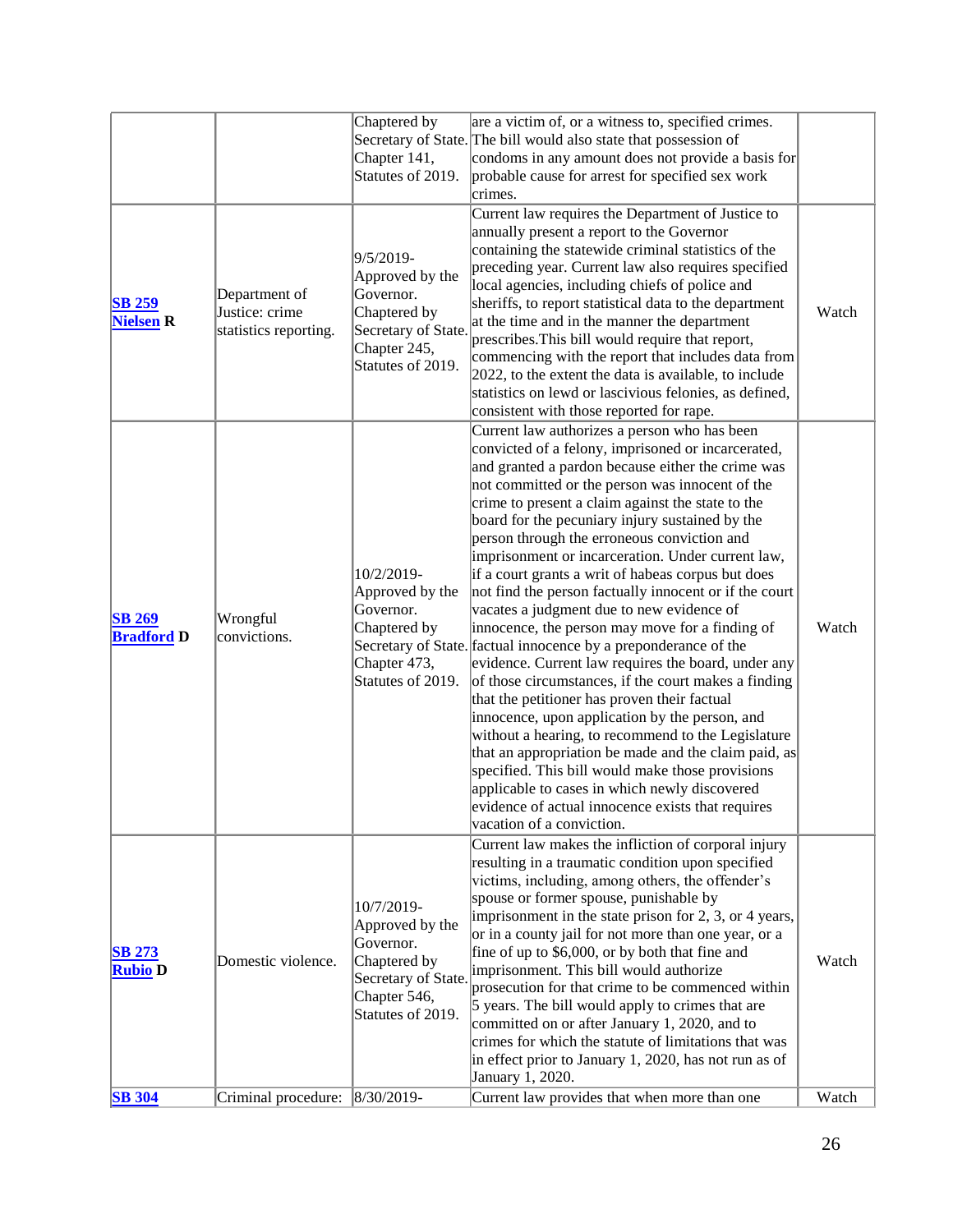| <b>Hill D</b>    | prosecutorial                               | Approved by the              | violation of certain specified offenses occurs in                                                       |       |
|------------------|---------------------------------------------|------------------------------|---------------------------------------------------------------------------------------------------------|-------|
|                  | jurisdiction in multi-                      | Governor.                    | more than one jurisdictional territory, jurisdiction                                                    |       |
|                  | jurisdictional elder                        | Chaptered by                 | for any of those offenses and any other properly                                                        |       |
|                  | abuse cases.                                |                              | Secretary of State. joinable offenses may be in any jurisdiction where                                  |       |
|                  |                                             | Chapter 206,                 | at least one of the offenses occurred if all district                                                   |       |
|                  |                                             | Statutes of 2019.            | attorneys in the counties with jurisdiction over any                                                    |       |
|                  |                                             |                              | of the offenses agree to the venue. This bill would                                                     |       |
|                  |                                             |                              | create a similar authority for the prosecution of                                                       |       |
|                  |                                             |                              | specified financial elder abuse felony offenses                                                         |       |
|                  |                                             |                              | occurring in multiple jurisdictions.                                                                    |       |
|                  |                                             |                              | The Trial Jury Selection and Management Act                                                             |       |
|                  |                                             |                              | prohibits persons who have been convicted of                                                            |       |
|                  |                                             |                              | malfeasance in office or a felony, and whose civil                                                      |       |
|                  |                                             |                              | rights have not been restored, from being eligible                                                      |       |
|                  |                                             | 10/8/2019-                   | and qualified to be a prospective trial juror. This                                                     |       |
|                  |                                             | Approved by the              | bill would delete the prohibition relative to persons                                                   |       |
|                  |                                             | Governor.                    | who have been convicted of a felony from being                                                          |       |
| <b>SB 310</b>    | Jury service.                               | Chaptered by                 | eligible and qualified to be a prospective trial juror,                                                 | Watch |
| <b>Skinner D</b> |                                             | Secretary of State.          | and instead would prohibit persons while they are                                                       |       |
|                  |                                             | Chapter 591,                 | incarcerated in any prison or jail, persons who have                                                    |       |
|                  |                                             | Statutes of 2019.            | been convicted of a felony and are currently on<br>parole, postrelease community supervision, felony    |       |
|                  |                                             |                              | probation, or mandated supervision for the                                                              |       |
|                  |                                             |                              | conviction of a felony, and persons who are                                                             |       |
|                  |                                             |                              | currently required to register as a sex offender                                                        |       |
|                  |                                             |                              | based on a felony conviction.                                                                           |       |
|                  |                                             |                              | Would eliminate the duty imposed on long-term                                                           |       |
|                  |                                             |                              | care ombudsman programs to revise or include in                                                         |       |
|                  |                                             |                              | their policy manuals specified information                                                              |       |
|                  |                                             |                              | regarding elder and dependent adult abuse. The bill                                                     |       |
|                  |                                             |                              | would also authorize local law enforcement                                                              |       |
|                  |                                             | 10/8/2019-                   | agencies to adopt a policy regarding senior and                                                         |       |
|                  |                                             | Approved by the<br>Governor. | disability victimization, as defined. The bill would                                                    |       |
| <b>SB 338</b>    | Senior and disability<br>victimization: law | Chaptered by                 | require, if a local law enforcement agency adopts or                                                    | Watch |
| <b>Hueso D</b>   | enforcement policies. Secretary of State.   |                              | revises a policy regarding elder or dependent adult                                                     |       |
|                  |                                             | Chapter 641,                 | abuse or senior and disability victimization on or                                                      |       |
|                  |                                             | Statutes of 2019.            | after April 13, 2021, that the policy include                                                           |       |
|                  |                                             |                              | specified provisions, including provisions related to                                                   |       |
|                  |                                             |                              | enforcement and training. The bill would also make                                                      |       |
|                  |                                             |                              | clarifying changes to provisions related to the<br>entities that have jurisdiction to investigate elder |       |
|                  |                                             |                              | and dependent adult abuse.                                                                              |       |
|                  |                                             |                              | Current law provides for the compensation of                                                            |       |
|                  |                                             |                              | victims and derivative victims of specified types of                                                    |       |
|                  |                                             |                              | crimes by the California Victim Compensation                                                            |       |
|                  |                                             | 10/8/2019-                   | Board from the Restitution Fund, a continuously                                                         |       |
|                  |                                             | Approved by the              | appropriated fund, for specified losses suffered as a                                                   |       |
|                  | Victims of crime:                           | Governor.                    | result of those crimes. Current law requires an                                                         |       |
| <b>SB 375</b>    | application for                             | Chaptered by                 | application for compensation to be filed within 3                                                       | Watch |
| Durazo D         | compensation.                               |                              | Secretary of State. years of the date of the crime, 3 years after the                                   |       |
|                  |                                             | Chapter 592,                 | victim attains 21 years of age, or 3 years from the                                                     |       |
|                  |                                             | Statutes of 2019.            | discovery that an injury or death had been sustained                                                    |       |
|                  |                                             |                              | as a direct result of the crime, whichever is later.                                                    |       |
|                  |                                             |                              | This bill would extend the time to file an                                                              |       |
|                  |                                             |                              | application for compensation from 3 years to 7                                                          |       |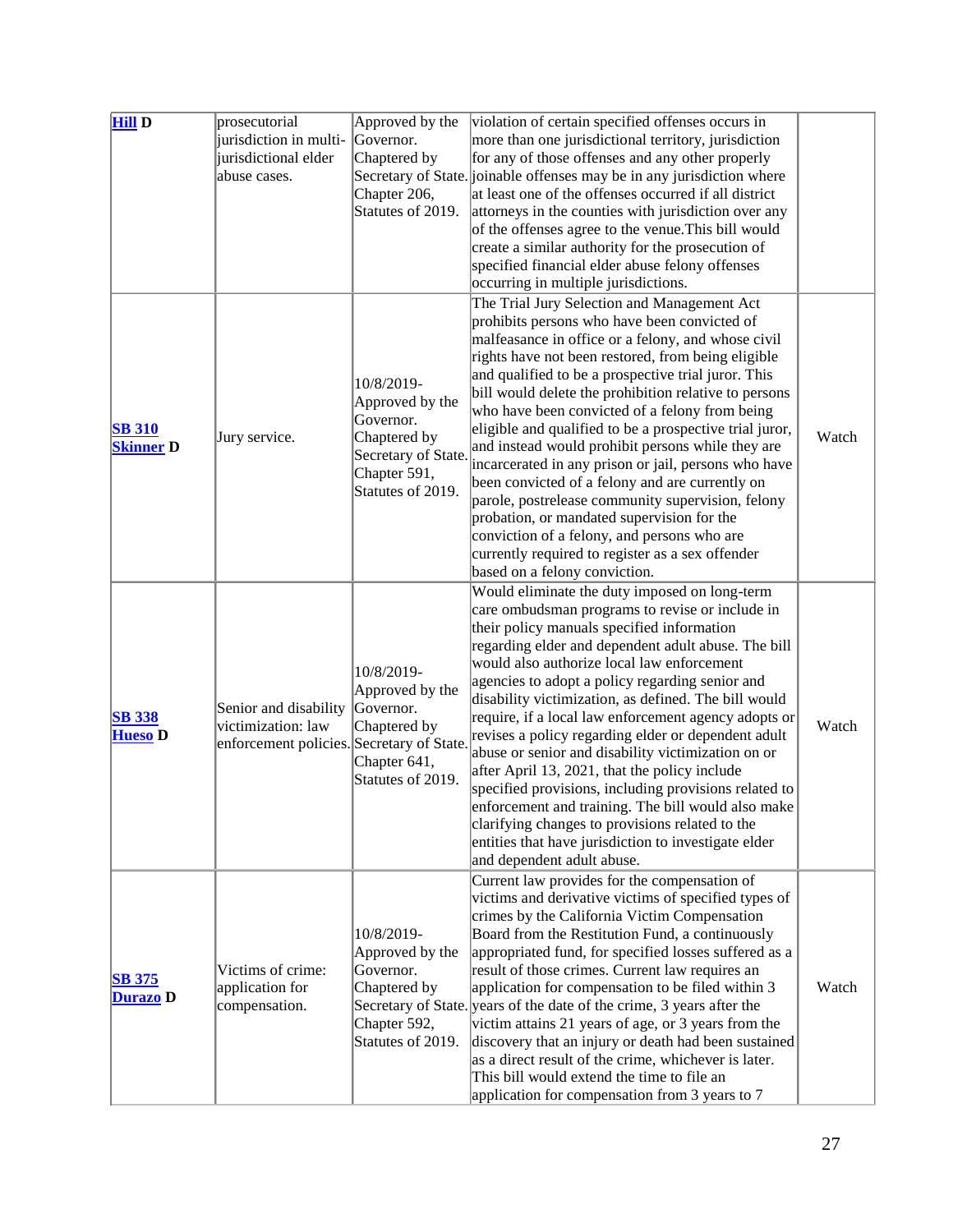|                                      |                                                                    |                                                                                                                         | years under each of these circumstances. The bill<br>would also make a conforming change and delete<br>an obsolete provision                                                                                                                                                                                                                                                                                                                                                                                                                                                                                                                                                                                                                                                                                                                                                                                                                                                                                                      |         |
|--------------------------------------|--------------------------------------------------------------------|-------------------------------------------------------------------------------------------------------------------------|-----------------------------------------------------------------------------------------------------------------------------------------------------------------------------------------------------------------------------------------------------------------------------------------------------------------------------------------------------------------------------------------------------------------------------------------------------------------------------------------------------------------------------------------------------------------------------------------------------------------------------------------------------------------------------------------------------------------------------------------------------------------------------------------------------------------------------------------------------------------------------------------------------------------------------------------------------------------------------------------------------------------------------------|---------|
| <b>SB 376</b><br><b>Portantino D</b> | Firearms: transfers.                                               | 10/11/2019-<br>Approved by the<br>Governor.<br>Chaptered by<br>Secretary of State.<br>Chapter 738,<br>Statutes of 2019. | Current law generally requires any person who<br>sells, leases, or transfers firearms to be a licensed<br>dealer, as specified. Current law exempts infrequent<br>sales, leases, and transfers from this requirement.<br>Current law generally prohibits the purchase or<br>receipt of a firearm by, or sale, transfer, or loan of a<br>firearm, to, a person who does not have a firearm<br>safety certificate. Current law exempts from this<br>requirement, the infrequent loan of a firearm.<br>Current law defines "infrequent" for purposes of<br>this exemption to mean less than 6 handgun<br>transactions per calendar year, or, for firearms other<br>than handguns, an indefinite number of transactions<br>that are "occasional and without regularity." This<br>bill would redefine "infrequent" to mean less than 6<br>firearm transactions per calendar year, regardless of<br>the type of firearm, and no more than 50 total<br>firearms within those transactions                                                | Watch   |
| <b>SB 377</b><br><b>McGuire D</b>    | Juveniles:<br>psychotropic<br>medications: medical<br>information. | 10/7/2019-<br>Approved by the<br>Governor.<br>Chaptered by<br>Chapter 547,<br>Statutes of 2019.                         | Current law requires the Medical Board of<br>California to review specified data provided by the<br>State Department of Health Care Services and the<br>State Department of Social Services regarding<br>Medi-Cal physicians and their prescribing patterns<br>of psychotropic medications and related services for<br>dependents and wards of the juvenile court in order<br>to determine if any potential violations of law or<br>excessive prescribing of psychotropic medications<br>inconsistent with the standard of care exist and, if<br>Secretary of State. warranted, to conduct an investigation. This bill<br>would require, by September 1, 2020, the forms<br>developed by the Judicial Council to include a<br>request for authorization by the child or the child's<br>attorney to release the child's medical information<br>to the Medical Board of California in order to<br>ascertain whether there is excessive prescribing of<br>psychotropic medication inconsistent with a<br>specified standard of care. | Watch   |
| <b>SB 385</b><br><b>Jones R</b>      | Private Investigator<br>Act.                                       | 9/20/2019-<br>Approved by the<br>Governor.<br>Chaptered by<br>Secretary of State.<br>Chapter 326,<br>Statutes of 2019.  | The Private Investigator Act prohibits a person<br>from engaging in the business of a private<br>investigator, acting or assuming to act as a private<br>investigator, or representing that the person is<br>licensed as a private investigator unless that person<br>is licensed by the Department of Consumer Affairs,<br>and makes a violation of this provision punishable<br>as an infraction, as specified. This bill would<br>instead make a violation of that prohibition<br>punishable as a misdemeanor.                                                                                                                                                                                                                                                                                                                                                                                                                                                                                                                 | Watch   |
| <b>SB 389</b><br><b>Hertzberg D</b>  | Mental Health<br>Services Act.                                     | 8/30/2019-<br>Approved by the<br>Governor.<br>Chaptered by                                                              | Would amend the Mental Health Services Act to<br>authorize the counties to use MHSA moneys to<br>provide services to persons who are participating in<br>a presentencing or postsentencing diversion<br>Secretary of State. program or who are on parole, probation,                                                                                                                                                                                                                                                                                                                                                                                                                                                                                                                                                                                                                                                                                                                                                              | Support |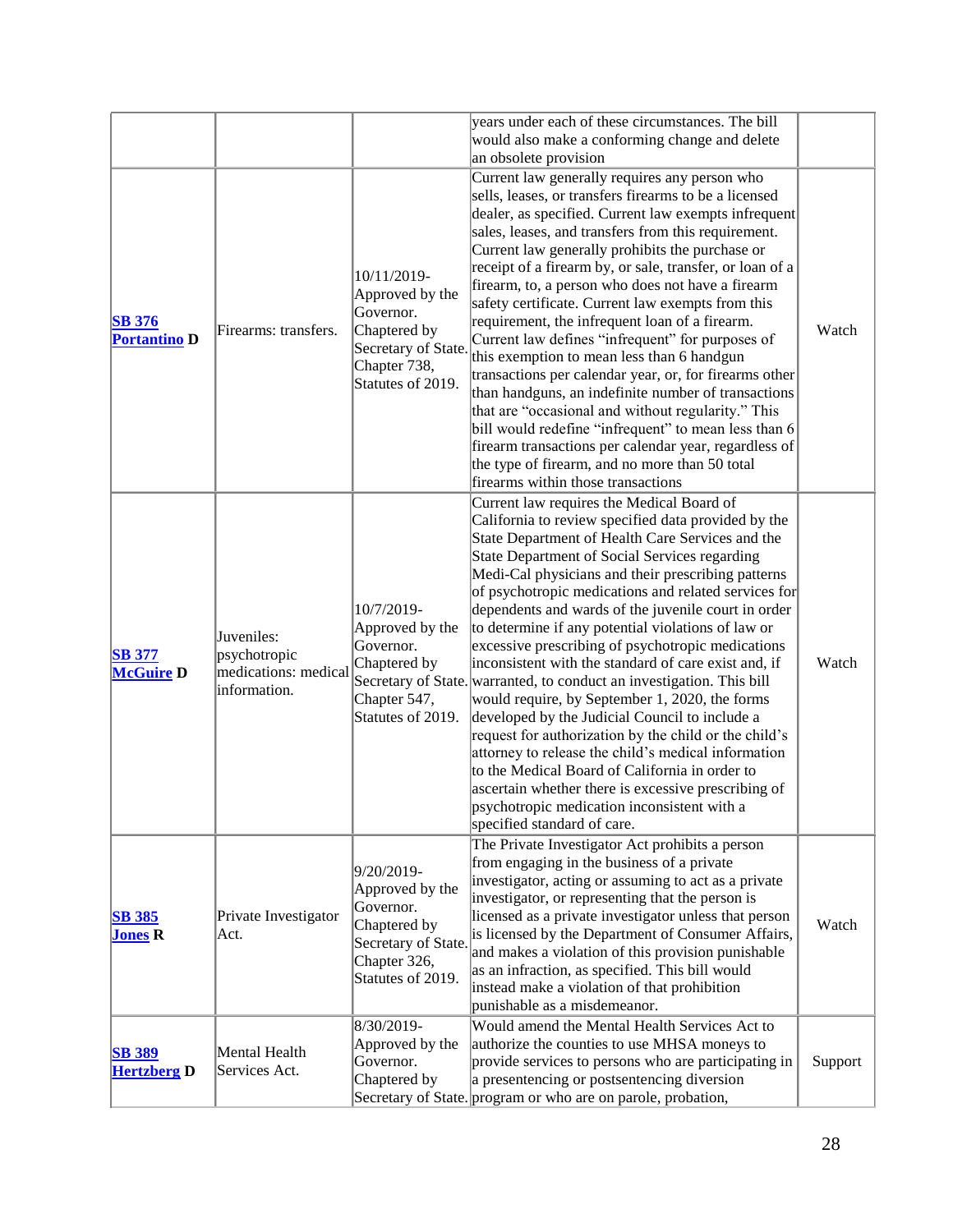|                                   |                                                                                  | Chapter 209,<br>Statutes of 2019.                                                                                      | postrelease community supervision, or mandatory<br>supervision. By authorizing a new use of<br>continuously appropriated moneys, this bill would<br>make an appropriation. The bill would state the<br>finding of the Legislature that this act is consistent<br>with, and furthers the intent of, the Mental Health<br>Services Act.                                                                                                                                                                                                                                                                                                                                                                                                                                                                                                                                                                                                                                                                                                         |       |
|-----------------------------------|----------------------------------------------------------------------------------|------------------------------------------------------------------------------------------------------------------------|-----------------------------------------------------------------------------------------------------------------------------------------------------------------------------------------------------------------------------------------------------------------------------------------------------------------------------------------------------------------------------------------------------------------------------------------------------------------------------------------------------------------------------------------------------------------------------------------------------------------------------------------------------------------------------------------------------------------------------------------------------------------------------------------------------------------------------------------------------------------------------------------------------------------------------------------------------------------------------------------------------------------------------------------------|-------|
| <b>SB</b> 394<br><b>Skinner D</b> | Criminal procedure:<br>diversion for primary<br>caregivers of minor<br>children. | 10/8/2019-<br>Approved by the<br>Governor.<br>Chaptered by<br>Chapter 593,<br>Statutes of 2019.                        | Would authorize the presiding judge of the superior<br>court, in consultation with the presiding juvenile<br>court judge and criminal court judges and together<br>with the prosecuting entity and the public defender,<br>to create a pretrial diversion program for defendants<br>who are primary caregivers of a child under 18<br>years of age, as specified, who are charged with a<br>misdemeanor or a nonserious, nonviolent felony,<br>and who are not being placed into diversion for a<br>crime alleged to have been committed against a<br>Secretary of State. person for whom the defendant is the primary<br>caregiver. The bill would set the period of diversion<br>at not less than 6 months, but not more than 24<br>months. The bill would require the defendant to<br>participate in classes relating to subjects that may<br>include parenting, anger management, and financial<br>literacy, and to receive services relating to housing,<br>employment, and drug, alcohol, and mental health<br>treatment, among others. | Watch |
| <b>SB 399</b><br><b>Atkins D</b>  | Commission on<br>Peace Officer<br>Standards and<br>Training.                     | 10/8/2019-<br>Approved by the<br>Governor.<br>Chaptered by<br>Secretary of State.<br>Chapter 594,<br>Statutes of 2019. | Current law establishes in the Department of Justice<br>a Commission on Peace Officer Standards and<br>Training. Current law requires the Governor to<br>appoint members to the commission, 2 of whom are<br>required to be members of the public who are not<br>peace officers. This bill would require the President<br>pro Tempore of the Senate and the Speaker of the<br>Assembly to each appoint a member of the<br>commission who is not a peace officer and who has<br>demonstrated expertise in specified areas.                                                                                                                                                                                                                                                                                                                                                                                                                                                                                                                     | Watch |
| <b>SB 436</b><br>Hurtado D        | Office of Child<br>Abuse Prevention.                                             | 10/2/2019-<br>Approved by the<br>Governor.<br>Chaptered by<br>Chapter 476,<br>Statutes of 2019.                        | Under current law, the Office of Child Abuse<br>Prevention is established in the State Department of<br>Social Services and is required to apply for federal<br>funding for the administration of its functions.<br>Current law requires the office to use those funds to<br>undertake specified activities, including, among<br>other things, assisting and providing funds for the<br>Secretary of State. coordination of child abuse prevention programs.<br>This bill would also require the office to use those<br>funds to support coordination and sharing of best<br>practices implemented by family resource centers.<br>The bill would define a "family resource center" for<br>the purposes of these provisions.                                                                                                                                                                                                                                                                                                                   | Watch |
| <b>SB 439</b><br><b>Umberg D</b>  | Criminal procedure:<br>wiretapping:<br>authorization and<br>disclosure.          | 10/8/2019-<br>Approved by the<br>Governor.<br>Chaptered by<br>Chapter 645,                                             | Current law prohibits a peace officer or federal law<br>enforcement officer from disclosing or using the<br>contents of intercepted wire or electronic<br>communications relating to crimes other than<br>Secretary of State. certain enumerated crimes, such as murder, human<br>trafficking, and violent felonies, and those specified                                                                                                                                                                                                                                                                                                                                                                                                                                                                                                                                                                                                                                                                                                      | Watch |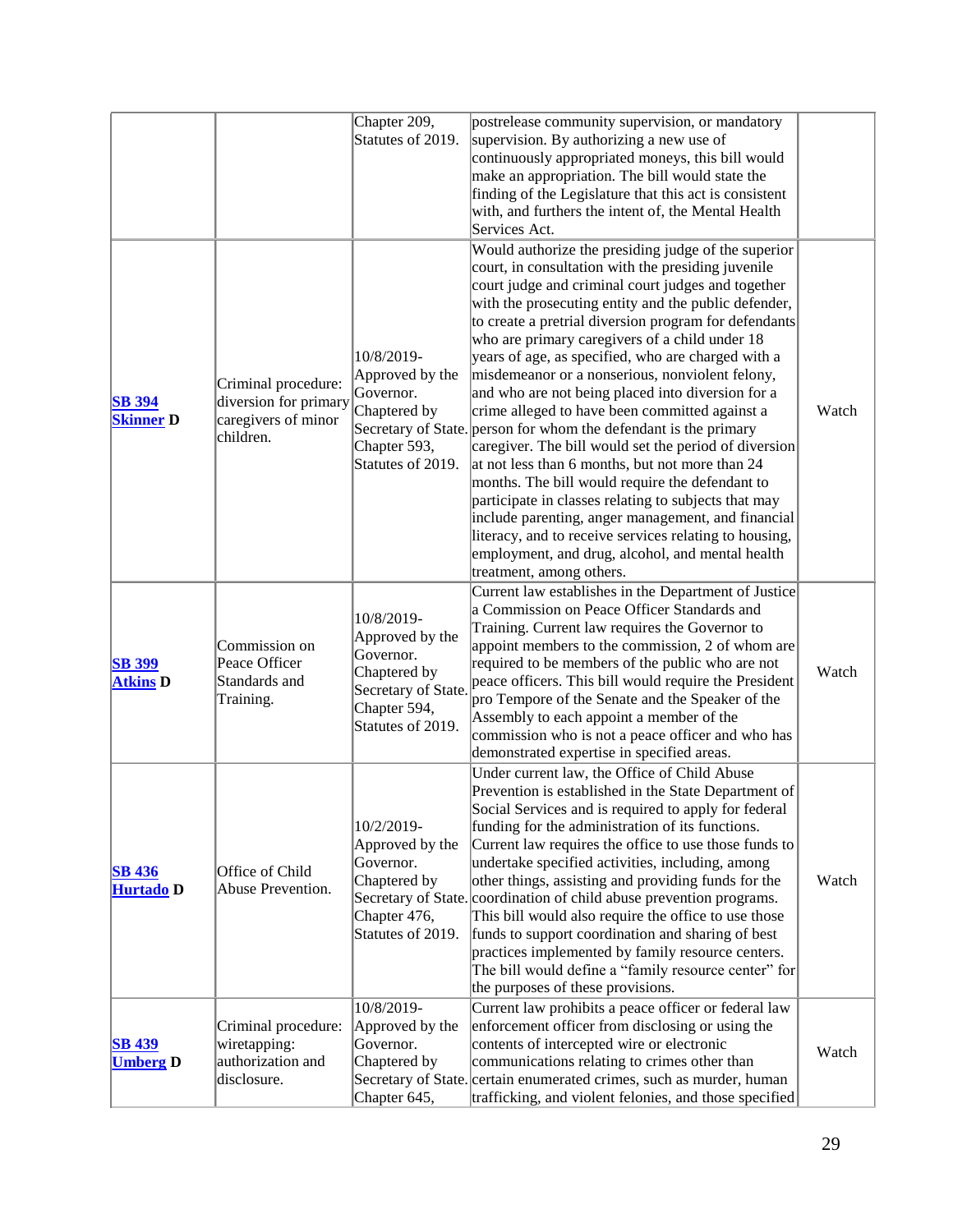|                                      |                                                                                           | Statutes of 2019.                                                                                                      | in the order of authorization, except to prevent the<br>commission of a public offense. This bill would<br>authorize a peace officer or federal law enforcement<br>officer to disclose those contents if they relate to<br>grand theft involving a firearm or maliciously<br>exploding or igniting a destructive device or any<br>explosive causing bodily injury, mayhem or great<br>bodily injury, or death.                                                                                                                                                                                                                                                                                                                                                                                                                                                                                                                           |       |
|--------------------------------------|-------------------------------------------------------------------------------------------|------------------------------------------------------------------------------------------------------------------------|------------------------------------------------------------------------------------------------------------------------------------------------------------------------------------------------------------------------------------------------------------------------------------------------------------------------------------------------------------------------------------------------------------------------------------------------------------------------------------------------------------------------------------------------------------------------------------------------------------------------------------------------------------------------------------------------------------------------------------------------------------------------------------------------------------------------------------------------------------------------------------------------------------------------------------------|-------|
| <b>SB 459</b><br><b>Galgiani D</b>   | Crimes: rape: great<br>bodily injury.                                                     | 10/8/2019-<br>Approved by the<br>Governor.<br>Chaptered by<br>Secretary of State.<br>Chapter 646,<br>Statutes of 2019. | Would make the 5-year sentence enhancement for<br>the infliction of great bodily injury applicable to<br>rape committed against a victim who is the<br>perpetrator's spouse who was prevented from<br>resisting by any intoxicating or anesthetic<br>substance, or a controlled substance. By increasing<br>the punishment for crimes, this bill would impose a<br>state-mandated local program.                                                                                                                                                                                                                                                                                                                                                                                                                                                                                                                                         | Watch |
| <b>SB 495</b><br><b>Durazo</b> D     | Child custody.                                                                            | 10/7/2019-<br>Approved by the<br>Governor.<br>Chaptered by<br>Secretary of State.<br>Chapter 551,<br>Statutes of 2019. | Would prohibit the court from considering the sex,<br>gender identity, gender expression, or sexual<br>orientation of a parent, legal guardian, or relative in<br>determining the best interests of a child for the<br>purpose of granting custody, and would make<br>related findings.                                                                                                                                                                                                                                                                                                                                                                                                                                                                                                                                                                                                                                                  | Watch |
| <b>SB 557</b><br><b>Jones R</b>      | Criminal<br>proceedings: mental<br>competence: expert<br>reports.                         | 9/5/2019-<br>Approved by the<br>Governor.<br>Chaptered by<br>Secretary of State.<br>Chapter 251,<br>Statutes of 2019.  | Current law requires a defendant found mentally<br>incompetent to stand trial to undergo evaluation by<br>the community program director, the regional<br>center director, or the county mental health director,<br>and requires the evaluator to make written<br>recommendations to the court, prior to the court<br>ordering the defendant to undergo outpatient<br>treatment or be committed to the state hospital, a<br>developmental center, a residential facility, or any<br>other treatment facility. If the director who<br>evaluates the defendant determines that the<br>defendant has regained mental competence, Current<br>law requires the director to immediately certify that<br>fact to the court by filing a certificate of restoration<br>with the court. This bill would make all documents<br>submitted to a court pursuant to this process<br>presumptively confidential, except as otherwise<br>provided by law. | Watch |
| <b>SB 591</b><br>Galgiani D          | Incarcerated persons: Governor.<br>mental health<br>evaluations.                          | 10/8/2019-<br>Approved by the<br>Chaptered by<br>Chapter 649,<br>Statutes of 2019.                                     | Would require that psychiatrists or psychologists<br>from the State Department of State Hospitals, the<br>Department of Corrections and Rehabilitation, or<br>the Board of Parole Hearings be given access to<br>Secretary of State. prisoners being temporarily held at a county<br>correctional facility, a county medical facility, or a<br>state-assigned mental health provider.                                                                                                                                                                                                                                                                                                                                                                                                                                                                                                                                                    | Watch |
| <b>SB 620</b><br><b>Portantino D</b> | Criminal offender<br>record information:<br>referral of persons on<br>supervised release. | 10/8/2019-<br>Approved by the<br>Governor.<br>Chaptered by<br>Chapter 650,<br>Statutes of 2019.                        | Would authorize specified local law enforcement<br>agencies to furnish limited information about<br>persons on supervised release within their<br>jurisdiction to a county, city, city and county, or<br>Secretary of State. nonprofit organization that provides transitional<br>services to persons on supervised release. The bill<br>would require a person on supervised release to be                                                                                                                                                                                                                                                                                                                                                                                                                                                                                                                                              | Watch |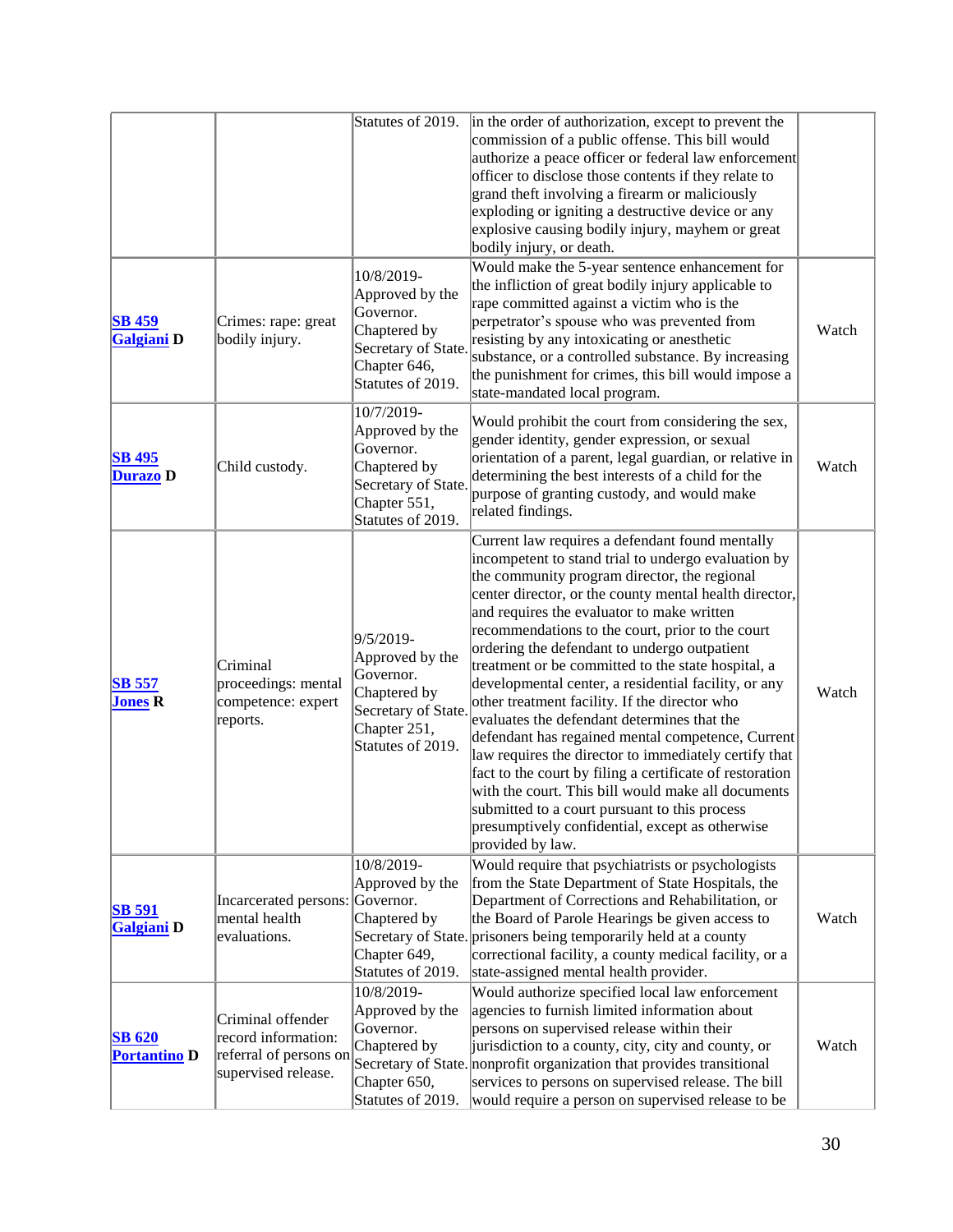|                                                       |                                                                                            |                                                                                                                       | notified that they may consent to the release of their<br>information for this purpose and would allow those<br>persons to opt in to having their information<br>released. The bill would require the law<br>enforcement agency, prior to releasing any<br>information, to contact the supervising agency, as<br>specified, to verify whether the person has opted-in,<br>and, in the case of persons on probation, to<br>subsequently notify the probation department of                                                                                                                                                                                                                                                                                                                                                                 |                        |
|-------------------------------------------------------|--------------------------------------------------------------------------------------------|-----------------------------------------------------------------------------------------------------------------------|-------------------------------------------------------------------------------------------------------------------------------------------------------------------------------------------------------------------------------------------------------------------------------------------------------------------------------------------------------------------------------------------------------------------------------------------------------------------------------------------------------------------------------------------------------------------------------------------------------------------------------------------------------------------------------------------------------------------------------------------------------------------------------------------------------------------------------------------|------------------------|
| <b>SB</b> 716<br><b>Mitchell D</b>                    | Juveniles:<br>delinquency:<br>postsecondary<br>academic and career<br>technical education. | 10/12/2019-<br>Approved by the<br>Governor.<br>Chaptered by<br>Chapter 857,<br>Statutes of 2019.                      | any referral given to a service provider.<br>Would require a county probation department to<br>ensure that juveniles with a high school diploma or<br>California high school equivalency certificate who<br>are detained in, or committed to, a juvenile hall,<br>ranch, camp, or forestry camp have access to, and<br>can choose to participate in, public postsecondary<br>Secretary of State. academic and career technical courses and<br>programs offered online, and for which they are<br>eligible based on eligibility criteria and course<br>schedules of the public postsecondary education<br>campus providing the course or program.                                                                                                                                                                                          | Support-in-<br>Concept |
| <b>SB 781</b><br>Committee on<br><b>Public Safety</b> | <b>Public Safety</b><br>Omnibus.                                                           | 9/5/2019-<br>Approved by the<br>Governor.<br>Chaptered by<br>Secretary of State.<br>Chapter 256,<br>Statutes of 2019. | Current law requires an employer to disclose<br>employment information, as defined, about an<br>applicant not currently employed as a peace officer<br>or an applicant for a position other than sworn<br>peace officer within a law enforcement agency.<br>Current law requires the employment information<br>to be kept confidential, but authorizes disclosure<br>between the initial requesting law enforcement<br>agency and another authorized law enforcement<br>agency that is also conducting a peace officer<br>background investigation. This bill would authorize<br>disclosure of employment information by the initial<br>requesting law enforcement agency and another<br>authorized law enforcement agency conducting a<br>background investigation on a law enforcement<br>agency applicant that is not a peace officer. | Watch                  |
| <b>SCR 25</b><br><b>Galgiani</b> D                    | California Peace<br>Officers' Memorial<br>Day.                                             | 5/23/2019-<br>Chaptered by<br>Secretary of<br>State- Chapter 67,<br>Statutes of 2019                                  | This measure would designate Monday, May 6,<br>2019, as California Peace Officers' Memorial Day,<br>urge all Californians to use that day to honor<br>California peace officers, and recognize specified<br>California peace officers who were killed in<br>defense of their communities.                                                                                                                                                                                                                                                                                                                                                                                                                                                                                                                                                 | Watch                  |

## **Bills Vetoed by the Governor**

| <b>Measure</b>              | <b>Topic</b>                                   | <b>Status</b>                     | Summary                                                                                                                                                                                                                                                                                   | Position |
|-----------------------------|------------------------------------------------|-----------------------------------|-------------------------------------------------------------------------------------------------------------------------------------------------------------------------------------------------------------------------------------------------------------------------------------------|----------|
| AB16<br><b>Rivas, Luz D</b> | Homeless children<br>and youths:<br>reporting. | 10/13/2019-Vetoed<br>by Governor. | Under current state law, public schools,<br>including charter schools, and county offices of<br>education are required to immediately enroll a<br>homeless child or youth seeking enrollment,<br>except as specified, and a local educational<br>agency liaison for homeless children and | Watch    |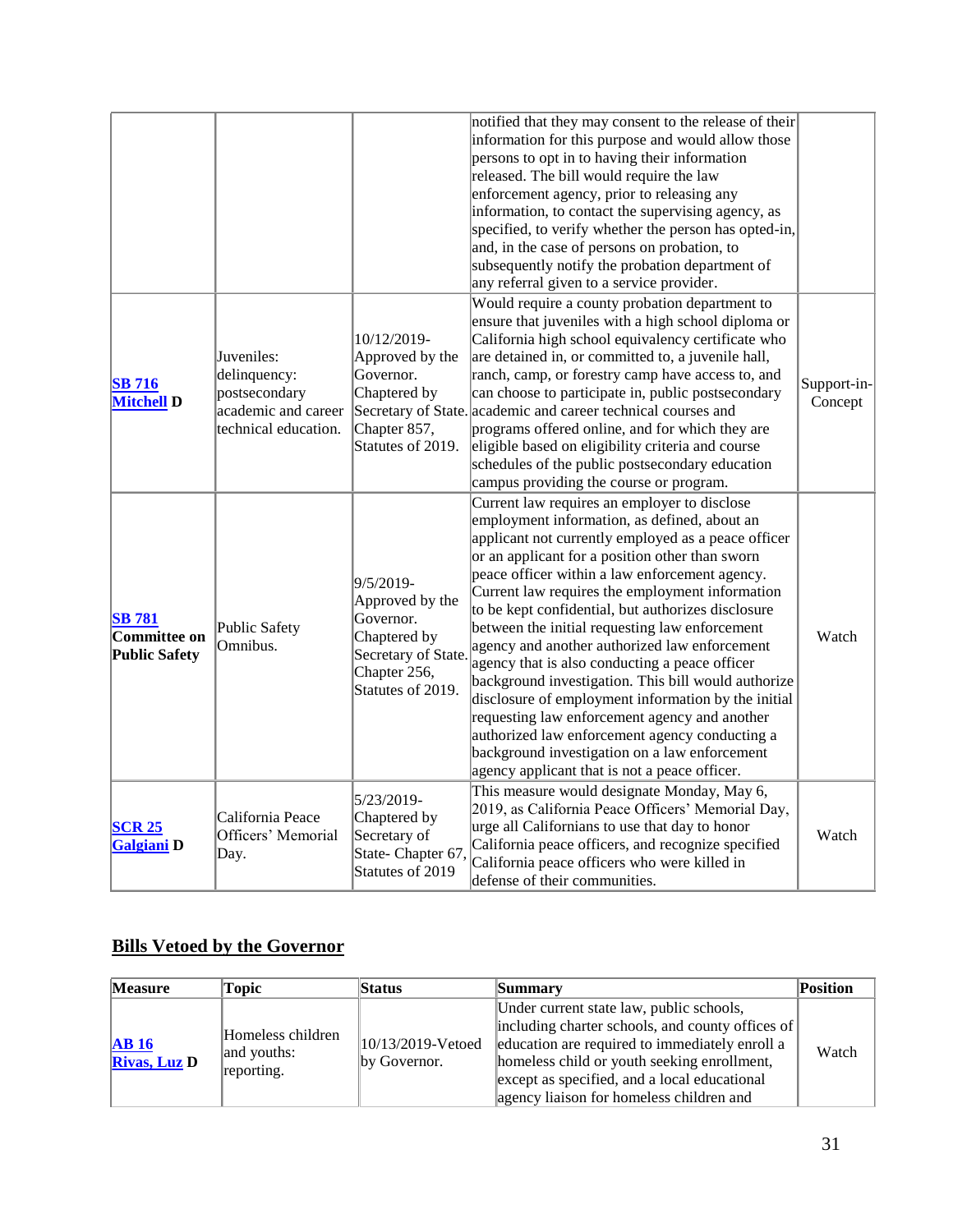|                                     |                                                         |                                   | youths is required to ensure that public notice<br>of the educational rights of homeless children<br>and youths is disseminated in schools within<br>the liaison's local educational agency that<br>provide services pursuant to the act. This bill<br>would require a local educational agency to<br>ensure that each school within the local<br>educational agency identifies all homeless<br>children and youths enrolled at the school, and<br>would also require the local educational agency<br>to annually report to the State Department of<br>Education the number of homeless children and<br>vouths enrolled.                                                                                                                                                                                                                                                                                                                                                                                                                                                                                                                                                                                                                             |       |
|-------------------------------------|---------------------------------------------------------|-----------------------------------|------------------------------------------------------------------------------------------------------------------------------------------------------------------------------------------------------------------------------------------------------------------------------------------------------------------------------------------------------------------------------------------------------------------------------------------------------------------------------------------------------------------------------------------------------------------------------------------------------------------------------------------------------------------------------------------------------------------------------------------------------------------------------------------------------------------------------------------------------------------------------------------------------------------------------------------------------------------------------------------------------------------------------------------------------------------------------------------------------------------------------------------------------------------------------------------------------------------------------------------------------|-------|
| <b>AB</b> 166<br><b>Gabriel D</b>   | Medi-Cal: violence<br>preventive services.              | 10/13/2019-Vetoed<br>by Governor. | Would require the Department of Health Care<br>Services to establish, no later than January 1,<br>2021, a violence intervention pilot program at a<br>minimum of 9 sites, including at least one site<br>in 9 specified counties, and would require the<br>department to consult with identified<br>stakeholders, such as professionals in the<br>community violence intervention field, for<br>purposes of establishing the pilot program.                                                                                                                                                                                                                                                                                                                                                                                                                                                                                                                                                                                                                                                                                                                                                                                                          | Watch |
| <b>AB 294</b><br><b>Rodriguez D</b> | Correctional<br>facilities: gassing.                    | 10/13/2019-Vetoed<br>by Governor. | Would authorize an officer or employee who is<br>the victim of a reported or suspected gassing<br>attack to request that the inmate involved with<br>the attack be tested for hepatitis and<br>tuberculosis, as specified. The bill would<br>require a state prison facility and a county jail<br>to make protective gear, such as clothing,<br>goggles, and shields, readily available to staff.                                                                                                                                                                                                                                                                                                                                                                                                                                                                                                                                                                                                                                                                                                                                                                                                                                                    | Watch |
| <b>AB 314</b><br><b>Bonta D</b>     | Public employment:<br>labor relations:<br>release time. | 10/12/2019-Vetoed<br>by Governor. | Would prescribe requirements relating to<br>release time that would apply to all of the<br>public employers and employees subject to the<br>acts described above and would generally<br>repeal the provisions relating to release time in<br>those acts. The bill would require these public<br>employers to grant a reasonable number of<br>employee representatives of the exclusive<br>representative reasonable time off without loss<br>of compensation or other benefits for specified<br>activities. This requirement would apply to<br>activities to investigate and process grievances<br>or otherwise enforce a collective bargaining<br>agreement or memorandum of understanding;<br>to meet and confer or meet and negotiate with<br>the public employer on matters within the scope<br>of representation, including preparation for the<br>activities specified in these provisions; to<br>testify or appear as the designated<br>representative of the exclusive representative in<br>conferences, hearings, or other proceedings<br>before the Public Employment Relations Board<br>or similar bodies, as specified; to testify or<br>appear as the designated representative of the<br>exclusive representative before the governing | Watch |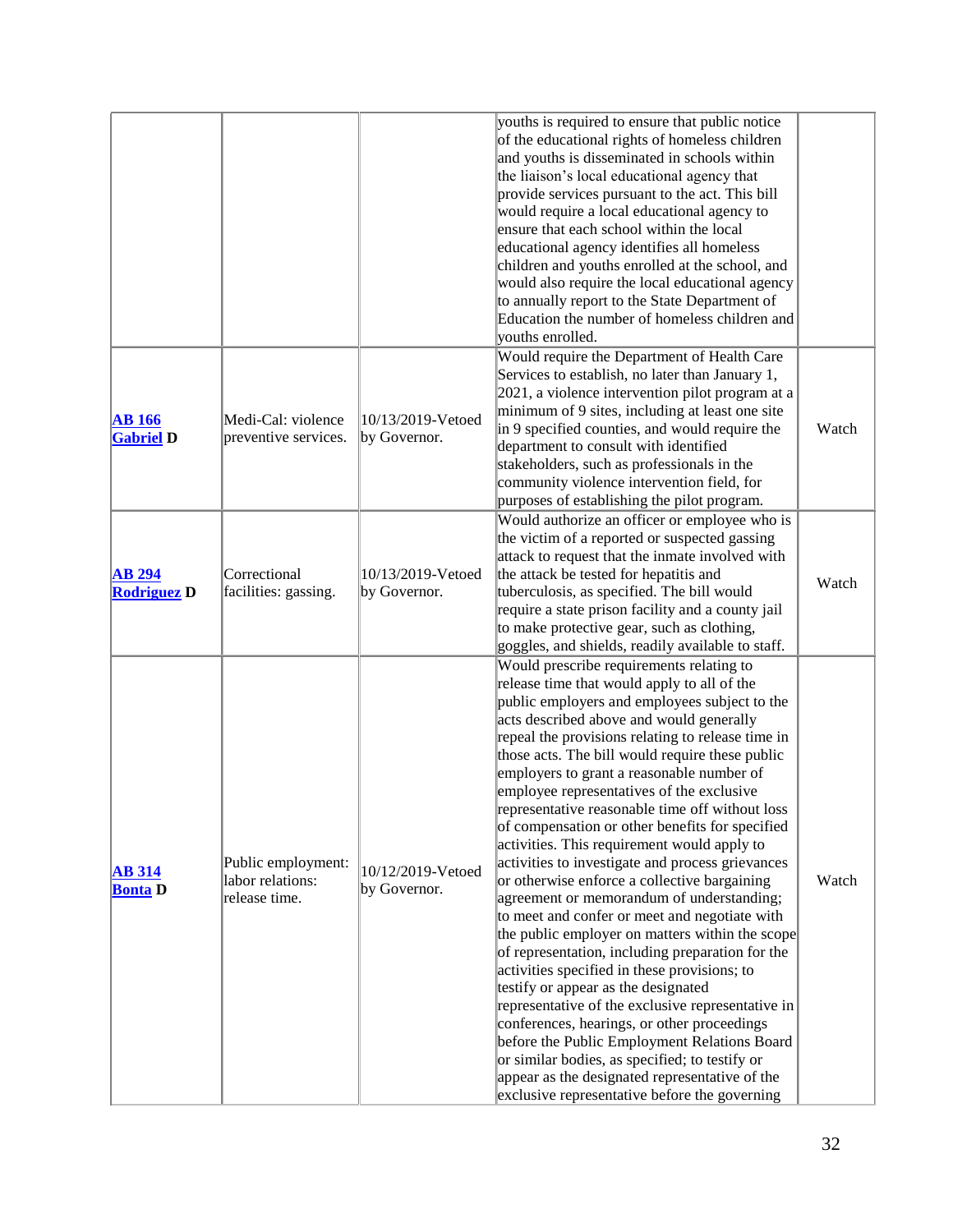|                                    |                                        |                                                                          | body of the public employer, or a personnel,<br>civil service, or merit commission, among<br>others, and to serve as a representative of the<br>exclusive representative for new employee<br>orientations. The bill would require the<br>exclusive representative to provide reasonable<br>notice requesting an absence in this connection.<br>The bill would specify that its provisions<br>prescribe minimum release time rights and<br>would prescribe requirements regarding the<br>relation of its provisions to other labor<br>agreements that address release time. The bill<br>would prohibit the Public Employment<br>Relations Board from enforcing these<br>provisions with regard to public transit workers<br>that are not otherwise subject to the board's<br>jurisdiction. |       |
|------------------------------------|----------------------------------------|--------------------------------------------------------------------------|-------------------------------------------------------------------------------------------------------------------------------------------------------------------------------------------------------------------------------------------------------------------------------------------------------------------------------------------------------------------------------------------------------------------------------------------------------------------------------------------------------------------------------------------------------------------------------------------------------------------------------------------------------------------------------------------------------------------------------------------------------------------------------------------|-------|
| <b>AB 340</b><br><b>Irwin D</b>    | Firearms: armed<br>prohibited persons. | 10/12/2019-Vetoed<br>by Governor.                                        | The Budget Act of 2019 appropriated<br>\$3,000,000 to the Counties of Alameda, San<br>Diego, Santa Cruz, and Ventura to support local<br>law enforcement activities related to seizing<br>weapons and ammunition from persons who are<br>prohibited from possessing them through a Gun<br>Violence Reduction Pilot Program. This bill<br>would require the Counties of Alameda, San<br>Diego, Santa Cruz, and Ventura on or before 15<br>months after receiving these funds appropriated<br>in the Budget Act of 2019, to submit a report to<br>the Department of Justice and to the Legislature<br>containing specified information relating to the<br>efficacy of their programs.                                                                                                       | Watch |
| <b>AB 344</b><br><b>Calderon</b> D | New Beginnings<br>California Program.  | 10/13/2019-Vetoed<br>by Governor.                                        | Would establish the New Beginnings California<br>Program in the Department of Community<br>Services and Development and create the New<br>Beginnings California Account for the purpose<br>of providing matching grant funding to cities<br>and local continuum of care programs to<br>implement, expand, or continue employment<br>programs for homeless individuals, as<br>specified. The bill would define city for<br>purposes of the bill to include a city, county, or<br>a city and county. The bill would require<br>qualifying employment programs to, among<br>other things, connect program participants with<br>employment and pay them an hourly wage that<br>is at or above minimum wage.                                                                                   | Watch |
| <b>AB 603</b><br><b>Melendez</b> R | Firearms: retired<br>peace officers.   | 9/12/2019-<br>Consideration of<br>Governor's veto<br>stricken from file. | The current Safety For All Act of 2016,<br>approved as an initiative statute at the<br>November 8, 2016, statewide general election,<br>makes it a crime for a person, commencing July<br>$ 1, 2017$ , to possess a large-capacity magazine.<br>The current act exempts from that prohibition<br>the possession of a large-capacity magazine by<br>honorably retired sworn peace officers. The<br>existing act authorizes the Legislature to amend                                                                                                                                                                                                                                                                                                                                        | Watch |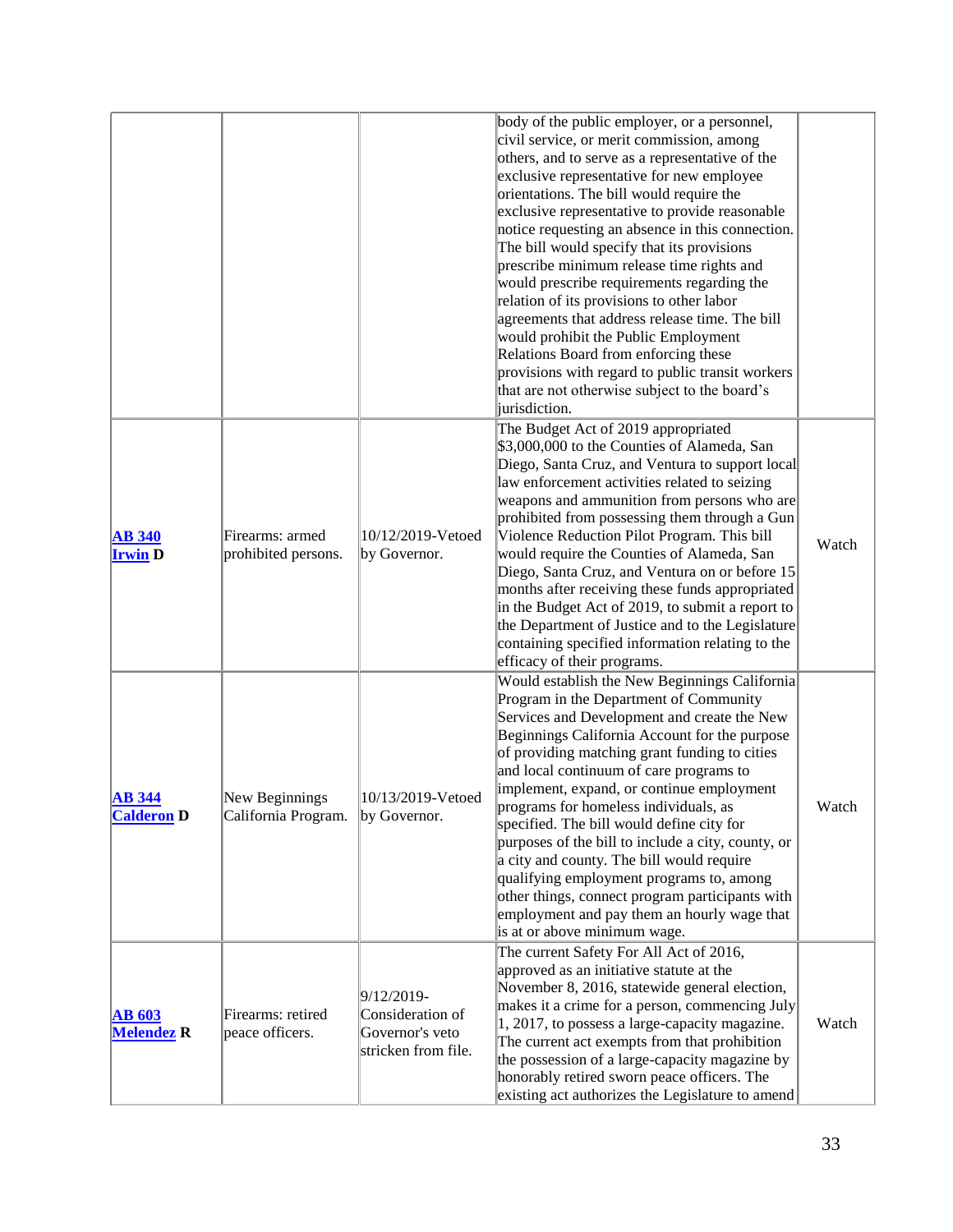|                                        |                                                                 |                                   | its provisions by statute approved by a 55%<br>vote of each house if the amendments are<br>consistent with, and further the intent of, the<br>initiative statute. This bill would amend that act<br>by redefining honorably retired to include a<br>member of the University of California Police<br>Department who has qualified for and accepted<br>Duty Disability Income or an equivalent status<br>pursuant to the University of California<br>Retirement Plan.                                                                                                                                                                                                                                                                                                                                                                                                                                                                                                             |       |
|----------------------------------------|-----------------------------------------------------------------|-----------------------------------|----------------------------------------------------------------------------------------------------------------------------------------------------------------------------------------------------------------------------------------------------------------------------------------------------------------------------------------------------------------------------------------------------------------------------------------------------------------------------------------------------------------------------------------------------------------------------------------------------------------------------------------------------------------------------------------------------------------------------------------------------------------------------------------------------------------------------------------------------------------------------------------------------------------------------------------------------------------------------------|-------|
| $AB$ 734<br><b>Maienschein D</b>       | Resource families:<br>supportive services<br>pilot program.     | 10/13/2019-Vetoed<br>by Governor. | Would require the State Department of Social<br>Services to establish and facilitate a pilot<br>program in up to 5 counties that voluntarily<br>apply and are selected by the department, to<br>increase placement stability for foster youth<br>and facilitate greater resource family retention<br>through the provision of strengths-based, skills-<br>based, trauma-informed coaching. The bill<br>would specify that the pilot program is not<br>intended to supplant any existing obligation on<br>counties to provide core services, or to<br>duplicate services already available to foster<br>children in the community.                                                                                                                                                                                                                                                                                                                                                | Watch |
| <b>AB 803</b><br><b>Gipson</b> D       | Peace Officer Peer<br>Support Labor<br>Management<br>Committee. | Governor.                         | Would require the Department of Corrections<br>and Rehabilitation to establish a Peace Officer<br>Peer Support Labor Management Committee<br>tasked with crafting, updating, and monitoring<br>the implementation of a standardized statewide<br>peace officer policy for the department's peer<br>support program to provide substantive<br>assistance to the peace officers employed by the<br>department. The bill would require the<br>10/9/2019-Vetoed by committee to be composed of an equal number<br>of representatives of the employer and peace<br>officer employees, and would require the<br>members of the committee to be selected and<br>hold their first meeting on or before July 1,<br>2020. The bill would require the policy to<br>address, among other things, the selection<br>process and training for peer support team<br>members, and guidelines for the types of<br>communication that would remain confidential<br>within the peer support program. | Watch |
| <b>AB 859</b><br><b>Maienschein D</b>  | Juveniles:<br>dependency: judicial<br>caseloads.                | 10/12/2019-Vetoed<br>by Governor. | Would require, by January 1, 2021, the State<br>Department of Social Services, in consultation<br>with the Judicial Council, to convene a<br>stakeholder group to make recommendations by<br>January 1, 2022, related to juvenile dependency<br>proceedings                                                                                                                                                                                                                                                                                                                                                                                                                                                                                                                                                                                                                                                                                                                      | Watch |
| <b>AB 927</b><br><b>Jones-Sawyer D</b> | Crimes: fines and<br>fees: defendant's<br>ability to pay.       | Governor.                         | Would require a court imposing a fine, fee, or<br>assessment related to a criminal or juvenile<br>10/9/2019-Vetoed by proceeding involving a misdemeanor or a<br>felony to make a finding, as specified, that the<br>defendant or minor has the ability to pay, as<br>defined. The bill would require that a defendant                                                                                                                                                                                                                                                                                                                                                                                                                                                                                                                                                                                                                                                           | Watch |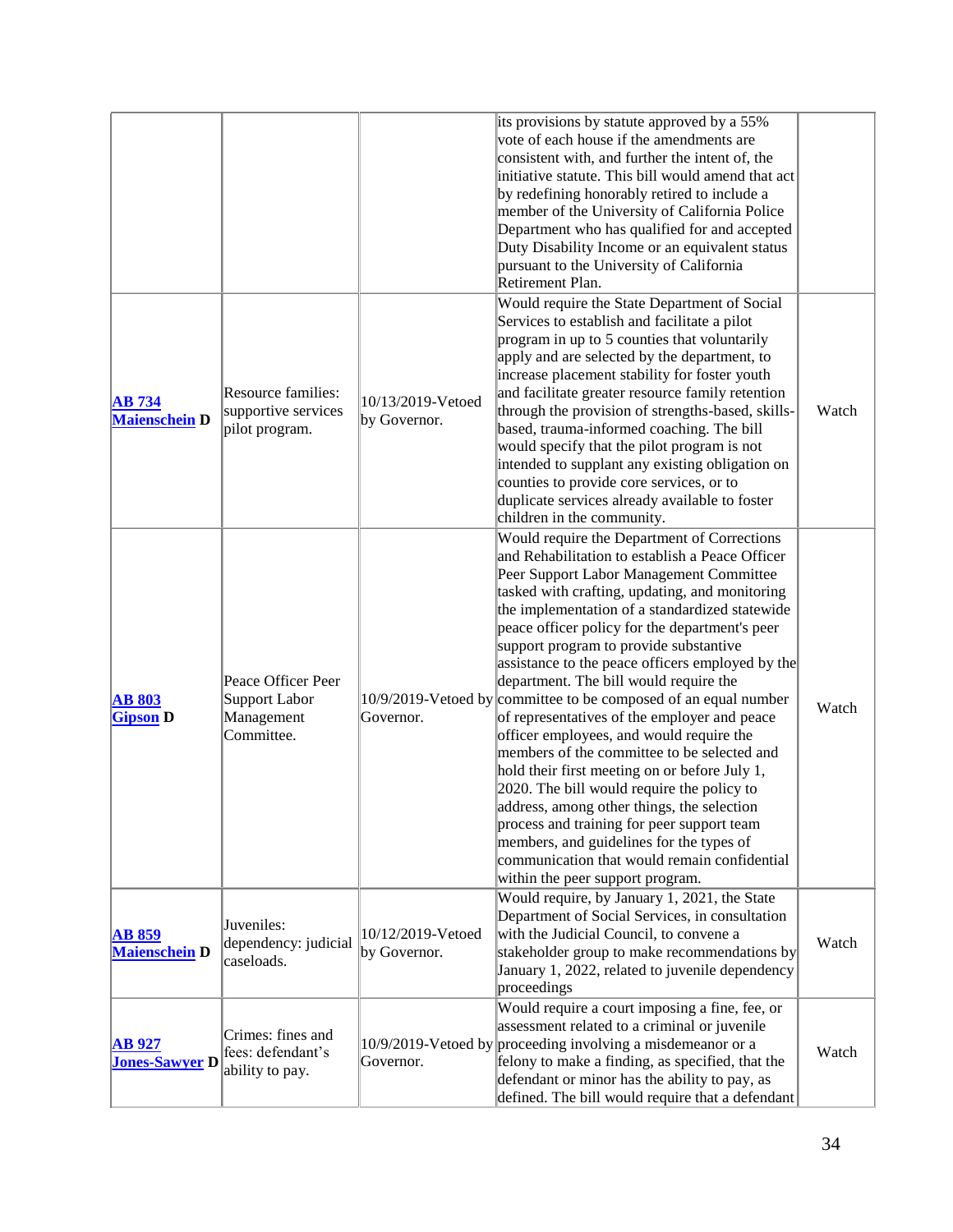|                                    |                                                                             |                                                                          | or minor be presumed to not have the ability to<br>pay if the defendant or minor is homeless, lives<br>in a shelter, or lives in a transitional living<br>facility, receives need-based public assistance,<br>is very low income, or is sentenced to state<br>prison for an indeterminate term or a term of<br>life without the possibility of parole. The bill<br>would also specify factors establishing inability<br>to pay, as specified.                                                                                                                                                                                                                                                                                                                                          |       |
|------------------------------------|-----------------------------------------------------------------------------|--------------------------------------------------------------------------|----------------------------------------------------------------------------------------------------------------------------------------------------------------------------------------------------------------------------------------------------------------------------------------------------------------------------------------------------------------------------------------------------------------------------------------------------------------------------------------------------------------------------------------------------------------------------------------------------------------------------------------------------------------------------------------------------------------------------------------------------------------------------------------|-------|
| <b>AB</b> 1009<br><b>Gabriel D</b> | Firearms: reports to<br>the Department of<br>Justice.                       | 10/12/2019-Vetoed<br>by Governor.                                        | Current law generally requires firearms<br>transactions to be processed through a licensed<br>firearms dealer. Current law generally requires<br>firearms transactions that are exempt from the<br>dealer requirement to be reported to the<br>Department of Justice, either by mail or in<br>person, or in a format prescribed by the<br>department. This bill would, for various firearm<br>transactions, as specified, instead allow the<br>report to be made only by mail or via the<br>California Firearms Application Reporting<br>System (CFARS), and would, for reports<br>submitted by mail, allow the Department of<br>Justice to charge the person making the report a<br>surcharge, not to exceed \$20, for the reasonable<br>cost of receiving and processing the report. | Watch |
| <b>AB</b> 1184<br><b>Gloria</b> D  | Public records:<br>writing transmitted<br>by electronic mail:<br>retention. | 10/13/2019-Vetoed<br>by Governor.                                        | Would, unless a longer retention period is<br>required by statute or regulation, or established<br>by the Secretary of State pursuant to the State<br>Records Management Act, require a public<br>agency, for purposes of the California Public<br>Records Act, to retain and preserve for at least<br>$\vert$ 2 years every public record, as defined, that is<br>transmitted by electronic mail.                                                                                                                                                                                                                                                                                                                                                                                     | Watch |
| <b>AB</b> 1221<br><b>Cooley D</b>  | Children's advocacy<br>centers.                                             | 9/19/2019-<br>Consideration of<br>Governor's veto<br>stricken from file. | Would authorize a county, in order to<br>implement a multidisciplinary response to<br>investigate reports involving child physical or<br>sexual abuse, exploitation, or maltreatment, to<br>use a children's advocacy center that includes<br>representatives from specified disciplines and<br>provides dedicated child-focused settings for<br>interviews and other services. The bill would<br>authorize members of a multidisciplinary team<br>associated with a children's advocacy center to<br>share with each other information in their<br>possession concerning the child, the family of<br>the child, and the person who is the subject of<br>the abuse or neglect investigation, as specified.                                                                             | Watch |
| <b>AB</b> 1282<br><b>Kalra</b> D   | Immigration<br>enforcement: private<br>transportation.                      | 10/12/2019-Vetoed<br>by Governor.                                        | Would prohibit an officer, employee,<br>contractor, or employee of a contractor of the<br>Department of Corrections and Rehabilitation<br>from facilitating or allowing entry to the<br>department's premises, or otherwise<br>authorizing an employee or contractor of a<br>private security company to arrest, detain,<br>interrogate, transport, or take into custody, an                                                                                                                                                                                                                                                                                                                                                                                                           | Watch |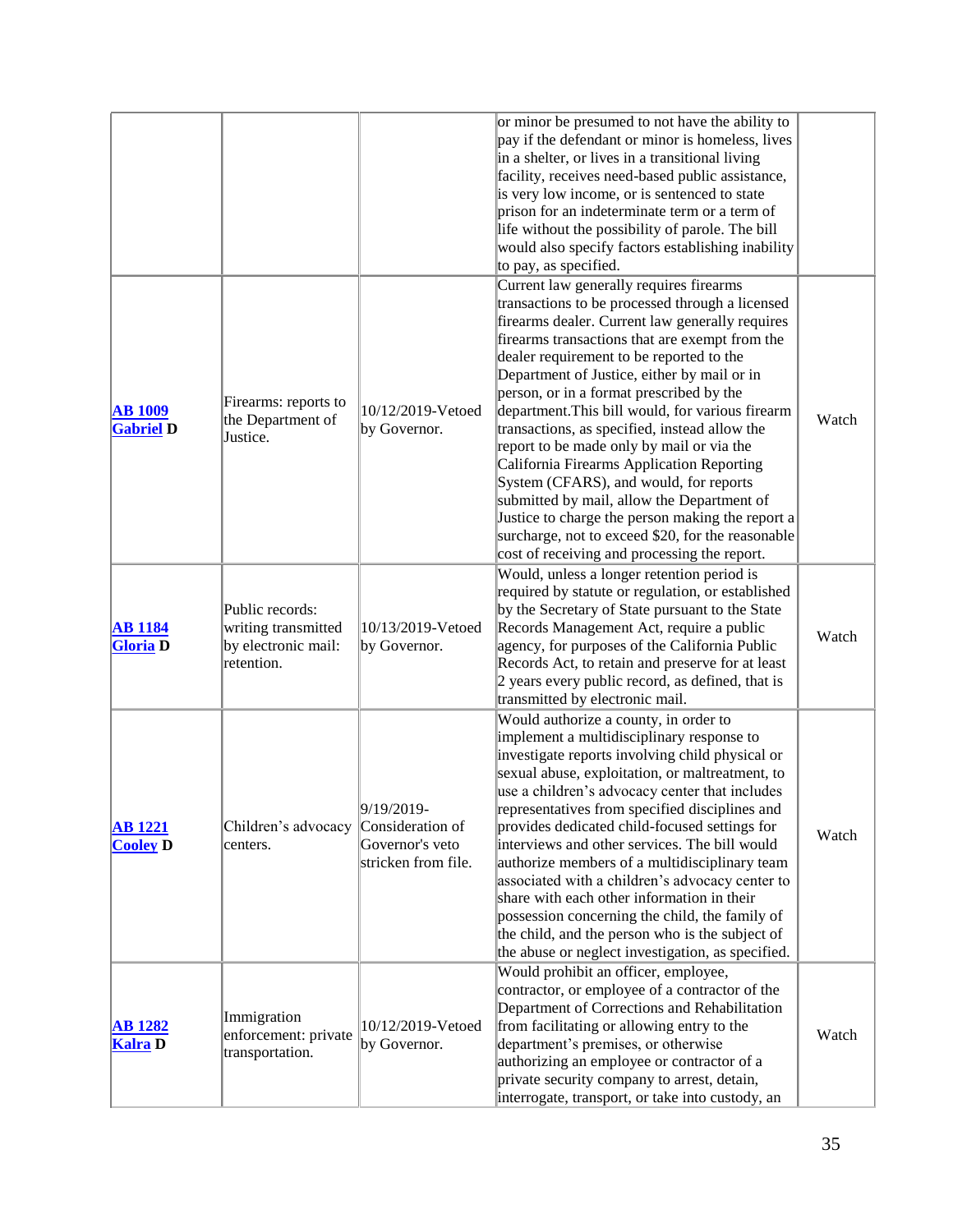|                                     |                                                                         |                                                                                                        | individual in the department's custody or on the                                                                                                                                                                                                                                                                                                                                                                                                                                                                                                                                                                                                                                                                                                                                                                                                                                                                                                                                                                                                                                                                                                                         |       |
|-------------------------------------|-------------------------------------------------------------------------|--------------------------------------------------------------------------------------------------------|--------------------------------------------------------------------------------------------------------------------------------------------------------------------------------------------------------------------------------------------------------------------------------------------------------------------------------------------------------------------------------------------------------------------------------------------------------------------------------------------------------------------------------------------------------------------------------------------------------------------------------------------------------------------------------------------------------------------------------------------------------------------------------------------------------------------------------------------------------------------------------------------------------------------------------------------------------------------------------------------------------------------------------------------------------------------------------------------------------------------------------------------------------------------------|-------|
|                                     |                                                                         |                                                                                                        | department's premises for immigration                                                                                                                                                                                                                                                                                                                                                                                                                                                                                                                                                                                                                                                                                                                                                                                                                                                                                                                                                                                                                                                                                                                                    |       |
|                                     |                                                                         |                                                                                                        | enforcement purposes.                                                                                                                                                                                                                                                                                                                                                                                                                                                                                                                                                                                                                                                                                                                                                                                                                                                                                                                                                                                                                                                                                                                                                    |       |
| <b>AB</b> 1478<br><b>Carrillo D</b> | Employment<br>discrimination.                                           | 10/12/2019-Vetoed<br>by Governor.                                                                      | Current law authorizes an aggrieved employee<br>to file a complaint with the Division of Labor<br>Standards Enforcement of the Department of<br>Industrial Relations. Current law, the Labor<br>Code Private Attorneys General Act of 2004,<br>authorizes an aggrieved employee on behalf of<br>that employee and other current or former<br>employees to bring a civil action to recover<br>specified civil penalties, which would<br>otherwise be assessed and collected by the<br>Labor and Workforce Development Agency,<br>for the violation of certain provisions affecting<br>employees. The act prescribes specified civil<br>penalties for violations brought under these<br>provisions. This bill, as an alternative to filing a<br>complaint with the division, would authorize an<br>employee aggrieved under the provisions<br>prohibiting specified types of discrimination<br>described above to bring a private civil action<br>against the employee's employer and would not<br>require that employee to pursue any other                                                                                                                               | Watch |
| <b>AB</b> 1688<br><b>Calderon D</b> | Rehabilitation<br>programs:<br>recidivism.                              | 10/13/2019-Vetoed<br>by Governor.                                                                      | remedy prior to bringing that action.<br>Current law establishes the Department of<br>Corrections and Rehabilitation to operate the<br>state prison system. Current law establishes<br>various rehabilitation programs for inmates in<br>the state prison, including literacy, education,<br>and vocational training programs. Current law<br>requires the California Rehabilitation Oversight<br>Board to regularly examine these programs and<br>to annually report to the Governor and the<br>Legislature on specified findings, including the<br>effectiveness of treatment efforts and<br>recommendations with respect to rehabilitation<br>and treatment programs. This bill would, in<br>response to the State Auditor's<br>recommendations as contained in the 2019<br>report titled "Several Poor Administrative<br>Practices Have Hindered Reductions in<br>Recidivism and Denied Inmates Access to In-<br>Prison Rehabilitation Programs," require the<br>department to contract with an external<br>researcher to analyze the effectiveness of its<br>rehabilitation programs, as provided, and to<br>submit a report to the Legislature by July 1,<br>2024. | Watch |
| <b>SB 10</b><br><b>Beall D</b>      | Mental health<br>services: peer<br>support specialist<br>certification. | 10/13/2019-Vetoed<br>by the Governor. In<br>Senate.<br>Consideration of<br>Governor's veto<br>pending. | Would require the State Department of Health<br>Care Services to establish, no later than July 1,<br>2020, a statewide peer support specialist<br>certification program, as a part of the state's<br>comprehensive mental health and substance use<br>disorder delivery system and the Medi-Cal                                                                                                                                                                                                                                                                                                                                                                                                                                                                                                                                                                                                                                                                                                                                                                                                                                                                          | Watch |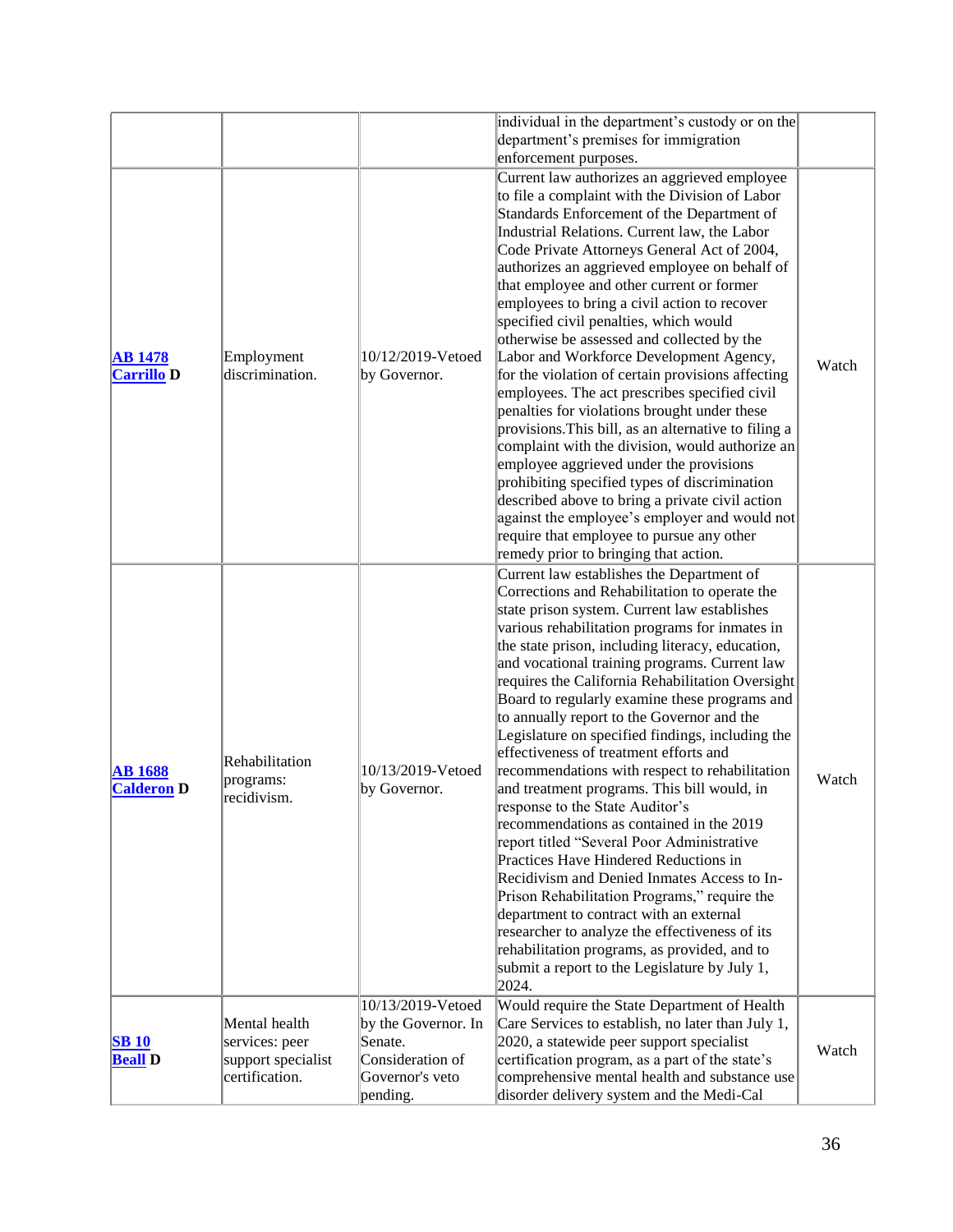|                                  |                                                      |                                                                                                        | program. The certification program's<br>components would include, among others,<br>defining responsibilities, practice guidelines,<br>and supervision standards, determining<br>curriculum and core competencies, specifying<br>training and continuing education requirements,<br>establishing a code of ethics, and determining a<br>certification revocation process. The bill would<br>require an applicant for the certification as a<br>peer support specialist to meet specified<br>requirements, including successful completion<br>of the curriculum and training requirements.                                                                                                                                                                                                                                            |        |
|----------------------------------|------------------------------------------------------|--------------------------------------------------------------------------------------------------------|-------------------------------------------------------------------------------------------------------------------------------------------------------------------------------------------------------------------------------------------------------------------------------------------------------------------------------------------------------------------------------------------------------------------------------------------------------------------------------------------------------------------------------------------------------------------------------------------------------------------------------------------------------------------------------------------------------------------------------------------------------------------------------------------------------------------------------------|--------|
| <b>SB 35</b><br><b>Chang R</b>   | Human trafficking:<br>California ACTS<br>Task Force. | 10/13/2019-Vetoed<br>by the Governor. In<br>Senate.<br>Consideration of<br>Governor's veto<br>pending. | Would establish the California Alliance to<br>Combat Trafficking and Slavery (California<br>ACTS) Task Force to collect and organize data<br>on the nature and extent of trafficking of<br>persons in California. The bill would require<br>the task force to examine collaborative models<br>between local and state governments and<br>nongovernmental organizations for protecting<br>victims of trafficking, among other, related<br>duties. Under the bill, the task force would be<br>comprised of specified state officials and<br>specified individuals who have expertise in<br>human trafficking or provide services to<br>victims of human trafficking, as specified.                                                                                                                                                    | Watch  |
| <b>SB 42</b><br><b>Skinner D</b> | The Getting Home<br>Safe Act.                        | 10/12/2019-Vetoed<br>by the Governor. In<br>Senate.<br>Consideration of<br>Governor's veto<br>pending. | Current law authorizes a county sheriff to<br>discharge a person from a county jail at any<br>time on the last day that the person may be<br>confined that the sheriff considers to be in the<br>best interests of that person. Current law<br>additionally authorizes a sheriff to offer a<br>voluntary program to a person, upon<br>completion of a sentence served or a release<br>ordered by the court to be effected the same<br>day, that would allow the person to stay in jail<br>for up to 16 additional hours or until normal<br>business hours, whichever is shorter, in order to<br>offer the person the ability to be discharged to a<br>treatment center or during daytime hours, as<br>specified. This bill ould make these provisions<br>inoperative on June 1, 2020, and would repeal<br>it as of January 1, 2021. | Watch  |
| <b>SB 284</b><br><b>Beall D</b>  | Juvenile justice:<br>county support of<br>wards.     | 10/12/2019-Vetoed<br>by the Governor. In<br>Senate.<br>Consideration of<br>Governor's veto<br>pending. | Current law generally requires a county from<br>which a person is committed to the Department<br>of Corrections and Rehabilitation, Division of<br>Juvenile Justice, to pay to the state an annual<br>rate of \$24,000 while the person remains under<br>the direct supervision of the division or remains<br>cared for and supported at the expense of the<br>division. This bill would increase that annual<br>rate to \$125,000 if the offense on which the<br>commitment is based, had it been filed in a<br>court of criminal jurisdiction at the time of<br>adjudication, had a maximum aggregate                                                                                                                                                                                                                             | Oppose |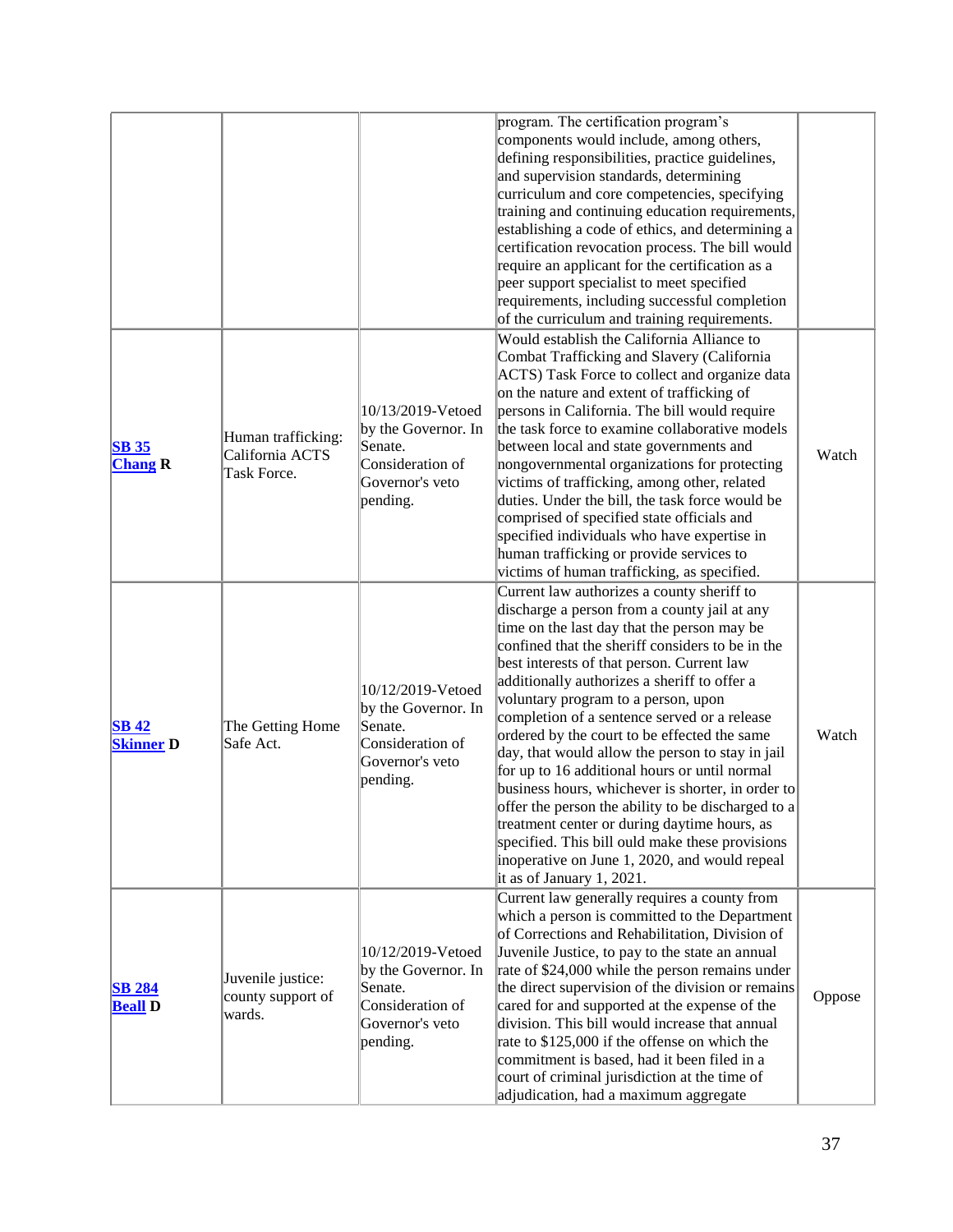|                                      |                                                        |                                                                                                        | sentence of fewer than 7 years or if the offense<br>on which the commitment is based occurred<br>when the person was 15 years of age or<br>younger.<br>Veto Message: https://www.gov.ca.gov/wp-                                                                                                                                                                                                                                                                                                                                                                                                                                                                                                                                                                                                                                                                                                                                                                                                                                |       |
|--------------------------------------|--------------------------------------------------------|--------------------------------------------------------------------------------------------------------|--------------------------------------------------------------------------------------------------------------------------------------------------------------------------------------------------------------------------------------------------------------------------------------------------------------------------------------------------------------------------------------------------------------------------------------------------------------------------------------------------------------------------------------------------------------------------------------------------------------------------------------------------------------------------------------------------------------------------------------------------------------------------------------------------------------------------------------------------------------------------------------------------------------------------------------------------------------------------------------------------------------------------------|-------|
|                                      |                                                        |                                                                                                        | content/uploads/2019/10/SB-284-Veto-<br>Message.pdf                                                                                                                                                                                                                                                                                                                                                                                                                                                                                                                                                                                                                                                                                                                                                                                                                                                                                                                                                                            |       |
| <b>SB 363</b><br><b>Pan D</b>        | Workplace safety.                                      | 10/13/2019-Vetoed<br>by the Governor. In<br>Senate.<br>Consideration of<br>Governor's veto<br>pending. | This bill would require the State Department of<br>State Hospitals, the State Department of<br>Developmental Services, or the Department of<br>Corrections and Rehabilitation to report the<br>total number of assaults against employees at<br>each facility operated by the respective<br>department quarterly, as specified, to all the<br>state bargaining units at the department. This<br>bill contains other related provisions and other<br>existing laws.                                                                                                                                                                                                                                                                                                                                                                                                                                                                                                                                                             | Watch |
| <b>SB 445</b><br><b>Portantino D</b> | Alcohol and drug<br>treatment: youth.                  | 10/13/2019-Vetoed<br>by the Governor. In<br>Senate.<br>Consideration of<br>Governor's veto<br>pending. | Current law consolidated within the State<br>Department of Health Care Services all<br>substance use disorder functions and programs<br>from the former State Department of Alcohol<br>and Drug Programs. The current Adolescent<br>Alcohol and Drug Treatment and Recovery<br>Program Act of 1998, which authorized the<br>State Department of Alcohol and Drug<br>Programs to establish community-based<br>nonresidential and residential recovery<br>programs to intervene and treat the problems of<br>alcohol and other drug use among youth,<br>became inoperative on July 1, 2013. This bill<br>would repeal those inoperative provisions and<br>would enact the Children, Adolescents, and<br>Young Adults Substance Use Disorder<br>Treatment Act.                                                                                                                                                                                                                                                                    | Watch |
| <b>SB 622</b><br>Durazo D            | Civil detention<br>facilities: state<br>investigation. | 10/13/2019-Vetoed<br>by the Governor. In<br>Senate.<br>Consideration of<br>Governor's veto<br>pending. | Current law prohibits a city, county, city and<br>county, or a local law enforcement agency from<br>entering into a contract with the federal<br>government, any federal agency, or a private<br>corporation to house or detain in a locked<br>detention facility noncitizens for purposes of<br>civil immigration custody, as specified. Current<br>law prohibits a city, county, city and county, or<br>a public agency from approving or signing a<br>deed, instrument, or other document related to a<br>conveyance of land or issuing a permit for the<br>building or reuse of existing buildings by a<br>private corporation, contractor, or vendor to<br>house or detain noncitizens for the purposes of<br>civil immigration proceedings unless the city,<br>county, city and county, or public agency has<br>provided specified notice to the public and<br>solicited and heard public comments regarding<br>the action. This bill would require the custodian<br>of a civil detention facility, as defined, in which | Watch |